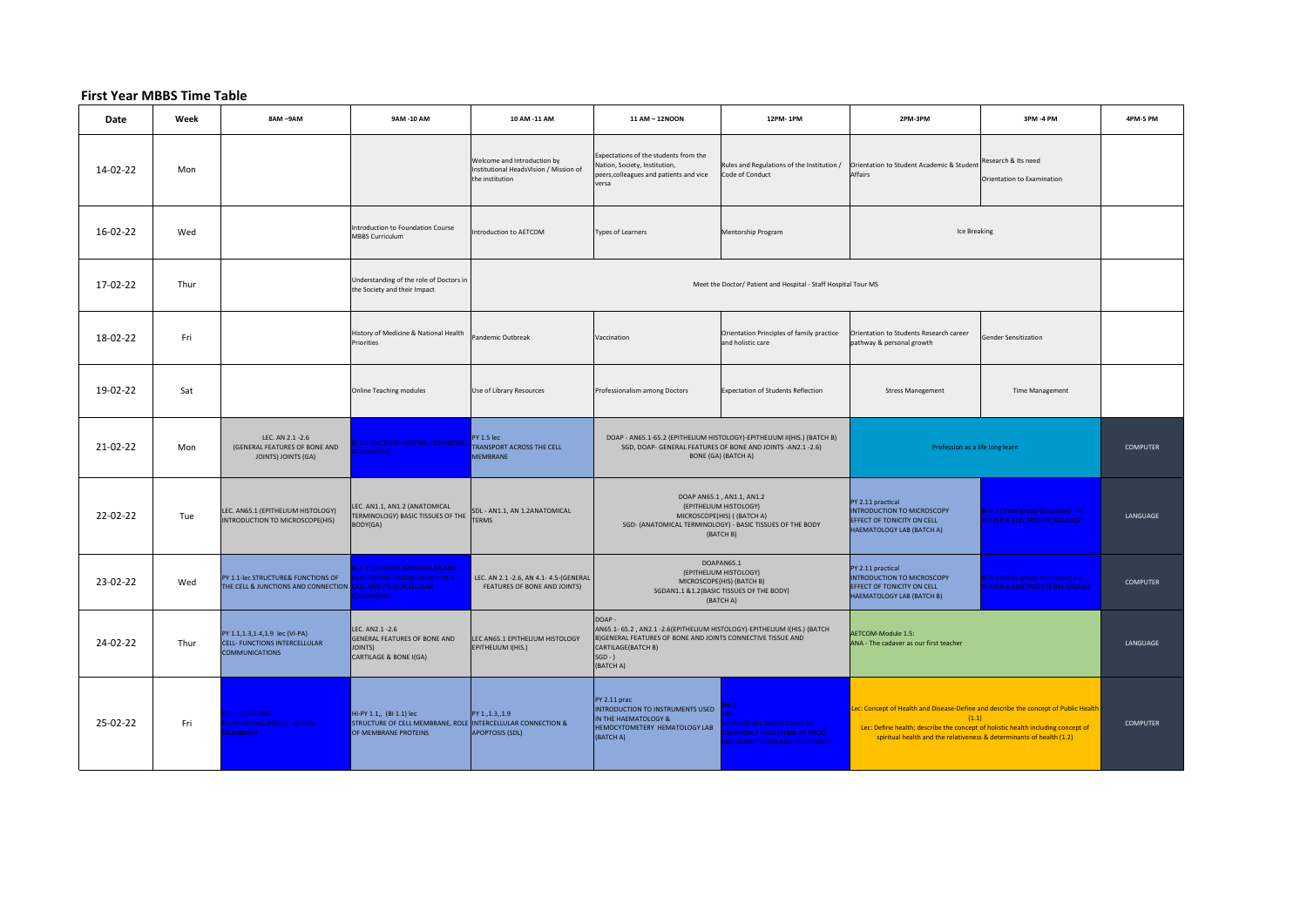| 26-02-22 | Sat  | LEC AN 2.1 - 2.6<br>(GENERAL FEATURES OF BONE AND<br>JOINTS)<br>CARTILAGE & BONE II (GA)                   | PY 2.1, 2.2 (HI-BI) lec<br><b>INTRODUCTION TO BLOOD</b><br>COMPONENTS OF BLOOD, PCV ESR              | LEC AN65.1-65.2 (EPITHELIUM<br>HISTOLOGY)-EPITHELIUM II (HIS.)                          | PY practical INTRODUCTION TO<br>INSTRUMENTS USED IN THE<br>HAEMATOLOGY & HEMOCYTOMETERY<br><b>HEMATOLOGY LAB (BATCH B)</b>                                    | $18.5 -$<br>UTRITIONAL IMPORTANCE OF<br><b>DMMONLY USED ITEMS OF FOOD</b><br><b>ICLUDING FRUITS AND VEGETABLES.</b>                                                                                                      | <b>SPORTS</b>                                                                                                                                                                                                         |                                                                                                                                                  |                 |
|----------|------|------------------------------------------------------------------------------------------------------------|------------------------------------------------------------------------------------------------------|-----------------------------------------------------------------------------------------|---------------------------------------------------------------------------------------------------------------------------------------------------------------|--------------------------------------------------------------------------------------------------------------------------------------------------------------------------------------------------------------------------|-----------------------------------------------------------------------------------------------------------------------------------------------------------------------------------------------------------------------|--------------------------------------------------------------------------------------------------------------------------------------------------|-----------------|
| 28-02-22 | Mon  | LEC. AN 2.1 -2.6<br>(GENERAL FEATURES OF BONE AND<br>JOINTS) JOINTS (GA)                                   | <b>IL2.1 (LECTURE )ENZYME, ISOENZYME,</b><br><b>LLOENZYME</b>                                        | PY 1.5 lec<br><b>TRANSPORT ACROSS THE CELL</b><br><b>MEMBRANE</b>                       | DOAP - AN65.1-65.2 (EPITHELIUM HISTOLOGY)-EPITHELIUM II(HIS.) (BATCH B)<br>SGD, DOAP- GENERAL FEATURES OF BONE AND JOINTS -AN2.1 -2.6)<br>BONE (GA) (BATCH A) |                                                                                                                                                                                                                          | versal Precautions                                                                                                                                                                                                    | <b>BMW</b>                                                                                                                                       | LANGUAGE        |
| 02-03-22 | Wed  | PY 1.6 (HI-BI) lec<br><b>BODY FLUID COMPARTMENTS THEIR IONIC</b><br><b>COMPOSITION &amp; MEASUREMENTS.</b> | 31 2.1 (LECTURE )ENZYME, ISOENZYME,<br><b>LLOENZYME</b>                                              | <b>LEC. AN66.1</b><br>(CONNECTIVE TISSUE HISTOLOGY)<br>CONNECTIVE TISSUE I (HIS.)       | DOAPAN65.1-65.2(EPITHELIUM HISTOLOGY)-EPITHELIUM II(HIS.) (BATCH A)<br>SGD, DOAPAN2.1 - 2.6 (GENERAL FEATURES OF BONE AND JOINTS)<br>BONE (GA) (BATCH B)      |                                                                                                                                                                                                                          | PY 2.12(VI-PA) pract<br>DEMONSTRATION OF THE LAYERS OF<br><b>BLOOD WITH OR WITHOUT</b><br>CENTRIFUGATION (PCV & ESR) OF<br>ANTICOAGULANT BLOOD<br><b>BATCH A</b>                                                      | BI 2.1- ENZYME, ISO ENZYME AND<br><b>LLOENZYME</b>                                                                                               | <b>COMPUTER</b> |
| 03-03-22 | Thur | PY 3.8, 3.13, 3.17 (VI-IM, HI-AN)<br>PROPERTIES OF MUSCLE, SDC                                             | LEC. AN3.1 -3.3<br>(GENERAL FEATURES OF MUSCLE)<br>MUSCLE (GA)                                       | LEC AN66.1 CONNECTIVE TISSUE<br>HISTOLOGY) CONNECTIVE TISSUE II<br>(HIS.)               | SGD, DOAP- GENERAL FEATURES OF MUSCLE-AN3.1 -3.3)<br>MUSCLE (GA) (BATCH B)                                                                                    | DOAPCONNECTIVE TISSUE HISTOLOGY AN66.1) CONNECTIVE TISSUE(HIS.) (BATCH A) AETCOM-Module 1.5:                                                                                                                             | ANA -The cadaver as our first teacher                                                                                                                                                                                 |                                                                                                                                                  | LANGUAGE        |
| 04-03-22 | Fri  | 2.3, 2.4 (LECTURE)<br><b>NZYME ACTIVITY AND TYPES OF</b><br><b>HIBITORS</b>                                | PY 2.4 lec<br>STRUCTURE AND FUNCTIONS OF RBC.<br><b>ERYTHROPOIESIS-I</b>                             | <b>PY 2.4 lec</b><br>STRUCTURE AND FUNCTIONS OF RBC.<br>ERYTHROPOIESIS-II               | PY practical DEMONSTRATION OF THE<br>LAYERS OF BLOOD WITH OR WITHOUT<br>CENTRIFUGATION (PCV & ESR) OF<br>ANTICOAGULANT BLOOD                                  | BI 2.3, 2.4- ENZYME ACTIVITY AND TYPE<br><b>FINHIBITORS</b>                                                                                                                                                              | Lec: Describe the characteristics of agent, host and environmental factors in health<br>and disease and the multi factorial etiology of disease (1.3)<br>SGD: Discussion on multi factorial etiology of Disease (1.3) |                                                                                                                                                  | <b>COMPUTER</b> |
| 05-03-22 | Sat  | <b>LEC AN71.2</b><br>(BONE & CARTILAGE) CARTILAGE(HIS.)                                                    | PY2.3 lec<br>HAEMOGLOBIN SYNTHESIS AND<br><b>FUNCTIONS</b>                                           | SGD AN1.1, AN1.2 TUTORIAL-<br>ANATOMICAL TERMS & BASIC TISSUES RBC COUNT<br>OF THE BODY | PY 2.11 practical (VI-PA)<br><b>BATCH A</b>                                                                                                                   | 311.23<br>SDI)<br><b>ALCULATE ENERGY CONTENT OF</b><br><b>FFERENT FOOD ITEMS, IDENTIFY FOOD</b><br><b>EMS WITH</b><br><b>GH AND LOW GLYCEMIC INDEX AND</b><br><b>KPLAIN THE IMPORTANCE OF THESE IN</b><br><b>HE DIFT</b> | <b>SPORTS</b>                                                                                                                                                                                                         |                                                                                                                                                  |                 |
| 07-03-22 | Mon  | LEC. AN4.1 - AN 4.5<br>GENERAL FEATURES OF SKIN AND FASCIA<br>SKIN (GA)                                    | 12A<br><b>FCTURE)</b><br><b>ZYME INHIBITORS AS POISONS AND</b><br>RUGS.<br><b>HERAPEUTIC ENZYMES</b> | PY2.3, BI 5.2, 6.12 lec<br>HAEMOGLOBIN ITS BREAKDOWN.<br>VARIANTS OF HAEMOGLOBIN        | DOAPAN71.2<br>BONE & CARTILAGE) CARTILAGE(HIS.) (BATCH A)<br>SDLAN3.1-3.3<br>- GENERAL FEATURES OF MUSCLE<br>(GA) (BATCH B)                                   |                                                                                                                                                                                                                          | <b>Skill Module</b><br><b>Hand hygiene</b>                                                                                                                                                                            | <b>Skill Module</b><br><b>Use of PPE</b>                                                                                                         | LANGUAGE        |
| 08-03-22 | Tue  | Radiological Anatomy of Joints ANA 3.1 to 3.5 [VI-RD]<br>Classroom, Hospital                               |                                                                                                      |                                                                                         | <b>Field Visit</b>                                                                                                                                            | AN 47.5--47.7,47.9 Liver (with excretory RBC COUNT<br>system)                                                                                                                                                            | PY 2.11(VI-PA) prac<br><b>BATCH B</b>                                                                                                                                                                                 | 11.1<br><b>MALL GROUP DISCUSSION</b><br>OMMONLY USED LABORATORY<br>QUIPMENTS, SAFE LABORATORY<br>RACTICES AND BIOMEDICAL WASTE<br><b>ISPOSAL</b> | <b>COMPUTER</b> |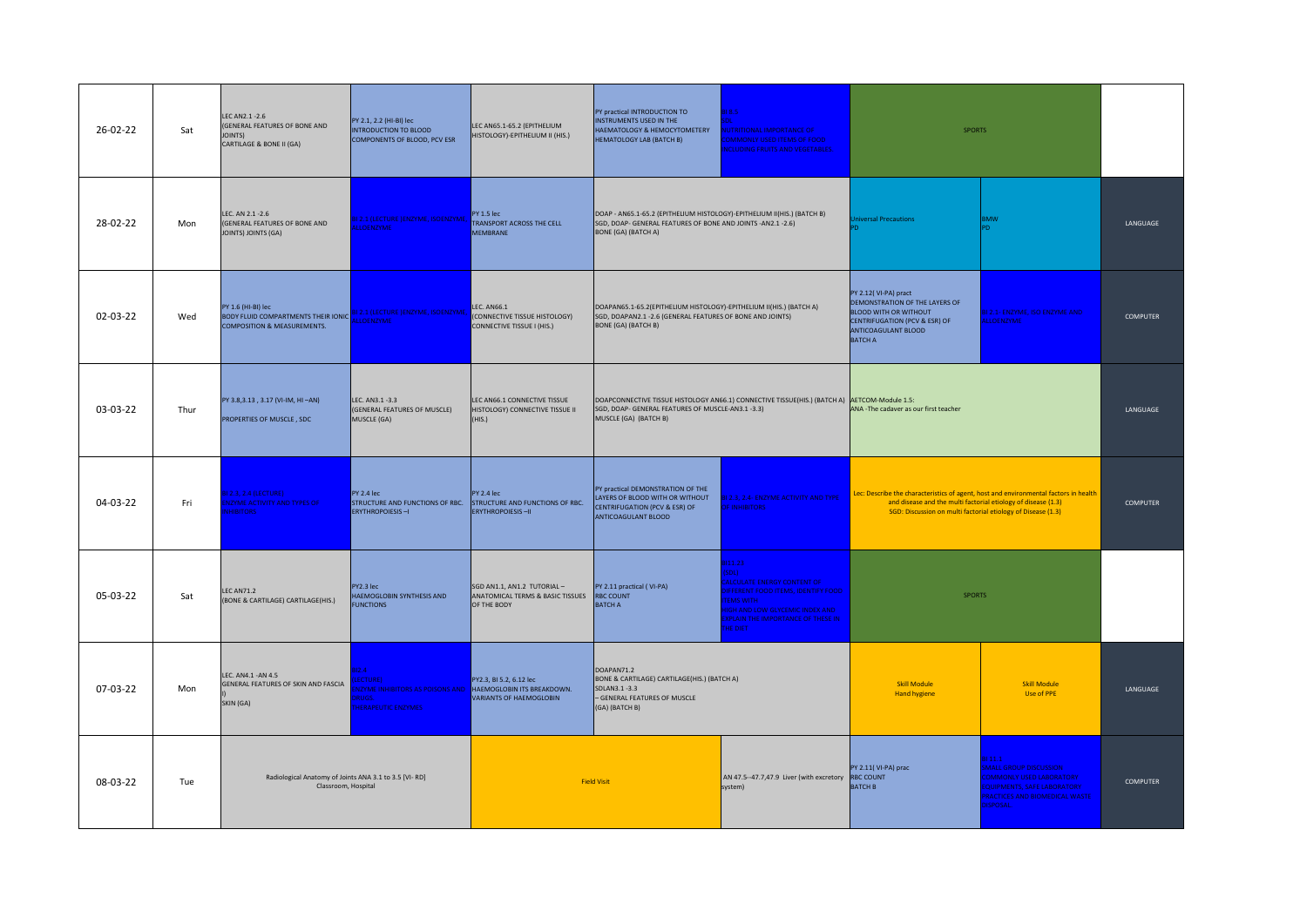| 09-03-22 | Wed  | PY 2.5 lec<br>JAUNDICE (TYPES & BIOCHEMICAL<br><b>ABNORMALITIES</b> )                                                      | 31 2.5 & 2.6<br>ECTURE<br>LINICAL UTILITY OF SERUM ENZYMES<br><b>S MARKERS OF</b>                               | LEC. AN6.1 -6.3<br>GENERAL FEATURES OF LYMPHATIC<br>SYSTEM) (GA)                                                                      | SGD AN6.1 -6.3<br>(GENERAL FEATURES OF LYMPHATIC SYSTEM) (GA)                                                                                                                                                                                   |                                                                                                                                                                                          | PY 2.12(VI-PA) prac<br>HB ESTIMATION, PCV AND BLOOD INDICES                                                                                                                                                                                              | 11.1<br><b>MALL GROUP DISCUSSION</b><br><b>OMMONLY USED LABORATORY</b><br>QUIPMENTS, SAFE LABORATORY<br>RACTICES AND BIOMEDICAL WASTE<br><b>ISPOSAL.</b> | LANGUAGE        |
|----------|------|----------------------------------------------------------------------------------------------------------------------------|-----------------------------------------------------------------------------------------------------------------|---------------------------------------------------------------------------------------------------------------------------------------|-------------------------------------------------------------------------------------------------------------------------------------------------------------------------------------------------------------------------------------------------|------------------------------------------------------------------------------------------------------------------------------------------------------------------------------------------|----------------------------------------------------------------------------------------------------------------------------------------------------------------------------------------------------------------------------------------------------------|----------------------------------------------------------------------------------------------------------------------------------------------------------|-----------------|
| 10-03-22 | Thur | PY 2.5 lec<br>ANEMIA. CLASSIFICATION OF ANAEMIA                                                                            | LEC. AN7.1 -7.8 (GENERAL FEATURES<br>OF NERVOUS SYSTEM ) (GA)                                                   | LEC AN67.1-67.3 (MUSCLE HISTOLOGY) SGD AN7.1-7.8<br>MUSCLE (HIS.)                                                                     | DOAP AN71.1 (BONE & CARTILAGE) BONE(HIS.) (BATCH A)<br>(GENERAL FEATURES OF NERVOUS SYSTEM) (GA)<br>(BATCH B)                                                                                                                                   |                                                                                                                                                                                          | <b>AETCOM Module 1.1</b><br>PY-What does it mean to be a doctor                                                                                                                                                                                          |                                                                                                                                                          | <b>COMPUTER</b> |
| 11-03-22 | Fri  | 1.1 (LECTURE)<br><b>UID MOSAIC MODEL OF CELL</b><br><b>FMBRANE</b>                                                         | HI-PY 1.1,, (BI 1.1) lec<br>STRUCTURE OF CELL MEMBRANE, ROLE INTERCELLULAR CONNECTION &<br>OF MEMBRANE PROTEINS | PY 1., 1.3, , 1.9<br><b>APOPTOSIS (SDL)</b>                                                                                           | PY 2.11 prac<br>8.5<br>INTRODUCTION TO INSTRUMENTS USED<br>IN THE HAEMATOLOGY &<br><b>JTRITIONAL IMPORTANCE OF</b><br>HEMOCYTOMETERY HEMATOLOGY LAB<br><b>DMMONLY USED ITEMS OF FOOD</b><br>(BATCH A)<br><b>ICLUDING FRUITS AND VEGETABLES.</b> |                                                                                                                                                                                          | Lec: Concept of Health and Disease-Define and describe the concept of Public Health<br>(1.1)<br>Lec: Define health; describe the concept of holistic health including concept of<br>spiritual health and the relativeness & determinants of health (1.2) |                                                                                                                                                          | LANGUAGE        |
| 12-03-22 | Sat  | LEC. AN-9.1-9.3 (PECTORAL REGION)<br>INTRODUCTION TO UPPER LIMB                                                            | <b>PY2.10 lec</b><br>IMMUNITY / TYPES DEVELOPMENT AND BASIC TECHNIQUE AND ART OF<br><b>ITS REGULATION</b>       | SDL AN82.1(ETHICS IN ANATOMY)<br><b>DISSECTION</b>                                                                                    | PY2.11 practical<br>TLC                                                                                                                                                                                                                         | 6.14 describe the tests that are<br>nmonly done in clinical practice to<br>ess the functions of liver                                                                                    | PY - WBC<br>SGD                                                                                                                                                                                                                                          | <b>SPORTS</b>                                                                                                                                            |                 |
| 14-03-22 | Mon  | LEC. AN-9.1 - 9.3 (PECTORAL REGION)                                                                                        | 15.1 Describe & discuss the<br>vsiological & biochemical basis of<br>erbilirubinemias                           | <b>PY2.10 lec</b><br>IMMUNITY /TYPES DEVELOPMENT AND<br><b>ITS REGULATION.</b>                                                        | DOAP AN 8.1-8.6<br>BONY LANDMARKS OF UPPER LIMB (FEATURES OF INDIVIDUAL BONES)                                                                                                                                                                  |                                                                                                                                                                                          | First Aid 1<br><b>Skill Module</b>                                                                                                                                                                                                                       | First Aid 2<br><b>Skill Module</b>                                                                                                                       | <b>COMPUTER</b> |
| 15-03-22 | Tue  | LEC. AN-10.1-10.13 (AXILLA, SHOULDER<br>AND SCAPULAR REGION) AXILLARY GROUP<br>OF LYMPH NODES AND CLINICAL<br>SIGNIFICANCE | LEC. AN77.1 - 77.6 (GAMETOGENESIS<br>AND FERTILIZATION) CELL CYCLE &<br><b>GAMETOGENESIS-I</b>                  | DOAP(AN 8.1-8.4)<br>SCAPULA AND HUMERUS- SPECIAL<br><b>FEATURESS</b>                                                                  |                                                                                                                                                                                                                                                 | SGD, DOAPAN68.1 - 68.3 (NERVOUS TISSUE HISTOLOGY) NERVOUS TISSUE (BATCH B) PY 2.11,2.13 prac (VI-PA)<br>SGD, DOAPAN-10.1-10.13 (AXILLA, SHOULDER AND SCAPULAR REGION)<br>AXILLA(BATCH A) | BT/CT & PLATELET COUNT                                                                                                                                                                                                                                   | 31 11.4<br><b>SMALL GROUP DISCUSSION)</b><br>RINE ANALYSIS TO ESTIMATE AND<br><b>ETERMINE NORMAL AND ABNORMAL</b><br><b>ONSTITUENTS</b>                  | LANGUAGE        |
| 16-03-22 | Wed  | PY2.7 lec<br>PLATELETS, FORMATION/FUNCTIONS AND<br><b>VARIATIONS</b>                                                       | 13.4<br><b>ECTURE) - PATHWAYS OF</b><br>ARBOHYDRATE METABOLISM:<br><b>SLYCOLYSIS</b> )                          | LEC. AN76.1 - 76.2 (INTRODUCTION TO<br><b>EMBRYOLOGY) EVOLUTION OF LIFE</b>                                                           |                                                                                                                                                                                                                                                 | DOAPAN67.1-67.3 (MUSCLE HISTOLOGY) MUSCLE (HIS.) (BATCH B)<br>SGD, DOAPAN-9.1 - 9.3 PECTORAL REGION<br>(PECTORAL REGION) (BATCH A)                                                       | PY2.11 pract DIFFERENTIAL LEUCOCYTE<br>COUNT (DLC)<br>RETICULOCYTE COUNT                                                                                                                                                                                 | 31 13.1 (Small group discussion)<br>ARBOHYDRATE CHEMISTRY - BI                                                                                           | <b>COMPUTER</b> |
| 19-03-22 | Sat  | LEC. AN-10.1-10.13 (AXILLA, SHOULDER<br>AND SCAPULAR REGION) AXILLA I                                                      | PY2.8 lec (VI-PA)<br><b>HEMOSTAIC DISORDERS</b><br>/ANTICOAGULANTS/FIBRINLYTIC<br><b>SYSTEM</b>                 | SGD, DOAPAN-10.1-10.13 (AXILLA,<br>SHOULDER AND SCAPULAR REGION)<br>ORIENTATION TO BOUNDARIES OF THE BT/CT & PLATELET COUNT<br>AXILLA | PY 2.11,2.13 prac (VI-PA)                                                                                                                                                                                                                       | BI 12.3 (Small group discussion) ON<br><b>NZYMES</b>                                                                                                                                     | <b>SPORTS</b>                                                                                                                                                                                                                                            |                                                                                                                                                          |                 |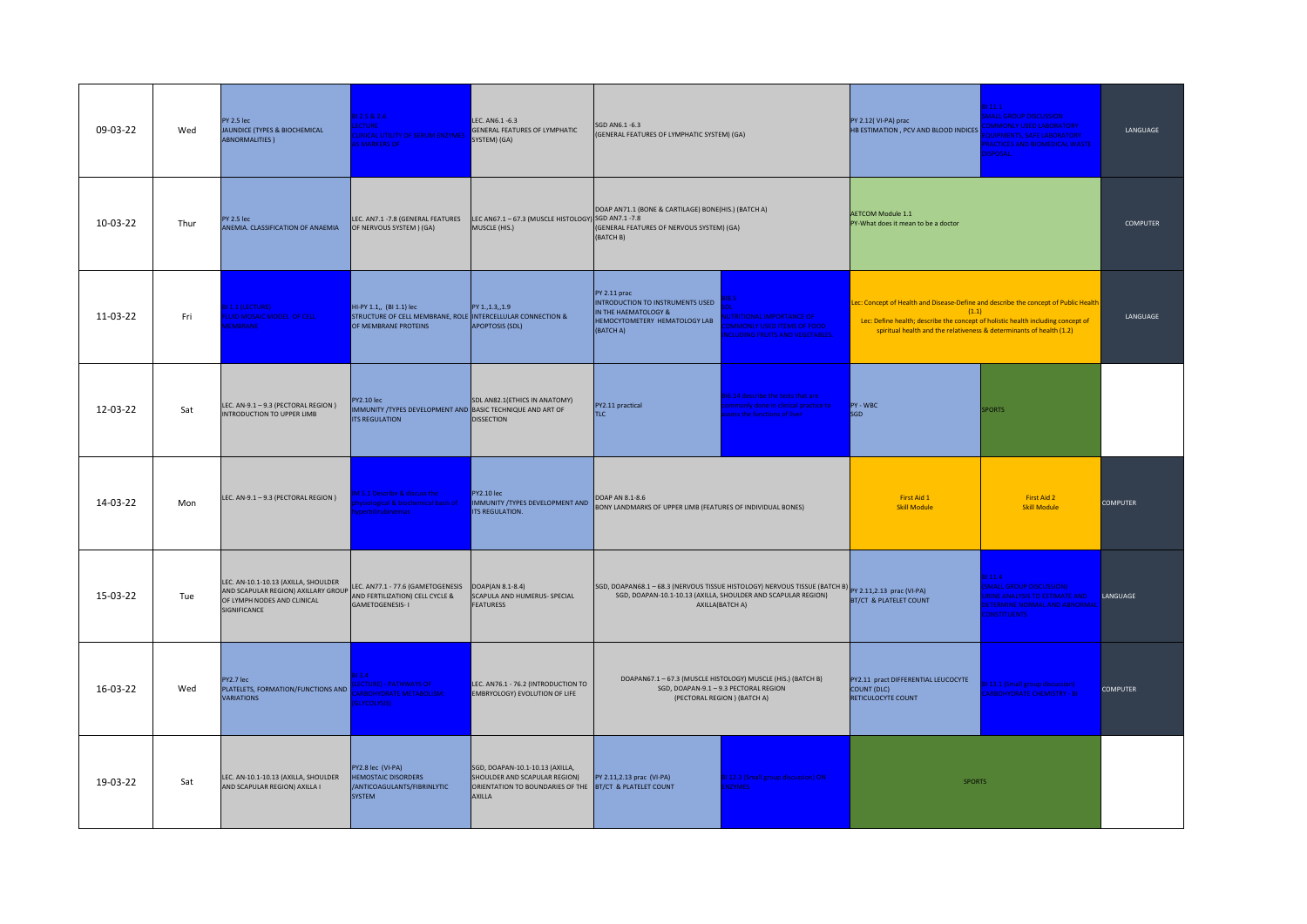| 21-03-22 | Mon  | LEC. AN-10.1-10.13 (AXILLA, SHOULDER<br>AND SCAPULAR REGION) AXILLA II                 | 13.4<br>CTURE)<br><b>THWAYS OF CARBOHYDRATE</b><br><b>IFTAROLISM-</b><br><b>GLYCOGEN METABOLISM)</b>  | PY2.8 lec (VI-PA)<br>CLINICAL APPLICATION OF<br><b>AGENTS</b>                                       | SGD, DOAPAN68.1 - 68.3 (NERVOUS TISSUE HISTOLOGY) NERVOUS TISSUE (BATCH A)<br>ANTICOAGULANTS AND FIBRINOLYTIC SGD, DOAPORIENTATION TO BOUNDARIES OF THE AXILLA (BATCH B)                                                            | Needle Stick Injury<br>PD                                                                                                                       | Role play movement<br><b>PD</b>                                                                                                                                          | LANGUAGE        |
|----------|------|----------------------------------------------------------------------------------------|-------------------------------------------------------------------------------------------------------|-----------------------------------------------------------------------------------------------------|-------------------------------------------------------------------------------------------------------------------------------------------------------------------------------------------------------------------------------------|-------------------------------------------------------------------------------------------------------------------------------------------------|--------------------------------------------------------------------------------------------------------------------------------------------------------------------------|-----------------|
| 22-03-22 | Tue  | LEC.AN12.1-12.15(FOREARM AND HAND)                                                     | LEC. AN70.2 (GLANDS AND LYMPHOID<br>TISSUE) LYMPHOID TISSUE I (HIS)                                   | LEC. AN77.1 - 77.6 (GAMETOGENESIS<br>AND FERTILIZATION) CLINICAL<br>APPLICATION OF ART              | DOAP AN12.1-12.15<br>(FOREARM AND HAND)<br><b>FOREARM REGION</b>                                                                                                                                                                    | PY3.1,3.7 demonstration AMPHIBIAN<br><b>GRAPHS &amp; CHARTS RHEOBASE,</b><br><b>CONDUCTION VELOCITY</b>                                         | <b>31 11.4 (SMALL GROUP DISCUSSION)</b><br><b>RINE ANALYSIS TO ESTIMATE AND</b><br><b>JETERMINE NORMAL AND ABNORMAL</b><br>ONSTITUENTS                                   | <b>COMPUTER</b> |
| 23-03-22 | Wed  | PY3.1 lec<br><b>NERVE GROWTH FACTOR &amp; OTHER</b><br><b>GROWTH FACTORS/CYTOKINES</b> | 15.2<br>LECTURE)<br><b>TRUCTURE OF HEMOGLOBIN AND</b><br><b>EMOGLOBINOPATHIES</b>                     | LEC. AN77.1 - 77.6 (GAMETOGENESIS<br>AND FERTILIZATION) FERTILIZATION I                             | SGD, DOAP AN 11.1-11.6 (ARM AND CUBITAL FOSSA)<br><b>ARM REGION</b>                                                                                                                                                                 | PY 3.1,3.7demonstration AMPHIBIAN<br><b>GRAPHS &amp; CHARTS</b><br>ACTION POTENTIAL & COMPOUND ACTION abnormal constituents<br><b>POTENTIAL</b> | <b>BI 11.4 (SMALL GROUP DISCUSSION)</b><br>ine analysis to determine normal &                                                                                            | LANGUAGE        |
| 24-03-22 | Thur | PY2.7, PY2.8 lec<br><b>HEMOSTASIS</b><br>ROLE OF PLATELETS IN<br><b>HEMOSTASIS</b>     | LEC. AN-9.1 - 9.3 (PECTORAL REGION)<br>MAMMARY GLAND                                                  | LEC AN68.1 - 68.3 (NERVOUS TISSUE<br>HISTOLOGY) NERVOUS TISSUE (HIS.)                               | DOAPAN69.1-69.3 (BLOOD VESSELS -HISTOLOGY) BATCH A<br>SGD, DOAPAN-9.1 - 9.3 PECTORAL REGION<br>(PECTORAL REGION) BATCH B                                                                                                            | <b>AETCOM Module 1.1</b><br>PY-What does it mean to be a doctor<br><b>Facilitated panel discussion</b>                                          |                                                                                                                                                                          | COMPUTER        |
| 25-03-22 | Fri  |                                                                                        | Pipetting BI 1.1; Classroom, Hospital Laboratory (BIO)                                                |                                                                                                     | DOAPAN67.1-67.3 (MUSCLE HISTOLOGY) MUSCLE (HIS.) (BATCH A)<br>SGD, DOAPAN-9.1-9.3<br>PECTORAL REGION<br>(BATCH B)                                                                                                                   | Lec: Describe and discuss the natural history of disease (1.4)<br>SGD: Discussion on the natural history of disease (1.4)                       |                                                                                                                                                                          | LANGUAGE        |
| 26-03-22 | Sat  | LEC. AN10.12(AXILLA, SHOULDER AND<br><b>SCAPULAR REGION)</b><br>SHOULDER JOINT         | Discussion (PY2.1-2.9)<br>SDL                                                                         | SGD, DOAPAN-10.1-10.13 (AXILLA,<br>SHOULDER AND SCAPULAR REGION)<br><b>BACK AND SCAPULAR REGION</b> | 818.4<br>D <sub>L</sub><br><b>AUSES (INCLUDING DIETARY HABITS),</b><br>PY 2.12, 2.13 prac (VI-PA)<br>BLOOD GROUP, , OSMOTIC FRAGILITY<br><b>FFECTS AND HEALTH RISKS</b><br><b>SOCIATED WITH BEING OVERWEIGHT/</b><br><b>BESITY.</b> | <b>SPORTS</b>                                                                                                                                   |                                                                                                                                                                          |                 |
| 28-03-22 | Mon  | LEC.AN 11.1-11.6 (ARM AND CUBITAL<br>FOSSA)<br><b>ARM</b>                              | 3.6 (LECTURE)<br>CA CYCLE AS A AMPHIBOLIC<br><b>ATHWAY</b>                                            | PY3.1 lec<br>STRUCTURE AND FUNCTIONS OF A<br>NEURON AND NEUROGLIA;,                                 | SGD, DOAPAN-10.1-10.13 (AXILLA, SHOULDER AND SCAPULAR REGION) BACK AND<br><b>SCAPULAR REGION</b>                                                                                                                                    | <b>Good Ethical Practices</b><br>PD.                                                                                                            | <b>Informed Consent</b><br>PD                                                                                                                                            | COMPUTER        |
| 29-03-22 | Tue  | THORACIC WALL II AND INLET OF THORAX PLACENTA I                                        | LEC AN21.1 - 21.11 (THORACIC CAGE) LEC. AN80.1-80.7 (FETAL MEMBRANES) SGD (TUTORIAL)AN79.1-78.3 THIRD | WEEK OF DEVELOPMENT                                                                                 | DOAP AN21.1 - 21.11 (THORACIC CAGE) STERNUM AND RIBS - SPECIAL FEATURES                                                                                                                                                             | PY5.12 PRAC<br>RECORDING BLOOD PRESSURE & PULSE AT<br><b>REST</b>                                                                               | 31 11.5 (Demonstration)<br>3111.16<br><b>MALL GROUP DISCUSSION)</b><br><b>REENING OF URINE FOR INBORN</b><br><b>RRORS &amp; THE USE OF PAPER</b><br><b>HROMATOGRAPHY</b> | LANGUAGE        |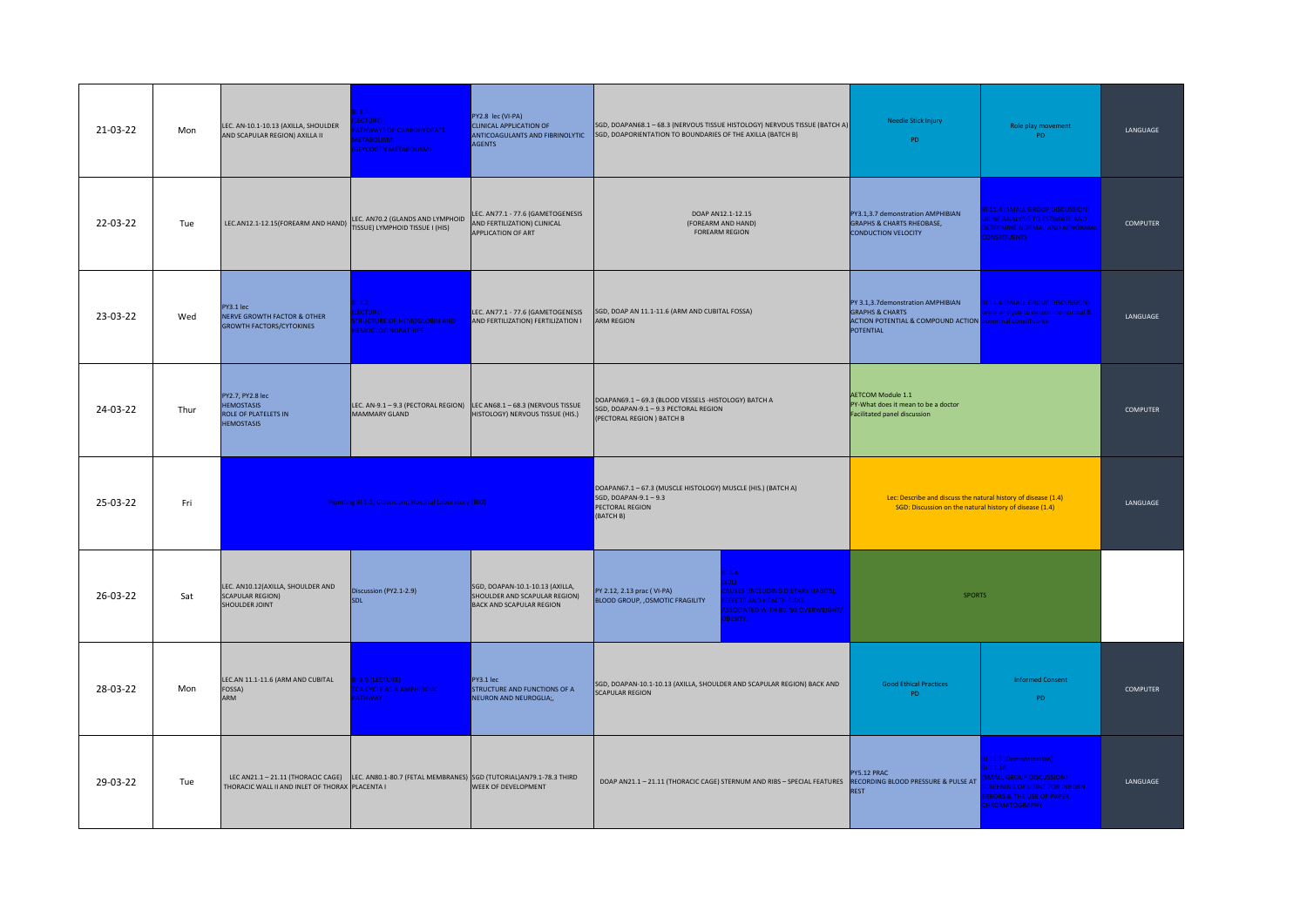| 30-03-22 | Wed  | PY3.5 lec NEURO-MUSCULAR BLOCKING<br><b>AGENTS</b>                                                           | BI 6.9, 6.10 (LECTURE)<br>MINERAL METABOLISM (CALCIUM<br><b>METABOLISM) &amp; DISORDERS</b><br><b>ASSOCIATED</b>          | LEC.AN78.1-78.5 (SECOND WEEK OF<br>DEVELOPMENT)<br>SECOND WEEK OF DEVELOPMENT                    | 11.4 (SMALL GROUP DISCUSSION)<br>PY3.1,3.7 demonstration AMPHIBIAN<br><b>INE ANALYSIS TO ESTIMATE AND</b><br>DOAP AN 8.5-8.6 (FEATURES OF INDIVIDAL BONES-UPPERLIMB) ARTICULATED HAND GRAPHS & CHARTS SEQUENCE OF EVENTS<br>OF NEUROMUSCULAR TRANSMISSION SDL<br><b>ONSTITUENTS</b> |                                                                                                                                                                                         | <b>FTFRMINF NORMAL AND ABNORMAL</b>                                                                                                                                                    | <b>COMPUTER</b>                                                                                                                                                                                                                               |                 |
|----------|------|--------------------------------------------------------------------------------------------------------------|---------------------------------------------------------------------------------------------------------------------------|--------------------------------------------------------------------------------------------------|-------------------------------------------------------------------------------------------------------------------------------------------------------------------------------------------------------------------------------------------------------------------------------------|-----------------------------------------------------------------------------------------------------------------------------------------------------------------------------------------|----------------------------------------------------------------------------------------------------------------------------------------------------------------------------------------|-----------------------------------------------------------------------------------------------------------------------------------------------------------------------------------------------------------------------------------------------|-----------------|
| 31-03-22 | Thur | PY1.8 lec<br>IONIC BASIS OF RESTING MEMBRANE<br>POTENTIAL AND ACTION POTENTIAL IN<br><b>EXCITABLE TISSUE</b> | LEC. AN-10.1-10.13 (AXILLA, SHOULDER LEC. AN77.1 - 77.6 (GAMETOGENESIS<br>AND SCAPULAR REGION) BACK AND<br><b>SCAPULA</b> | AND FERTILIZATION) GAMETOGENESIS-                                                                |                                                                                                                                                                                                                                                                                     | SGD, DOAPAN-10.1-10.13 (AXILLA, SHOULDER AND SCAPULAR REGION) AXILLA                                                                                                                    | AETCOM Module 1.1<br>PY-What does it mean to be a doctor<br><b>Facilitated panel discussion</b>                                                                                        |                                                                                                                                                                                                                                               | LANGUAGE        |
| 01-04-22 | Fri  | 3.1 (LECTURE)<br><b>ASSIFICATION OF CARBOHYDRATES.</b><br>OLE OF CARBOHYDRATES                               |                                                                                                                           | <b>PY 2.6 lec</b><br>WBC (TYPES), ITS FORMATION (GRANULOPOIESIS) AND ITS REGULATION              | PY 2.12(VI-PA)<br>HB ESTIMATION, PCV AND BLOOD<br><b>INDICES</b>                                                                                                                                                                                                                    | <b>816.14 describe the tests that are</b><br>nmonly done in clinical practice to<br>sess the functions of liver                                                                         | Lec: Describe the application of interventions at various levels of prevention (1.5)<br>SGD: Discussion on levels of prevention in communicable and non communicable<br>diseases (1.5) |                                                                                                                                                                                                                                               | <b>COMPUTER</b> |
| 02-04-22 | Sat  | LEC. AN12.1-12.15 (FOREARM AND HAND) PROPERTIES OF AP IN SMOOTH AND (GAMETOGENESIS AND FERTILIZATION)        | PY 3.8,3.13, 3.17 lec (VI-IM, HI-AN) GROUP DISCUSSIONAN77.1 - 77.6<br>SKELETAL MUSCLES.                                   | GAMETOGENESIS AND FERTILIZATION                                                                  | PY 3.1,3.7 demonstration AMPHIBIAN<br><b>GRAPHS &amp; CHARTS</b><br>HEOBASE, CONDUCTION VELOCITY                                                                                                                                                                                    | 86.14<br><b>ESTS THAT ARE COMMONLY DONE IN</b><br><b>LINICAL PRACTICE TO ASSESS</b><br>HE FUNCTIONS OF THESE ORGANS<br><b>IDNEY, LIVER, THYROID AND ADRENAL</b><br>LANDS).              | <b>SPORTS</b>                                                                                                                                                                          |                                                                                                                                                                                                                                               |                 |
| 04-04-22 | Mon  | LEC- AN65.1 (EPITHELIUM HISTOLOGY)<br>CELL(HIS)                                                              | BI 1.1 (HI-PY 1.1)Structure & functions<br>the cell & sub-cellular organelles                                             | PY 1.2<br>SDL-INTRODUCTION TO PHYSIOLOGY<br>HOMEOSTASIS & ITS DISTURBANCES                       | LEC. AN1.1, AN1.2 (ANATOMICAL<br>TERMINOLOGY) INTRODUCTION TO<br>ANATOMY & ANATOMICAL TERMS(GA)                                                                                                                                                                                     | DOAP AN65.1(EPITHELIUM HISTOLOGY) -<br>CELL - (BATCH A)<br>SGD AN 82.1, AN1.1, AN1.2 (ETHICS IN<br>ANATOMY, ANATOMICAL TERMINOLOGY)<br>INTRODUCTION & ANATOMICAL<br>TERMS(GA) (BATCH B) | PY 2.12, 2.13 prac (VI-PA)<br><b>BLOOD GROUP, , OSMOTIC FRAGILITY</b>                                                                                                                  |                                                                                                                                                                                                                                               | LANGUAGE        |
| 05-04-22 | Tue  | LEC AN23.1-23.7<br>(MEDIASTINUM) ANTERIOR AND<br>SUPERIOR MEDIASTINUM                                        | <b>LEC AN25.1</b><br>(THORAX)<br><b>RESPIRATORY SYSTEM(HIS)</b>                                                           | <b>SGD TUTORIAL</b><br>(AN80.3)                                                                  |                                                                                                                                                                                                                                                                                     | SGD, DOAP-DISCUSSION AN24.1-24.6 (LUNG AND TRACHEA) PLEURA AND LUNG                                                                                                                     | PY5.12 PRAC-EFFECT OF EXERCISE ON<br><b>BLOOD PRESSURE &amp; PULSE -II</b>                                                                                                             | <b>BI 11.16 (SMALL GROUP DISCUSSION)</b><br><b>DBSERVE USE OF COMMONLY USED</b><br>QUIPMENTS/TECHNIQUES IN<br><b>IOCHEMISTRY PH METER ISE</b><br><b>NALYSIS ABG ANALYSER ELISA</b><br>MMUNODIFFUSION AUTOANALYSER &<br><b>C DNA ISOLATION</b> | <b>COMPUTER</b> |
| 06-04-22 | Wed  | <b>LEC PY 3.9</b><br>MOLECULAR BASIS OF SMOOTH MUSCLE<br><b>CONTRACTION -II</b>                              | 5.4 (LECTURE)<br>COMMON DISORDERS ASSOCIATED<br><b>VITH PROTEIN METABOLISM.</b>                                           | LEC. AN12.1-12.15 (FOREARM AND<br>HAND) BLOOD SUPPLY & LYPHATIC<br><b>DRAINAGE OF UPPER LIMB</b> | PY 3.18 CHARTS (MUSCLE)<br>SMT/EFFECT OF INCREASING STRENGTH, FREQUENCY, SUCCESSIVE STIMULI &<br>SDL AN8-AN13 UPPER LIMB<br>TEMPERATURE ON SMT (SDL                                                                                                                                 |                                                                                                                                                                                         |                                                                                                                                                                                        | LANGUAGE                                                                                                                                                                                                                                      |                 |
| 07-04-22 | Thur | PY3.1 lec<br>TYPES, FUNCTIONS & PROPERTIES OF<br><b>NERVE FIBERS</b>                                         | LEC.AN 11.1-11.6 (ARM AND CUBITAL<br>FOSSA)<br><b>CUBITAL FOSSA</b>                                                       | LEC. AN77.1 - 77.6 (GAMETOGENESIS<br>AND FERTILIZATION) FERTILIZATION II                         | <b>AETCOM Module 1.1</b><br>SGD, DOAP AN 11.1-11.6 (ARM AND CUBITAL FOSSA)<br>PY-What does it mean to be a doctor<br>ARM AND CUBITAL FOSSA<br>Self-directed learning- Seminar                                                                                                       |                                                                                                                                                                                         |                                                                                                                                                                                        | <b>COMPUTER</b>                                                                                                                                                                                                                               |                 |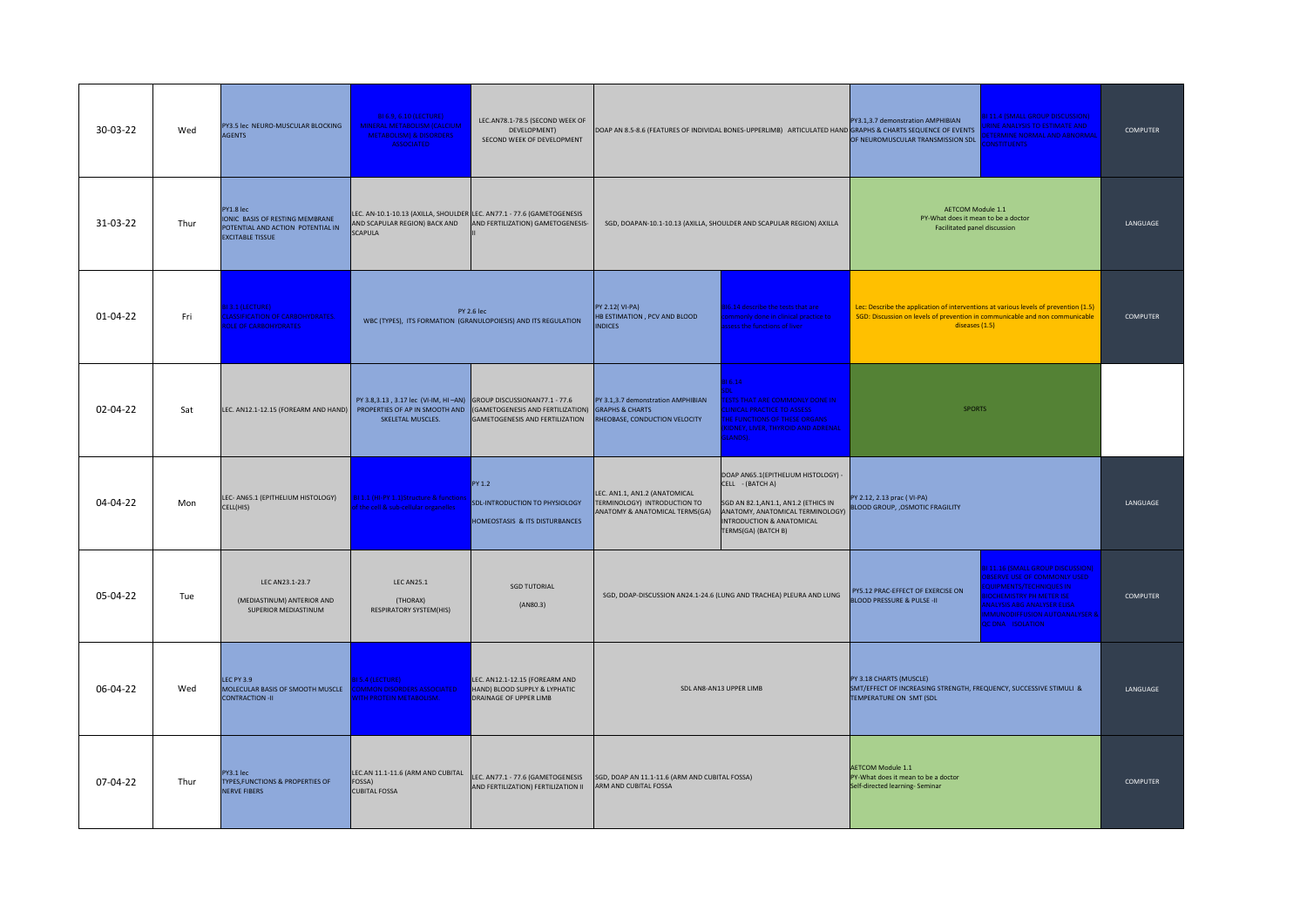| 08-04-22 | Fri | $13.4 -$<br>ECTURE)<br><b>ATHWAYS OF CARBOHYDRATE</b><br><b>IETABOLISM:</b><br>GLUCONEOGENESIS) | PY2.8 lec<br><b>HEMOSTASIS</b><br><b>COAGULATION FACTORS</b>          | PY2.8 SDL<br>INTRINSIC AND EXTRINSIC PATHWAY OF COUNT (DLC)<br><b>COAGULATION</b>                                                                                          | PY2.11 prac DIFFERENTIAL LEUCOCYTE<br>RETICULOCYTE COUNT                                                                                                                                                                                      | - 12.1 (Small group discussion) ON<br><b>NZYMES</b>                                                                                    | Lec: Describe and discuss the concepts, the principles of Health promotion and<br>Education, IEC and Behavioral change communication (BCC) (1.6)<br>Lec: Enumerate and describe health indicators (1.7) |                                                                                                                      | LANGUAGE         |
|----------|-----|-------------------------------------------------------------------------------------------------|-----------------------------------------------------------------------|----------------------------------------------------------------------------------------------------------------------------------------------------------------------------|-----------------------------------------------------------------------------------------------------------------------------------------------------------------------------------------------------------------------------------------------|----------------------------------------------------------------------------------------------------------------------------------------|---------------------------------------------------------------------------------------------------------------------------------------------------------------------------------------------------------|----------------------------------------------------------------------------------------------------------------------|------------------|
| 09-04-22 | Sat | LEC.AN13.1-13.7 (GENERAL FEATURES OF<br>JOINTS, RADIOGRAPHS, AND SURFACE<br>MARKING)            | PY 2.8 (VI-PA)                                                        | WEEK OF DEVELOPMENT) SECOND<br>WEEK OF DEVELOPMENT                                                                                                                         | PY 3.1,3.7 demonstration AMPHIBIAN<br>SGD, TUTORIALAN78.1-78.5 (SECOND GRAPHS & CHARTS SEQUENCE OF EVENTS DONE IN CLINICAL PRACTICE TO ASSESS<br>OF NEUROMUSCULAR TRANSMISSION<br>AND EFFECT OF DRUGS ACTING AT<br>NEUROMUSCULAR JUNCTION SDL | <b>6.14 (SDL) TESTS THAT ARE COMMONLY</b><br><b>HE FUNCTIONS OF THESE ORGANS</b><br>(IDNEY, LIVER, THYROID AND ADRENAL<br><b>HANDS</b> | <b>SPORTS</b>                                                                                                                                                                                           |                                                                                                                      |                  |
| 11-04-22 | Mon | LEC.AN12.1-12.15<br>(FOREARM AND HAND) FOREARM II                                               | <b>BI 6.9, 6.10 (LECTURE)</b>                                         | PY 3.4, 3.6 lec (VI-AS, PA) NMJ &<br>TRANSMISSION                                                                                                                          | DOAP AN12.1-12.15<br>(FOREARM AND HAND)                                                                                                                                                                                                       |                                                                                                                                        | Consequences of unethical &<br>Unprofessional behaviour<br>PD.                                                                                                                                          | <b>Unethical Practice Case Discusion</b><br>PD.                                                                      | <b>COMPUTER</b>  |
| 12-04-22 | Tue | LEC.AN 23.1-23.7 (MEDIASTINUM) BLOOD<br>SUPPLY AND LYMPHATIC DRAINAGE OF<br><b>THORAX</b>       | LEC AN25.2 (THORAX) CVS IV (EMBY)                                     | GROUP DISCUSSION AN 23.1-23.7<br>(MEDIASTINUM) BLOOD SUPPLY AND<br>LYMPHATIC DRAINAGE OF THORAX                                                                            | SDL AN 25.7-25.9 (THORAX) RADIOLOGY AND SURFACE ANATOMY OF THORAX                                                                                                                                                                             |                                                                                                                                        | PY5.13 PRAC RECORDING AND<br>INTERPRETATION OF NORMAL ECG-I                                                                                                                                             | 111.6, BI 11.18 (SMALL GROUP<br>DISCUSSION) COLORIMETER &<br><b>PECTROPHOTOMETER</b>                                 | LANGUAGE         |
| 13-04-22 | Wed | <b>TUTORIAL- Small Group Discussion</b><br>Neuromuscular junction                               | BI 5.4 (LECTURE)                                                      | LEC. AN80.1-80.7 (FETAL MEMBRANES)<br><b>PLACENTA II</b>                                                                                                                   |                                                                                                                                                                                                                                               | SGD, DOAP AN21.1 - 21.11 (THORACIC CAGE)                                                                                               | PY5.12 PRAC<br>RECORDING BLOOD PRESSURE & PULSE AT FOR INBORN ERRORS & THE USE OF<br><b>REST</b>                                                                                                        | <b>BI 11.5, BI 11.16-(SMALL GROUP</b><br><b>ISCUSSION, SCREENING OF URINE</b><br><b>APER</b><br><b>HROMATOGRAPHY</b> | <b>COMPUTER</b>  |
| 16-04-22 | Sat | <b>INTRODUCTION TO THORAX</b>                                                                   | <b>BASE BALANCE</b>                                                   | LEC AN21.1 - 21.11 (THORACIC CAGE) PY 1.7 SDL DISORDERS AFFECTING ACID DOAPAN21.1 - 21.11 (THORACIC CAGE) PY 3.18<br>BONY LANDMARKS OF THE THORAX CHARTS (GP & MUSCLE) SDL |                                                                                                                                                                                                                                               | 6.11<br><b>INCTIONS OF HAEM IN THE BODY, ITS</b><br><b>IETABOLISM</b>                                                                  | <b>SPORTS</b>                                                                                                                                                                                           |                                                                                                                      |                  |
| 18-04-22 | Mon | LEC. AN 10.6, AN10.13, AN11.4 NERVE<br>INJURIES OF UPPER LIMB I                                 | <b>BI 5.1 (LECTURE) STRUCTURAL</b><br><b>RGANIZATION OF PROTEINS.</b> | LEC PY 3.9 MOLECULAR BASIS OF<br>SMOOTH MUSCLE CONTRACTION -I                                                                                                              | SGD AN13.1-13.7 (GENERAL FEATURES OF JOINTS, RADIOGRAPHS, AND SURFACE<br>MARKING) SURFACE ANATOMY AND RADIOGRAPHS OF UPPER LIMB                                                                                                               |                                                                                                                                        | Working in Health Care<br><b>PD</b>                                                                                                                                                                     | <b>Communication in Health Care</b><br><b>PD</b>                                                                     | <b>I ANGUAGE</b> |
| 19-04-22 | Tue | LEC. AN12.4, AN 12.8, AN 12.13<br>(FOREARM AND HAND) NERVE INJURIES<br>OF UPPER LIMB II         | LEC. AN 10.6, AN10.13, AN11.4 NERVE<br>INJURIES OF UPPER LIMB         |                                                                                                                                                                            | <b>Field Visit</b>                                                                                                                                                                                                                            | LEC.AN 79.1-79.6<br>(THIRD TO EIGHT WEEK OF<br>DEVELOPMENT) THIRD WEEK OF<br>DEVELOPMENT II                                            | PY 3.18CHARTS (MUSCLE) SMT/EFFECT OF 8111.4 BI11.20 (SDL) URINE ANALYSIS<br>INCREASING STRENGTH, FREQUENCY,<br>SUCCESSIVE STIMULI & TEMPERATURE ON NORMAL AND ABNORMAL<br>SMT (SDL)                     | TO ESTIMATE AND DETERMINE<br><b>CONSTITUENTS</b>                                                                     | <b>COMPUTER</b>  |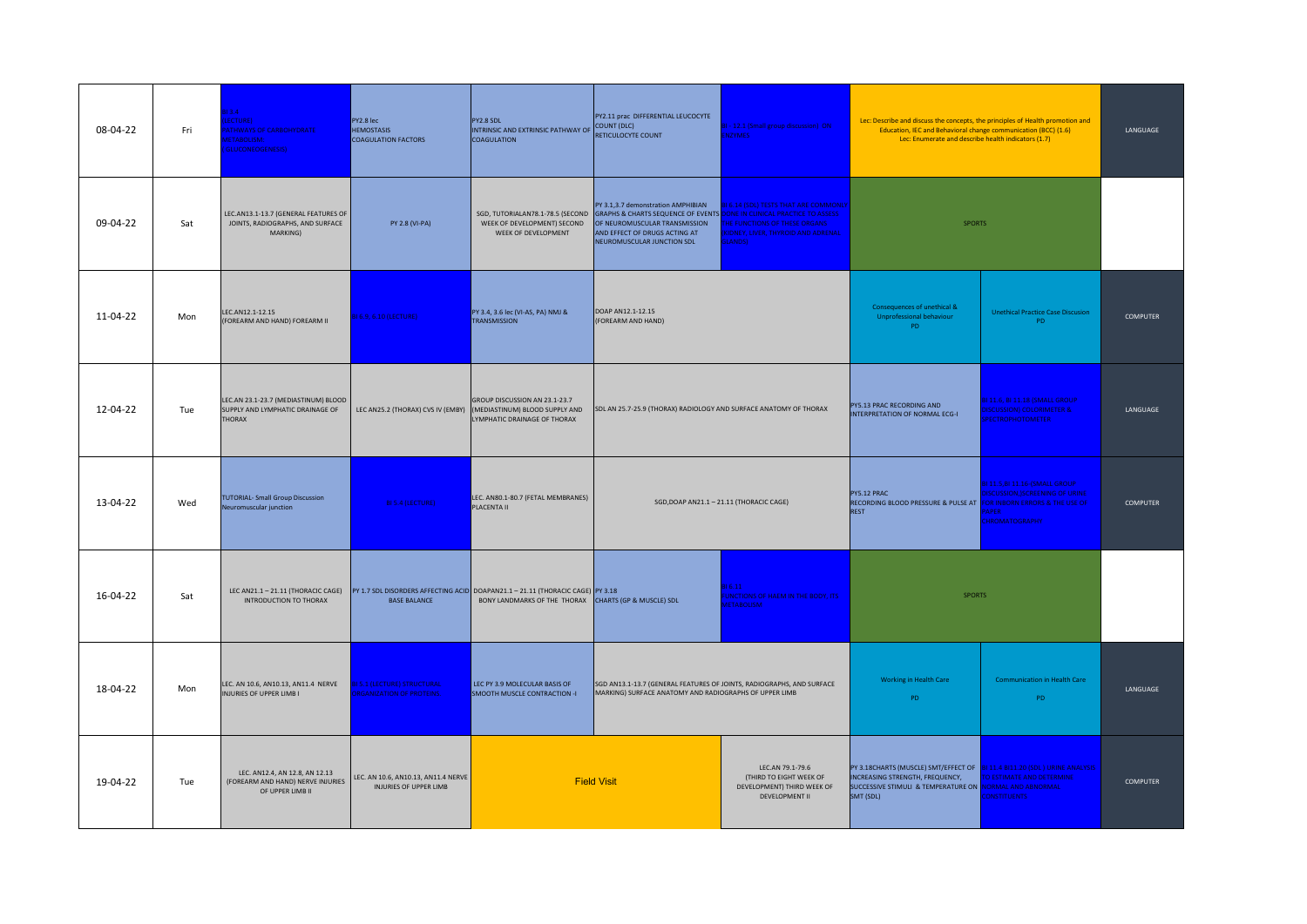| 20-04-22 | Wed  | PY5.5 LEC<br>PHYSIOLOGY OF ELECTROCARDIOGRAM<br>(E.C.G), CARDIAC AXIS-I                                                     | <b>8.1 (LECTURE)</b><br><b>PORTANCE OF VARIOUS DIETARY</b><br><b>DMPONENTS AND IMPORTANCE OF</b><br>ETARY FIBER. | LEC.AN79.1-79.6<br>(THIRD TO EIGHT WEEK OF<br>DEVELOPMENT) EXTERNAL GROWTH OF<br><b>FETUS</b>              |                                                                                                                                                               | SGD, DOAP                                                                                                                                                      | PY5.12 PRAC<br>EFFECT OF EXERCISE ON BLOOD PRESSURE<br>& PULSE-II                                                                                                                                                                        | 11.16 (SGD) OBSERVE USE OF<br><b>OMMONLY USED</b><br>QUIPMENTS/TECHNIQUES IN<br><b>OCHEMISTRY PH METER ISE</b><br>NALYSIS ABG ANALYSER ELISA<br><b>MMUNODIFFUSION AUTOANALYSER &amp;</b><br><b>C DNA ISOLATION SMALL GROUP</b><br><b>ISCUSSION</b> | LANGUAGE |
|----------|------|-----------------------------------------------------------------------------------------------------------------------------|------------------------------------------------------------------------------------------------------------------|------------------------------------------------------------------------------------------------------------|---------------------------------------------------------------------------------------------------------------------------------------------------------------|----------------------------------------------------------------------------------------------------------------------------------------------------------------|------------------------------------------------------------------------------------------------------------------------------------------------------------------------------------------------------------------------------------------|----------------------------------------------------------------------------------------------------------------------------------------------------------------------------------------------------------------------------------------------------|----------|
| 21-04-22 | Thur | PY 3.7, 3.13 lec (VI-IM, HI-AN)<br>STRUCTURE OF MUSCLE AND MUSCLE<br>PROTEINS TYPES OF MUSCLE FIBRES AND<br>THEIR STRUCTURE | LEC.AN12.1-12.15 (FOREARM AND<br>HAND) PALM I                                                                    | LEC.AN 79.1-79.6 (THIRD TO EIGHT<br>OF DEVELOPMENT I                                                       | DOAP AN70.2 (GLANDS AND LYMPHOID TISSUE) LYMPHOID TISSUE(HIS)BATCH A<br>WEEK OF DEVELOPMENT) THIRD WEEK   DOAP AN12.1-12.15(FOREARM AND HAND)<br>PALM BATCH B |                                                                                                                                                                | <b>AETCOM Module 1.2</b><br>BI-What does it mean to be a patient?                                                                                                                                                                        |                                                                                                                                                                                                                                                    | COMPUTER |
| 22-04-22 | Fri  | $313.4 -$<br>LECTURE)<br><b>ATHWAYS OF CARBOHYDRATE</b><br><b>IETABOLISM:</b><br><b>MP SHUNT</b>                            | PY2.9 lec (VI-PA)<br><b>BLOOD GROUP</b><br>CLASSIFICATION/INHERITANCE                                            | PY2.9 (VI-PA)<br><b>BLOOD GROUP</b><br>STORAGE/<br><b>TRANSFUSION (REACTIONS)</b><br>RH INCOMATIBILITY SDL | PY 2.12, 2.13 prac (VI-PA)<br><b>BLOOD GROUP, , OSMOTIC FRAGILITY</b>                                                                                         | 18.4<br><b>ות</b><br><b>AUSES (INCLUDING DIETARY HABITS),</b><br><b>FECTS AND HEALTH RISKS</b><br>SOCIATED WITH BEING OVERWEIGHT/<br><b>BESITY.</b>            | ec: Describe the Demographic profile of India and discuss its impact on health (1.8)<br>SDL: Describe and discuss the concepts, the principles of Health promotion and<br>Education, IEC and Behavioral change communication (BCC) (1.6) |                                                                                                                                                                                                                                                    | LANGUAGE |
| 23-04-22 | Sat  | LEC AN 24.1-24.6 (LUNG AND TRACHEA)<br>PLEURA AND LUNG I                                                                    | PY5.4 LEC GENERATION &<br>CONDUCTION OF CARDIAC IMPULSE-I                                                        | TRACHEA) PLEURA AND LUNG I                                                                                 | SGD, DOAP AN 24.1-24.6 (LUNG AND PY5.12 PRAC -EFFECT OF EXERCISE ON<br><b>BLOOD PRESSURE &amp; PULSE -I</b>                                                   | 7.7 (SDL)-ROLE OF OXIDATIVE STRESS IN<br><b>E PATHOGENESIS OF CONDITIONS SUCH</b><br><b>CANCER, COMPLICATIONS OF</b><br>ABETES MELLITUS AND<br>THEROSCLEROSIS. | <b>Medical Negligence</b><br>PD.                                                                                                                                                                                                         | <b>SPORTS</b>                                                                                                                                                                                                                                      |          |
| 25-04-22 | Mon  | LEC AN21.1 - 21.11 (THORACIC CAGE)<br>THORACIC WALL I                                                                       | 5.4 (LECTURE) COMMON DISORDERS<br><b>SSOCIATED WITH PROTEIN</b><br><b>ETABOLISM.</b>                             | PY5.1 LEC FUNCTIONAL ANATOMY OF<br>HEART (HI A)                                                            | DOAP AN21.1 - 21.11 (THORACIC CAGE)<br>STERNUM AND RIBS - GENERAL<br><b>FEATURES</b>                                                                          | SGD AN21.1 - 21.11 (THORACIC CAGE)<br>THORACIC WALL                                                                                                            | PANDEMIC<br>HISTORY OF OUTBREAK, EPIDEMIC & PANDEMIC<br>Anatomy                                                                                                                                                                          |                                                                                                                                                                                                                                                    |          |
| 26-04-22 | Tue  | LEC AN74.1-74.4 (PATTERNS OF<br><b>INHERITANCE) GENETICS III</b>                                                            |                                                                                                                  | clavicle ANA (HOSPITAL SETTING)                                                                            | OR2.1 Describe and discuss the mechanism of Injury, clinical features, investigations and plan management of fracture of                                      | <b>REVISION - THORAX BONES</b>                                                                                                                                 | PY5.14<br>CARDIOVASCULAR AUTONOMIC FUNCTION<br><b>TESTS (OBSERVATION)</b>                                                                                                                                                                | 11.21<br><b>AALL GROUP DISCUSSION</b><br><b>STIMATION OF BLOOD GLUCOSE</b>                                                                                                                                                                         |          |
| 27-04-22 | Wed  | PY5.10 LEC REGIONAL CIRCULATION-IV                                                                                          |                                                                                                                  |                                                                                                            | <b>Field Visit</b>                                                                                                                                            |                                                                                                                                                                | <b>Skill Module</b><br>Biosafety<br><b>Biohazards</b>                                                                                                                                                                                    |                                                                                                                                                                                                                                                    |          |
| 28-04-22 | Thur | LEC PY1.7<br>pH & Buffer systems in the body fluids (ECF SDL AN8-AN13 UPPER LIMB<br>& ICF)                                  |                                                                                                                  |                                                                                                            | Brachial Plexus Injuries; ANA 11.1 to 11.6 [VI-OR]; Classroom, Hospital                                                                                       |                                                                                                                                                                | PART COMPLETION EXAMINATION- UPPER LIMB                                                                                                                                                                                                  |                                                                                                                                                                                                                                                    |          |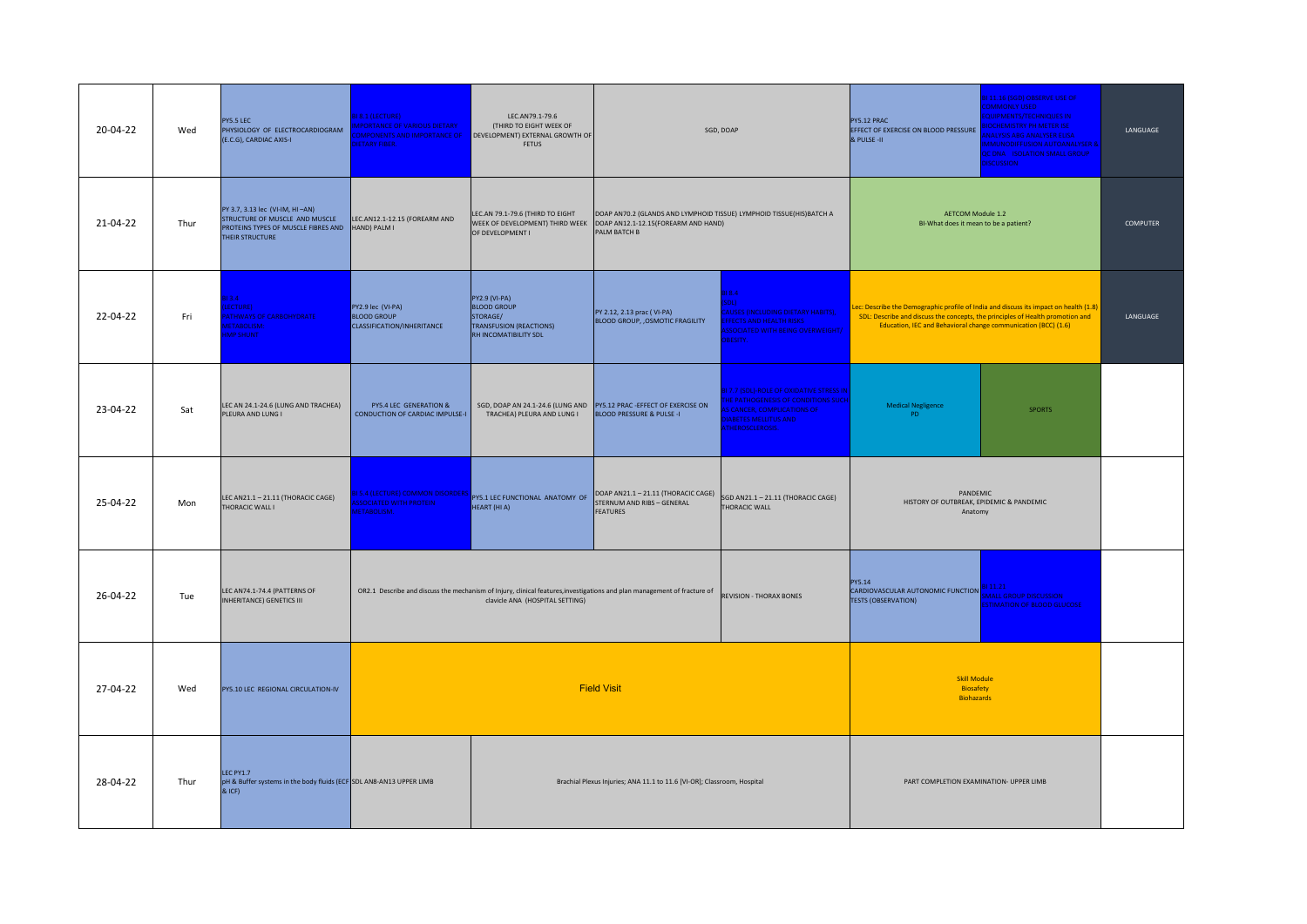| 29-04-22 | Fri  | <b>BI 6.9 (LECTURE) Describe functions of</b><br>rious minerals. | PY3.3 lec DEGENERATION AND<br>REGENERATION IN PERIPHERAL NERVES                                                                                        | PY 3.5, 3.6 lec (VI-AS, PH, PA)                                                                       | PY 3.1,3.7 demonstration AMPHIBIAN<br>GRAPHS & CHARTS ACTION POTENTIAL & analysis to determine normal & abnormal<br>COMPOUND ACTION POTENTIAL | <b>BI11.4 (Small group discussion) urine</b><br><b>onstituents</b>                                   | Lec: Describe the Demographic profile of India and discuss its impact on health (1.8)<br>SDL: Describe and discuss the concepts, the principles of Health promotion and<br>Education, IEC and Behavioral change communication (BCC) (1.6) |                                                                                                                  |                                               |
|----------|------|------------------------------------------------------------------|--------------------------------------------------------------------------------------------------------------------------------------------------------|-------------------------------------------------------------------------------------------------------|-----------------------------------------------------------------------------------------------------------------------------------------------|------------------------------------------------------------------------------------------------------|-------------------------------------------------------------------------------------------------------------------------------------------------------------------------------------------------------------------------------------------|------------------------------------------------------------------------------------------------------------------|-----------------------------------------------|
| 30-04-22 | Sat  | LEC AN 22.1-22.7 (HEART AND<br>PERICARDIUM) HEART II             | PY5.7 LEC HAEMODYNAMICS OF<br><b>CIRCULATORY SYSTEM-II</b>                                                                                             | SGD, DOAP AN 22.1-22.7(HEART AND<br>PERICARDIUM) PERICARDIUM AND<br><b>EXTERNAL FEATURES OF HEART</b> | PY5.12 PRAC EFFECT OF POSTURE ON<br><b>BLOOD PRESSURE &amp; PULSE</b>                                                                         | BI 17.4 (SDL) ENUMERATE AND DESCRIBE<br>THE VARIOUS MANIFESTATIONS IN ZINC<br><b>DEFICIENCY</b>      | Learning in groups<br>PD.                                                                                                                                                                                                                 | <b>SPORTS</b>                                                                                                    |                                               |
| 02-05-22 | Mon  |                                                                  |                                                                                                                                                        |                                                                                                       | <b>FIRST TERM EXAM</b>                                                                                                                        |                                                                                                      |                                                                                                                                                                                                                                           |                                                                                                                  |                                               |
| 04-05-22 | Wed  |                                                                  |                                                                                                                                                        |                                                                                                       | FIRST TERM EXAM                                                                                                                               |                                                                                                      |                                                                                                                                                                                                                                           |                                                                                                                  |                                               |
| 05-05-22 | Thur |                                                                  |                                                                                                                                                        |                                                                                                       | <b>FIRST TERM EXAM</b>                                                                                                                        |                                                                                                      |                                                                                                                                                                                                                                           |                                                                                                                  |                                               |
| 06-05-22 | Fri  |                                                                  |                                                                                                                                                        | FIRST TERM EXAM                                                                                       |                                                                                                                                               |                                                                                                      |                                                                                                                                                                                                                                           |                                                                                                                  |                                               |
| 07-05-22 | Sat  |                                                                  |                                                                                                                                                        |                                                                                                       | <b>FIRST TERM EXAM</b>                                                                                                                        |                                                                                                      |                                                                                                                                                                                                                                           |                                                                                                                  |                                               |
| 09-05-22 | Mon  | LEC AN 22.1-22.7 (HEART AND<br>PERICARDIUM) HEART III            | <b>BI 9.2 ( LECTURE) FUNCTIONS AND</b><br>COMPONENTS OF THE EXTRACELLULAR CARDIOVASCULAR REGULATORY<br><b>AATRIX (ECM).</b>                            | PY5.8 LEC LOCAL & SYSTEMIC<br>MECHANISMS-I                                                            | SGD, DOAP AN 22.1-22.7(HEART AND PERICARDIUM) PERICARDIUM AND EXTERNAL<br><b>FEATURES OF HEART</b>                                            |                                                                                                      | <b>Skill Module</b><br><b>Communication Skills</b><br><b>Bed Site &amp; Community</b>                                                                                                                                                     |                                                                                                                  | <b>Collaborative learning</b><br>PD           |
| 10-05-22 | Tue  | LEC AN57.1 - 57.5 (SPINAL CORD) SPINAL<br>CORD II                | SGD, DOAP AN57.1 - 57.5 (SPINAL CORD) SPINAL CORD (BATCH A) DOAP -<br>AN64.1 (HISTOLOGY AND EMBRYOLOGY) SPINAL CORD & CEREBELLUM (BATCH                |                                                                                                       | DOAP - AN64.1 (HISTOLOGY AND EMBRYOLOGY) SPINAL CORD & CEREBELLUM<br>(BATCH A) SGD, DOAP AN57.1-57.5 (SPINAL CORD) SPINAL CORD (BATCH B)      |                                                                                                      | PY 10.11 PRAC Demonstrate the correct<br>clinical examination of the nervous<br>system: Higher functions, sensory system,<br>motor system, reflexes,<br>cranial nerves in a normal volunteer or<br>simulated environment                  | 111.15 (Demonstration) CSF<br>OMPOSITION AND PATHOLOGICAL CO. PY SGD Lingual capacity<br><b>ELATION -BATCH B</b> |                                               |
| 11-05-22 | Wed  | PY5.11 LEC PATHO-PHYSIOLOGY OF<br>SYNCOPE AND HEART FAILURE-III  | BI 6.5 (LECTURE) BIOCHEMICAL ROLE LEC AN 75.1-75.4 (PRINCIPLE OF<br>OF VITAMINS IN THE BODY AND<br><b>MANIFESTATIONS OF THEIR</b><br><b>DEFICIENCY</b> | <b>GENETICS, CHROMOSOMAL</b><br>ABERRATIONS, CLINICAL<br><b>GENETICS) GENETICS IV</b>                 |                                                                                                                                               | SGD AN 75.1 -75.4 (PRINCIPLE OF GENETICS, CHROMOSOMAL ABERRATIONS,<br>CLINICAL GENETICS) GENETICS IV | PY5.16 RECORDING ARTERIAL PULSE<br>TRACING USING FINGER<br>PLETHYSMOGRAPHY (DEMONSTRATION)                                                                                                                                                | 111.21 (SMALL GROUP DISCUSSION)<br><b>STIMATION OF BLOOD GLUCOSE</b>                                             | PY SGD Coagulation                            |
| 12-05-22 | Thur | LEC PY5.2 PROPERTIES OF CARDIAC<br>MUSCLE-II S                   | LEC AN 23.1-23.7 (MEDIASTINUM)<br>THORACIC CAVITY AND MEDIASTINUM                                                                                      | LEC.AN79.1-79.6 (THIRD TO EIGHT WEEK<br>OF DEVELOPMENT) FOLDING OF<br><b>EMBRYO</b>                   | DOAP AN 23.1-23.7 (MEDIASTINUM) THORACIC VISCERA IN SITU                                                                                      |                                                                                                      | <b>AETCOM Module 1.2</b><br>BI-What does it mean to be a patient?                                                                                                                                                                         |                                                                                                                  | <b>End of the Left Decisions</b><br><b>PD</b> |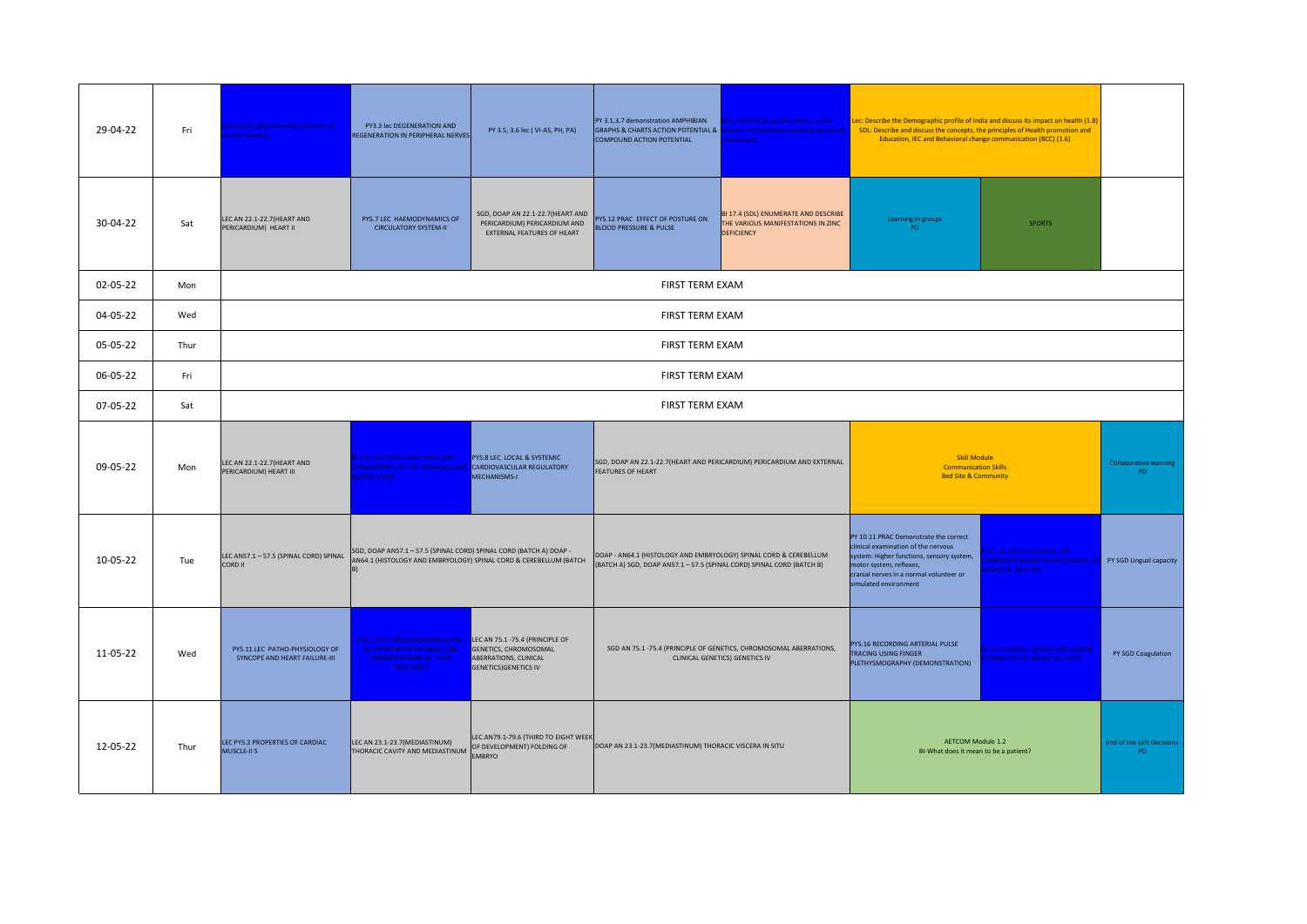| 13-05-22 | Fri  | 5.1<br>ECTURE)<br><b>RUCTURAL ORGANIZATION OF</b><br><b>ROTEINS.</b>       | SKELETAL MUSCLE CONTRACTION                                                                     | PY 3.9 PY3.10 lec MOLECULAR BASIS OF PY 3.4 ENERGY SOURCE AND MUSCLE<br>METABOLISM(SDL) | PY3.1,3.7 demonstration AMPHIBIAN<br><b>GRAPHS &amp; CHARTS SEQUENCE OF EVENTS</b><br>OF NEUROMUSCULAR TRANSMISSION<br>AND EFFECT OF DRUGS ACTING AT<br>NEUROMUSCULAR JUNCTION<br>SDL | <b>6.14 (SDL) TESTS THAT ARE COMMONLY</b><br>ONE IN CLINICAL PRACTICE TO ASSESS<br><b>HE FUNCTIONS OF THESE ORGANS</b><br><b>IDNEY, LIVER, THYROID AND ADRENAL</b><br><b>SLANDS</b> ). |                                                                                                                                                                                                                           | Demo: Demonstrate the role of effective Communication skills in health in a<br>simulated environment (1.9) |                                                 |  |
|----------|------|----------------------------------------------------------------------------|-------------------------------------------------------------------------------------------------|-----------------------------------------------------------------------------------------|---------------------------------------------------------------------------------------------------------------------------------------------------------------------------------------|----------------------------------------------------------------------------------------------------------------------------------------------------------------------------------------|---------------------------------------------------------------------------------------------------------------------------------------------------------------------------------------------------------------------------|------------------------------------------------------------------------------------------------------------|-------------------------------------------------|--|
| 14-05-22 | Sat  | LEC AN23.1-23.7 (MEDIASTINUM)<br>POSTERIOR MEDIASTINUM II                  | PY5.10 LEC REGIONAL CIRCULATION-I                                                               | SGD, DOAP AN23.1-23.7<br>(MEDIASTINUM) POSTERIOR<br>MEDIASTINUM                         | PY5.13 PRAC_RECORDING AND<br>INTERPRETATION OF NORMAL ECG-I                                                                                                                           | DR 17.2 (SDL) VARIOUS SKIN CHANGES IN<br><b>ITAMIN B COMPLEX DEFICIENCY</b>                                                                                                            | Right of person with disability<br>Understanding disability etiquette<br>PD.                                                                                                                                              |                                                                                                            |                                                 |  |
| 17-05-22 | Tue  | LEC - AN59.2 - 59.3, (PONS) INTERNAL FEATURES OF PONS                      |                                                                                                 |                                                                                         | Cranial Nerve Injuries AN 147.1, 148.1, 164.5 [VI-IM]; Classroom, Hospital                                                                                                            |                                                                                                                                                                                        | PY 10.11 PRAC Demonstrate the correct clinical examination of the nervous system<br>Higher functions, sensory system, motor system, reflexes, cranial nerves in a normal PY ECG SGD<br>volunteer or simulated environment |                                                                                                            |                                                 |  |
| 18-05-22 | Wed  | PY5.8 LEC LOCAL AND SYSTEMIC<br>CARDIOVASCULAR REGULATORY<br>MECHANISMS-II | <b>BI 9.3 (LECTURE) PROTEIN TARGETING</b><br>& SORTING WITH ITS ASSOCIATED<br><b>DISORDERS.</b> |                                                                                         | ECE-PY2.9 -Describe different blood groups and discuss the clinical importance of blood grouping, blood banking<br>and transfusion ECE- (Visit to blood bank)                         |                                                                                                                                                                                        | PY5.15 PRAC CLINICAL EXAMINATION OF <b>BI 11.16 (SMALL GROUP DISCUSSION)</b><br>THE CARDIOVASCULAR SYSTEM-I                                                                                                               | <b>ELECTROPHORESIS</b>                                                                                     | esearch Activities Cultural<br>dramatics<br>PD. |  |
| 19-05-22 | Thur | PY5.5 LEC PHYSIOLOGY OF<br>ELECTROCARDIOGRAM (E.C.G), CARDIAC<br>AXIS-II   | LEC AN 22.1-22.7 (HEART AND<br>PERICARDIUM)PERICARDIUM AND<br>HEART I                           | LEC AN25.2 (THORAX) RESPIRATORY<br>PREMORDIA AND CVS I(EMBY)                            | DOAP AN25.1 (THORAX) TRACHEA AND LUNG (HIS) BATCH A SGD, DOAP AN 22.1-<br>22.7(HEART AND PERICARDIUM) PERICARDIUM AND HEART BATCH B                                                   |                                                                                                                                                                                        | <b>AETCOM Module 1.2</b><br>BI-What does it mean to be a patient?                                                                                                                                                         |                                                                                                            | terpersonal Relationship<br>PD                  |  |
| 20-05-22 | Fri  | <b>BI 5.4 (LECTURE)</b>                                                    |                                                                                                 | SDL PY 3.7 ISOTONIC Vs ISOMETRIC EXERCISE                                               | PY 3.18 SDL CHARTS (GP & MUSCLE)                                                                                                                                                      | <b>SMETABOLISM</b>                                                                                                                                                                     | IDL) FUNCTIONS OF HAEM IN THE BODY, Demo: Demonstrate the important aspects of the doctor patient relationship in a<br>imulated environment (1.10)                                                                        |                                                                                                            | ood Ethical Practice Role                       |  |
| 21-05-22 | Sat  | LEC AN73.1-73.3 (CHROMOSOME)<br><b>GENETICS I</b>                          | PY5.11 LEC PATHO-PHYSIOLOGY OF<br>SHOCK, SYNCOPE AND HEART FAILURE-                             | ORIENTATION OF CRANIAL CAVITY                                                           | SDL AN 26.6(SKULL OSTEOLOGY) BASIC PY5.14CARDIOVASCULAR AUTONOMIC<br><b>FUNCTION TESTS (OBSERVATION)</b>                                                                              | 13.9(Small group discussion) EXPLAIN<br><b>HE BASIS AND RATIONALE OF</b><br><b>OCHEMICAL TESTS DONE IN DIABETES</b>                                                                    | <b>Tutorial - Carbohydrate Chemistry</b>                                                                                                                                                                                  | PANDEMIC MODULE-MICROBIOLOGY                                                                               |                                                 |  |
| 23-05-22 | Mon  | LEC AN 22.1-22.7 (HEART AND<br>PERICARDIUM) HEART III                      | <b>BI 9.2 (LECTURE) FUNCTIONS AND</b><br><b>OMPONENTS OF THE EXTRACELLULA</b><br>MATRIX (ECM).  | LOCAL & SYSTEMIC CARDIOVASCULAR                                                         |                                                                                                                                                                                       | AN 22.1-22.7 (HEART AND PERICARDIUM) PERICARDIUM AND EXTERNAL FEATURES<br>OF HEART                                                                                                     | PY5.15 PRAC<br>EXAMINATION OF THE CARDIOVASCULAR SYSTEM-I                                                                                                                                                                 | <b>CLINICAL</b>                                                                                            | Cultural Competence<br>PD.                      |  |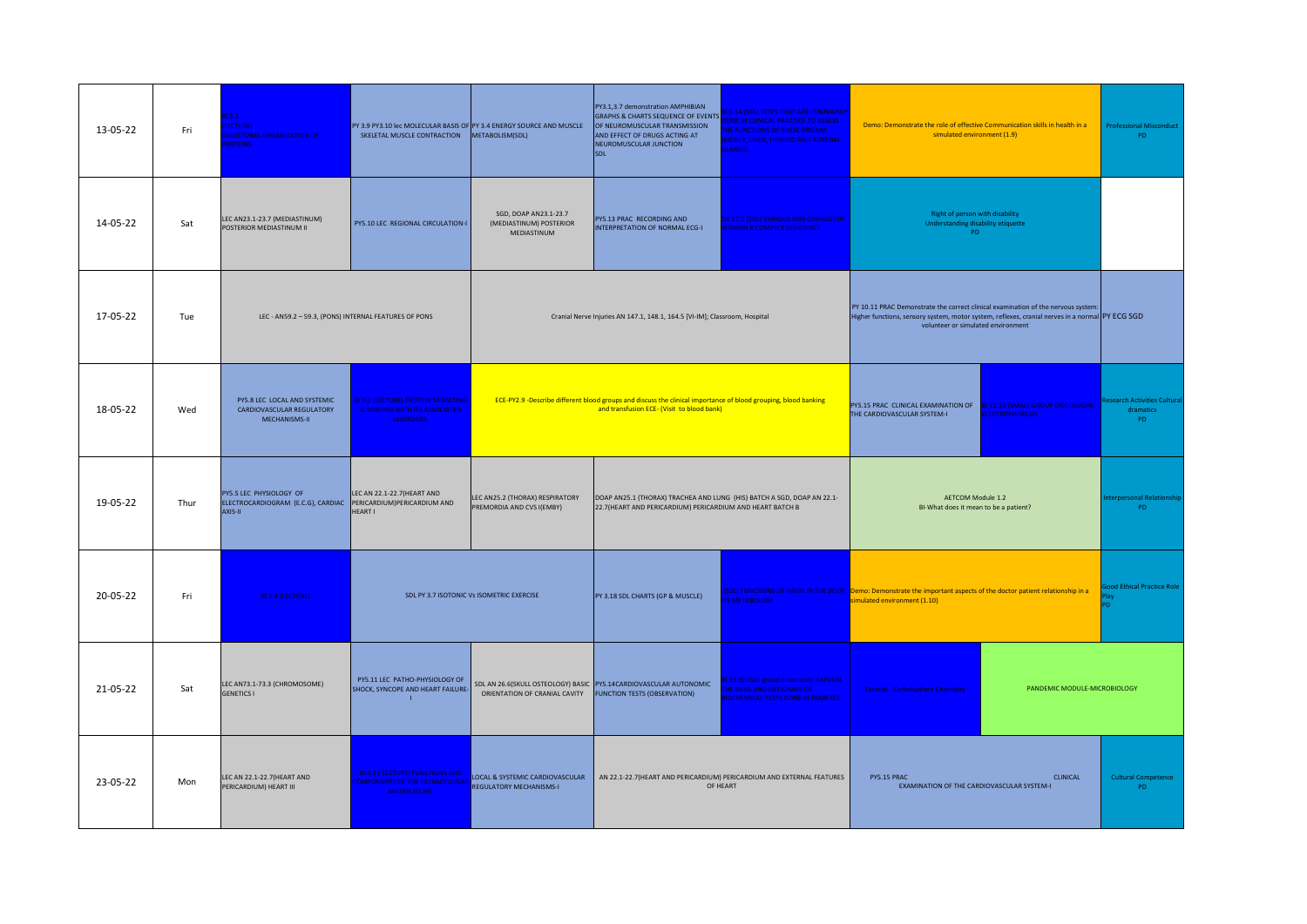| 24-05-22 | Tue  | LEC AN62.5, AN 63.1-63.2 (CRANIAL<br>NERVE NUCLEI AND CEREBRAL<br>HEMISPHERES & VENTRICULAR SYSTEM)<br>DIENCEPHALON II AND THIRD VENTRICLE | SGD AN62.5 (CRANIAL NERVE NUCLEI AND CEREBRAL HEMISPHERES)<br>DIENCEPHALON                                                                                  |                                                                                                                                                                           | STUDENT SEMINAR - AN57.1 - 57.5 (SPINAL CORD) TRACTS OF SPINAL CORD                                                                                                                                              |  | PY10.7 LECT FUNCTIONS OF THALAMUS<br>AND HYPOTHALAMUS I                                                                                                                                                                                 | 5.5 (Practical-DOAP) INTERPRET<br><b>BORATORY RESULTS OF ANALYTES</b><br><b>SSOCIATED WITH METABOLISM OF</b><br>ROTEINS.        | <b>Patient Safety</b><br>PD                                |
|----------|------|--------------------------------------------------------------------------------------------------------------------------------------------|-------------------------------------------------------------------------------------------------------------------------------------------------------------|---------------------------------------------------------------------------------------------------------------------------------------------------------------------------|------------------------------------------------------------------------------------------------------------------------------------------------------------------------------------------------------------------|--|-----------------------------------------------------------------------------------------------------------------------------------------------------------------------------------------------------------------------------------------|---------------------------------------------------------------------------------------------------------------------------------|------------------------------------------------------------|
| 25-05-22 | Wed  | PY10.2<br>SYNAPSE & SYNAPTIC PROPERTIES                                                                                                    | BI6.1 (Lecture)<br><b>METABOLIC PROCESSES THAT TAKE</b><br>PLACE IN SPECIFIC ORGANS IN THE<br><b>BODY IN THE FED AND FASTING</b><br>STATES.                 | LEC-AN64.2, 64.3 (HISTOLOGY AND<br>EMBRYOLOGY) CNS II                                                                                                                     | SGD AN57.1 - 57.5 (SPINAL CORD) TRACTS OF SPINAL CORD                                                                                                                                                            |  | PY 10.11 PRAC Demonstrate the correct<br>clinical examination of the nervous<br>system: Higher functions, sensory system,<br>motor system, reflexes,<br>cranial nerves in a normal volunteer or<br>simulated environment                | 4.5 Small group discussion<br>NTERPRET LABORATORY RESULTS OF<br><b>NALYTES ASSOCIATED WITH</b><br><b>IETABOLISM OF LIPIDS</b>   | PY SGD Tutorial Nerval<br><b>Regulation of Resperatory</b> |
| 26-05-22 | Thur | PY5.9 LEC FACTORS AFFECTING HEART<br>RATE, REGULATION OF CARDIAC OUTPUT<br>& BLOOD PRESSURE-I                                              | LEC AN23.1-23.7 (MEDIASTINUM)<br>POSTERIOR MEDIASTINUM I                                                                                                    | LEC AN25.2 (THORAX) CVS III (EMBY)                                                                                                                                        | SGD, DOAP AN 22.1-22.7 (HEART AND PERICARDIUM) INTERNAL FEATURES OF HEART                                                                                                                                        |  | AETCOM-Module 1.2:<br>BI-What does it mean to be a patient?<br>Self-directed learning - Seminar                                                                                                                                         |                                                                                                                                 | Plagiarism bioethics<br>PD.                                |
| 27-05-22 | Fri  | <b>DISEASE</b>                                                                                                                             | THE CARDIAC CYCLE-I                                                                                                                                         | II 7.5 (LECTURE) ROLE OF XENOBIOTICS IN LEC PYS.3 EVENTS OCCURRING DURING PYS.3 LEC EVENTS OCCURRING DURING PYS.12 PRAC EFFECT OF EXERCISE ON<br>THE CARDIAC CYCLE-II SDL | <b>17.7 (SDL) ROLE OF OXIDATIVE STRESS IN</b><br><b>E PATHOGENESIS OF CONDITIONS</b><br>CH AS CANCER, COMPLICATIONS OF<br><b>BLOOD PRESSURE &amp; PULSE -I</b><br><b>IABETES MELLITUS AND</b><br>THEROSCLEROSIS. |  | Demo: Describe the steps and perform clinico-socio-cultural assessment of the<br>individual, family and community (2.1)<br>Demo: Describe the steps and perform demographic assessment of the individual,<br>family and community (2.1) |                                                                                                                                 | <b>Breakup Bad News</b><br>PD.                             |
| 28-05-22 | Sat  | LEC AN56.1-56.2 (MENINGES AND CSF)<br>MENINGES AND DURAL VENOUS SINUSES                                                                    | PY10.2 LEC SENSORY TRANSDUCTION.<br>RECEPTORS AND ITS PROPERTIES                                                                                            | LEC-AN64.1 (HISTOLOGY AND<br><b>EMBRYOLOGY) SPINAL CORD &amp;</b><br>CEREBELLUM                                                                                           | PY 10.11 PRAC Demonstrate the correct clinical examination of the nervous<br>system: Higher functions, sensory system, motor system, reflexes,<br>cranial nerves in a normal volunteer or simulated environment  |  | <b>SPORTS</b>                                                                                                                                                                                                                           |                                                                                                                                 |                                                            |
| 30-05-22 | Mon  | LEC. AN21.9, AN 47.13, 47.14 (THORACIC<br>CAGE, ABDOMINAL CAVITY) DIAPHRAGM<br>AND MECHANISM OF RESPIRATION                                | BI 3.9 (LECTURE)                                                                                                                                            | PY5.10 LEC REGIONAL CIRCULATION-II                                                                                                                                        | SGD, DOAP AN21.9, AN 47.13, 47.14 (THORACIC CAGE, ABDOMINAL CAVITY)<br>DIAPHRAGM AND MECHANISM OF RESPIRATION                                                                                                    |  | <b>Skill Module</b><br><b>Learning Skill</b><br><b>Communication Skill</b>                                                                                                                                                              |                                                                                                                                 | Interprofessional<br>Relationship<br>PD.                   |
| 31-05-22 | Tue  | LEC - AN62.4 (CRANIAL NERVE NUCLEI<br>AND CEREBRAL HEMISPHERES) LIMBIC<br>SYSTEM                                                           | SGD AN62.4 (CRANIAL NERVE NUCLEI AND CEREBRAL HEMISPHERES) LIMBIC<br>SYSTEM                                                                                 |                                                                                                                                                                           | SGD DOAP AN62.6(CRANIAL NERVE NUCLEI AND CEREBRAL HEMISPHERES) BLOOD<br>SUPPLY OF BRAIN AND SPINAL CORD                                                                                                          |  | PY 10.20 DOAP Demonstrate (i) Testing of<br>isual acuity, colour and field of vision<br>and (ii) hearing (iii) Testing for smell and<br>(iv) taste sensation in<br>volunteer/ simulated environment                                     | <b>3111.7 Practical DEMONSTRATE THE</b><br><b>STIMATION OF SERUM CREATININE</b><br>ND CREATININE CLEARANCE                      | PY GII Hormones<br>Tutorial                                |
| 01-06-22 | Wed  | LEC PY10.5 AUTONOMIC NERVOUS<br>SYSTEM (ANS)                                                                                               | 17.2(Lecture)<br><b>EPLICATION &amp; REPAIR OF DNA AND</b><br><b>HE TRANSCRIPTION &amp; TRANSLATION INTERNAL FEATURES OF MIDBRAIN</b><br><b>AECHANISMS.</b> | LEC - AN - 61.1 -61.3 ( MIDBRAIN)                                                                                                                                         | SDL - BRAINSTEM AND SPINAL CORD                                                                                                                                                                                  |  | PY 10.11 PRAC Demonstrate the<br>correct clinical examination of the<br>nervous system: Higher functions,<br>sensory system, motor system,<br>reflexes, cranial nerves in a normal<br>volunteer or simulated environment                | 5.5 (Practical-DOAP) INTERPRET<br><b>ABORATORY RESULTS OF ANALYTES</b><br><b>SSOCIATED WITH METABOLISM OF</b><br><b>OTEINS.</b> | PY Tutorial Caissons<br><b>Disease</b>                     |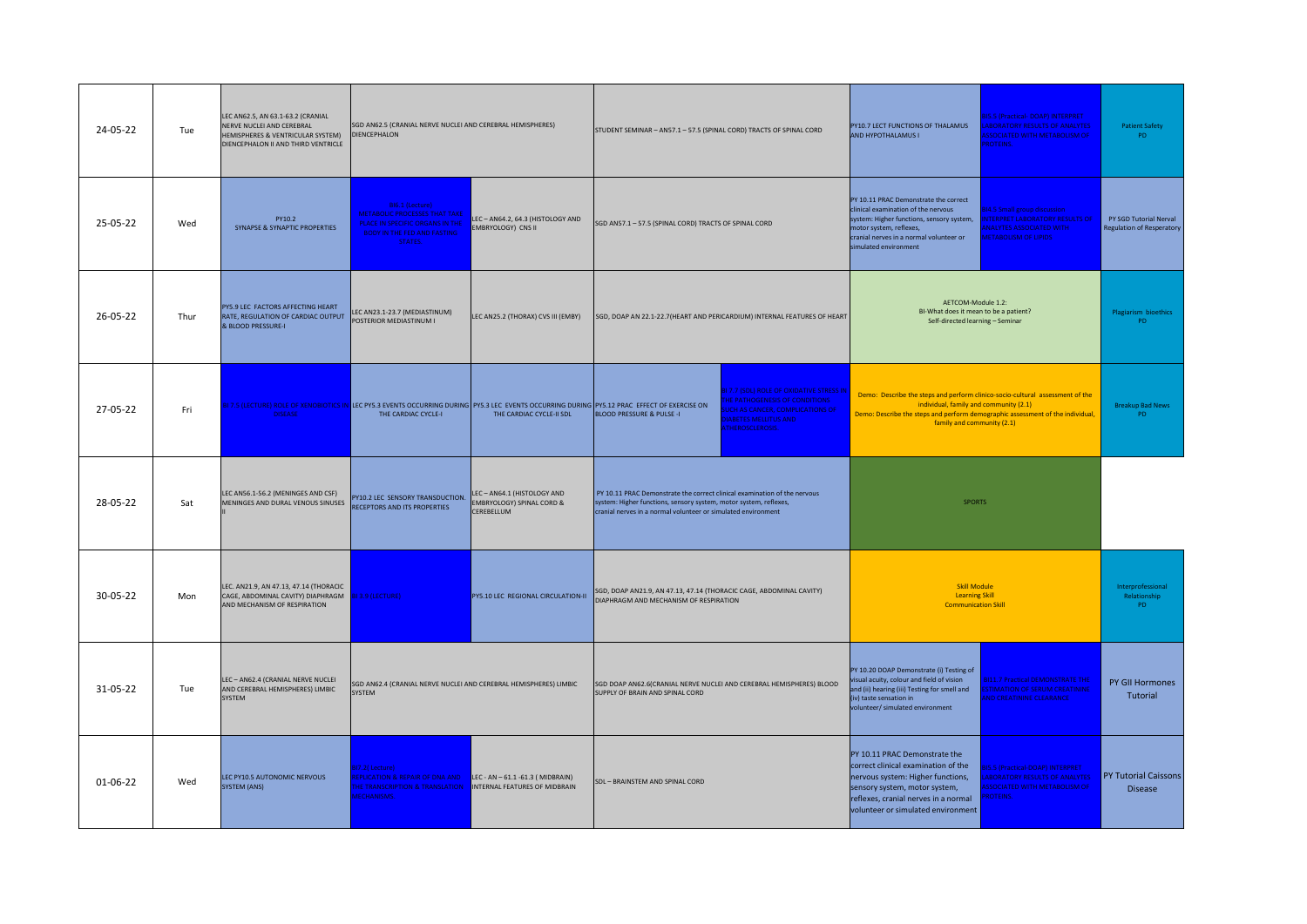| 02-06-22 | Thur | PY5.11 LEC PATHO-PHYSIOLOGY OF<br>SYNCOPE AND HEART FAILURE-IV                                                                                                    | LEC AN 75.1 -75.4 (PRINCIPLE OF<br>GENETICS, CHROMOSOMAL<br>ABERRATIONS, CLINICAL GENETICS)<br><b>GENETICS V</b>                   |                                                                                         | Clinically Diagnostic Enzyme Disorders; BI 2.5 [VI-IM]; Classroom, Hospital (BIO)                                                                                                                                      |                                                                                                                                                                            | AETCOM-Module 1.3:<br>PY-The doctor-patient relationship<br>Large group session                                                                                                                                                            |                                                                                                                 | PY Tutorial - Blood<br>Transfusion                      |
|----------|------|-------------------------------------------------------------------------------------------------------------------------------------------------------------------|------------------------------------------------------------------------------------------------------------------------------------|-----------------------------------------------------------------------------------------|------------------------------------------------------------------------------------------------------------------------------------------------------------------------------------------------------------------------|----------------------------------------------------------------------------------------------------------------------------------------------------------------------------|--------------------------------------------------------------------------------------------------------------------------------------------------------------------------------------------------------------------------------------------|-----------------------------------------------------------------------------------------------------------------|---------------------------------------------------------|
| 03-06-22 | Fri  | <b>BI 9.1( LECTURE) FUNCTIONS AND</b><br><b>COMPONENTS OF THE EXTRACELLULAR</b><br>MATRIX (ECM).                                                                  | PY5.6 LEC ABNORMAL ECG,<br>ARRYTHMIAS, HEART BLOCK AND<br>MYOCARDIAL INFARCTION.                                                   | PY5.7 LEC HAEMODYNAMICS OF<br><b>CIRCULATORY SYSTEM-I</b>                               | PY5.12 PRAC EFFECT OF POSTURE ON<br><b>BLOOD PRESSURE &amp; PULSE</b>                                                                                                                                                  | 117.4 (SDL) ENUMERATE AND DESCRIBE<br><b>IE VARIOUS MANIFESTATIONS IN ZINC</b><br><b>EFICIENCY</b>                                                                         | Lec: Describe social psychology, community behaviour and community relationship<br>and their impact on health and disease (2.4)<br>ec: Describe poverty and social security measures and its relationship to health and<br>disease $(2.5)$ |                                                                                                                 | Intigrety honesty &<br><b>Respect to Patients</b><br>PD |
| 04-06-22 | Sat  | LEC AN58.1 59.1,61.1 (MEDULLA<br>OBLONGATA, PONS, MIDBRAIN) EXTERNAL FUNCTIONS OF RETICULAR ACTIVATING OBLONGATA, PONS, MIDBRAIN)<br><b>FEATURES OF BRAINSTEM</b> | PY10.5 LECT STRUCTURE AND<br>SYSTEM                                                                                                | SGD, DOAP AN58.1 59.1,61.1 (MEDULLA<br>EXTERNAL FEATURES OF BRAINSTEM                   | PY 10.11 PRAC Demonstrate the correct<br>clinical examination of the nervous<br>system: Higher functions, sensory system,<br>notor system, reflexes,<br>ranial nerves in a normal volunteer or<br>imulated environment | 8.4 (Small group discussion) DESCRIBE<br><b>IE CAUSES (INCLUDING DIETARY</b><br><b>BITS), EFFECTS AND HEALTH RISKS</b><br><b>SOCIATED WITH BEING OVERWEIGHT/</b><br>RESITY | <b>BL Acid Base Balance Tutorial</b>                                                                                                                                                                                                       | Skill Module<br><b>Learning from the Patients</b><br><b>Simulation based learning</b>                           |                                                         |
| 06-06-22 | Mon  | LEC AN74.1-74.4 (PATTERNS OF<br><b>INHERITANCE) GENETICS II</b>                                                                                                   | <b>16.5 (LECTURE) BIOCHEMICAL ROLE</b><br><b>OF VITAMINS IN THE BODY AND</b><br><b>IANIFESTATIONS OF THEIR</b><br><b>EFICIENCY</b> | PY5.11 LEC PATHO-PHYSIOLOGY OF<br>SHOCK, SYNCOPE AND HEART FAILURE-II                   | SGDAN74.1-74.4 (PATTERNS OF INHERITANCE) GENETICS II                                                                                                                                                                   |                                                                                                                                                                            |                                                                                                                                                                                                                                            | SDG-UPPER LIMB BONES                                                                                            | PAY - Revision SGD<br>Erythropoiesis                    |
| 07-06-22 | Tue  | LEC AN 75.5 (PRINCIPLE OF GENETICS,<br>CHROMOSOMAL ABERRATIONS, CLINICAL<br><b>GENETICS) GENETICS VI</b>                                                          | <b>UTORIALSmall Group Discussion</b><br>SHOCK and cardiac failure                                                                  | CHROMOSOMAL ABERRATIONS,<br>CLINICAL GENETICS) GENETICS VI                              | SGD AN 75.5 (PRINCIPLE OF GENETICS, PY11.13 PRAC Obtain history and perform <b>BI 11.19</b> (SDL) PRINCIPLES OF<br>general examination in the volunteer /<br>simulated environment                                     | OMMONLY USED INSTRUMENTS IN<br><b>OCHEMISTRY LABORATORY</b>                                                                                                                | AN - Practical Histology                                                                                                                                                                                                                   | <b>Orientation to Skill</b>                                                                                     |                                                         |
| 08-06-22 | Wed  | PY10.7 LEC ROLE OF BASAL GANGLIA<br>EXECUTION OF MOVEMENTS. DISORDER<br>OF BASAL GANLIA II                                                                        | 817.2 (Lecture )REPLICATION & REPAIF<br>OF DNA AND THE TRANSCRIPTION &<br><b>TRANSLATION MECHANISMS.</b>                           | LEC AN62.4 (CRANIAL NERVE NUCLEI<br>AND CEREBRAL HEMISPHERES) BASAL<br><b>GANGLIA I</b> | VENTRICULAR SYSTEM) DIENCEPHALON II AND THIRD VENTRICLE                                                                                                                                                                | SGD AN62.5, AN 63.1-63.2 (CRANIAL NERVE NUCLEI AND CEREBRAL HEMISPHERES & Visual acuity, colour and field of vision                                                        | PY 10.20 DOAP Demonstrate (i) Testing of<br>and (ii) hearing (iii) Testing for smell and<br>(iv) taste sensation in<br>volunteer/ simulated environment                                                                                    | 11.7 (Practical-DOAP)<br><b>MONSTRATE THE ESTIMATION OF</b><br><b>RUM CREATININE AND CREATININE</b><br>LEARANCE | PY SGD GRR                                              |
| 09-06-22 | Thur | PY5.10 LEC REGIONAL CIRCULATION-III                                                                                                                               | GROUP DISCUSSION AN 25.7-25.9<br>(THORAX) RADIOLOGICAL ANATOMY<br>OF THORAX                                                        |                                                                                         | Congenital Malformations ANA 52.1 to 52.4 [VI- PE]; Classroom, Hospital<br>and planning management including hospital and community based<br>intervention, rehabilitation and prevention(Hospital)                     |                                                                                                                                                                            | PY5.13 PRAC RECORDING AND<br>INTERPRETATION OF NORMAL ECG-II                                                                                                                                                                               | <b>BI 11.6, BI 11.18 (SMALL GROUP</b><br><b>DISCUSSION) COLORIMETER &amp;</b><br><b>PECTROPHOTOMETER</b>        | Peer assessment learning<br>PD                          |
| 10-06-22 | Fri  | 4.4 (Lecture) STRUCTURE AND<br><b>INCTIONS OF LIPOPROTEINS, THEIR</b><br><b>INCTIONS INTERRELATIONS &amp;</b><br><b>LATIONS WITH ATHEROSCLEROSIS</b>              | LEC AN56.1-56.2 (MENINGES AND CSF)<br>MENINGES AND DURAL VENOUS<br>SINUSES I                                                       |                                                                                         | Cerebrovascular Accidents/ Lesions of Brain AN 112.1 [VI-IM]; Classroom, Hospital                                                                                                                                      |                                                                                                                                                                            | SGD: Describe the socio-cultural factors, family (types), its role in health and disease<br>(2.2)<br>SGD: Describe the assessment methods of socio-economic status (2.2)                                                                   |                                                                                                                 | PY SGD Chemical<br><b>Regulation of Respiration</b>     |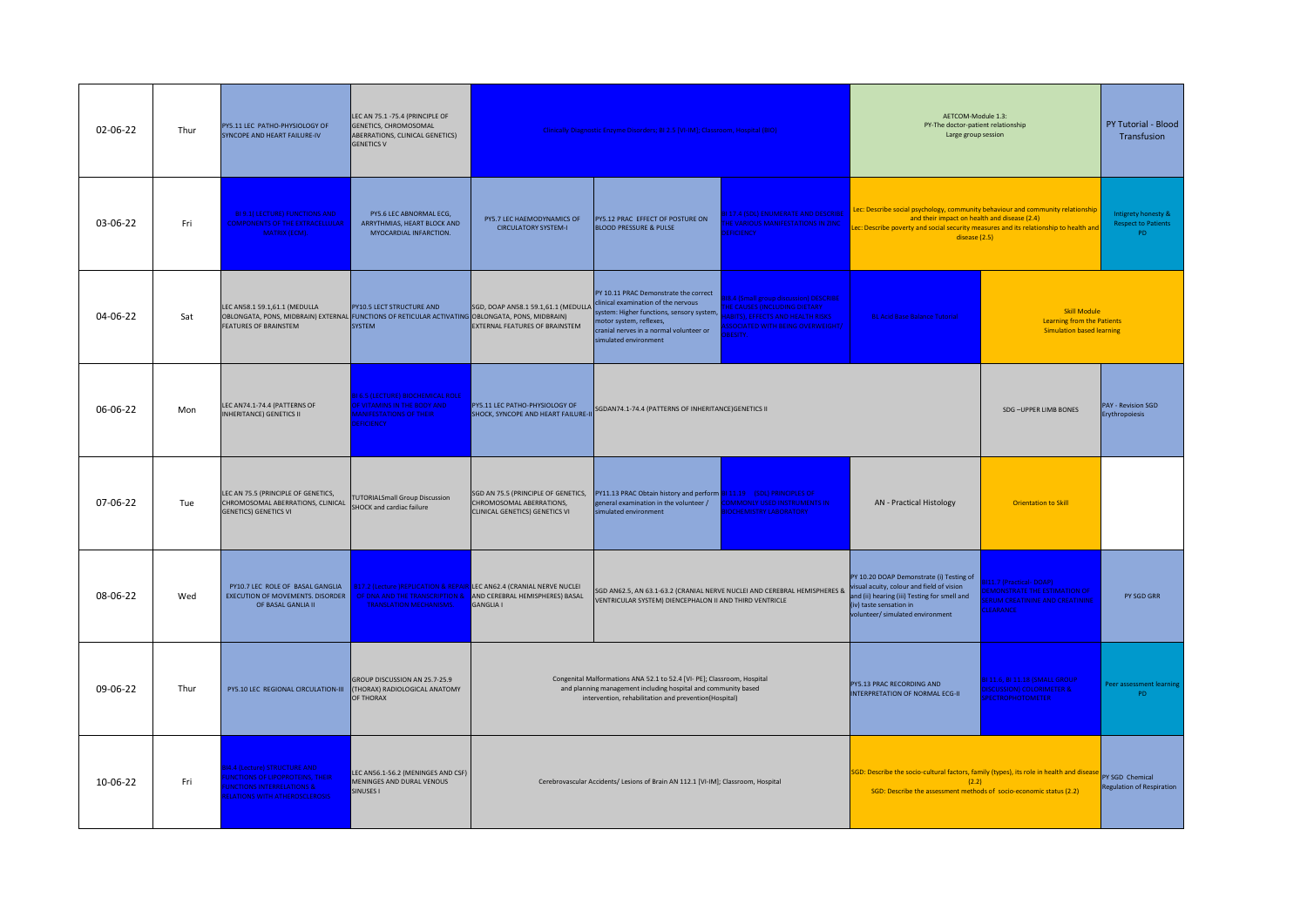| 11-06-22       | Sat  | LEC - AN60.1-60.3, AN 63.1-63.2<br>(CEREBELLUM & VENTRICULAR SYSTEM)<br>CEREBELLUM II & FOURTH VENTRICLE                                                                                                 | PY10.4 LEC ROLE OF CEREBELLUM IN<br>MOTOR EXECUTION AND<br>MAINTENANCE OF BALANCE II                                            | CEREBELLUM I                                                                                                                                 | PY10.11 PRAC Demonstrate the correct<br>clinical examination of the nervous<br>SGD, DOAP AN60.1-60.3 (CEREBELLUM) system: Higher functions, sensory system,<br>notor system, reflexes,<br>cranial nerves in a normal volunteer or<br>simulated environment                                                                                            | 16.7 (Small group discussion) DESCRIBE<br><b>IE PROCESSES INVOLVED IN</b><br><b>AINTENANCE OF NORMAL PH, WATER &amp;</b><br><b>LECTROLYTE BALANCE OF BODY FLUIDS</b><br><b>ND THE DERANGEMENTS ASSOCIATED</b><br><b>VITH THESE.</b> | <b>BI Vitamins Vitamins Fat</b><br>SolubilTutorial                                                                                                                                                     | <b>Skill Module</b><br><b>Self Directed Learning</b> |                               |
|----------------|------|----------------------------------------------------------------------------------------------------------------------------------------------------------------------------------------------------------|---------------------------------------------------------------------------------------------------------------------------------|----------------------------------------------------------------------------------------------------------------------------------------------|-------------------------------------------------------------------------------------------------------------------------------------------------------------------------------------------------------------------------------------------------------------------------------------------------------------------------------------------------------|-------------------------------------------------------------------------------------------------------------------------------------------------------------------------------------------------------------------------------------|--------------------------------------------------------------------------------------------------------------------------------------------------------------------------------------------------------|------------------------------------------------------|-------------------------------|
| 13-06-22       | Mon  | LEC AN57.1 - 57.5 (SPINAL CORD) SPINAL<br>CORD I                                                                                                                                                         | 14.7 (Lecture) DESCRIBE THE<br><b>HERAPEUTIC USES OF</b><br><b>COSANOID SYNTHESIS.</b>                                          | PY10.2 LEC SENSORY TRANSDUCTION.<br><b>ROSTAGLANDINS AND INHIBITORS OF RECEPTORS AND ITS PROPERTIES II</b>                                   | SDL AN56.1-56.2 (MENINGES AND CSF) MENINGES AND DURAL VENOUS SINUSES                                                                                                                                                                                                                                                                                  |                                                                                                                                                                                                                                     | <b>Bio - Tutorial Protein Chemistry</b>                                                                                                                                                                | <b>Skill Module</b>                                  |                               |
| 14-06-22       | Tue  | LEC- AN 28.1-28.8) (FACE AND PAROTID<br><b>REGION)</b>                                                                                                                                                   | LEC AN 43.2-43.3 (HEAD AND NECK<br>JOINTS, HISTOLOGY, DEVELOPMENT,<br>RADIOLOGY & SURFACE MARKING)<br><b>ENDOCRINE GLANDS I</b> | DOAP - AN 26.1-26.2, 26.6 (SKULL<br>OSTEOLOGY) NORMA FRONTALIS                                                                               |                                                                                                                                                                                                                                                                                                                                                       | PRACTICAL, SGD, DOAP - AN 27.1-27.2 SCALP                                                                                                                                                                                           | PY 10.20 DOAP Demonstrate (i) Testing of visual acuity, colour and field of vision<br>and (ii) hearing (iii) Testing for smell and (iv) taste sensation in<br>volunteer/ simulated environment         |                                                      | Demo of Embryo Model - I      |
| 15-06-22       | Wed  |                                                                                                                                                                                                          | HOSPITAL)PHY                                                                                                                    |                                                                                                                                              | PY10.11 PRAC Demonstrate the correct<br>clinical examination of the nervous<br>IM18.8 - Describe and distinguish, based on the clinical presentation, the types of bladder dysfunction seen in CNS disease ( system: Higher functions, sensory system,<br>motor system, reflexes,<br>cranial nerves in a normal volunteer or<br>simulated environment | 111.22 (Practical - DOAP) CALCULATE<br><b>ALBUMIN: GLOBULIN (AG),RATIO AND</b><br><b>REATININE CLEARANCE</b>                                                                                                                        |                                                                                                                                                                                                        |                                                      | PY SGD Dead Space<br>Volume   |
| 16-06-22       | Thur | PY10.2 LEC REFLEXES (MONOSYNAPTIC<br>AND POLYSYNAPTIC)                                                                                                                                                   | LEC AN57.1 - 57.5 (SPINAL CORD)<br>SPINAL CORD III                                                                              | LEC AN 62.1 (CRANIAL NERVE NUCLEI<br>NERVE NUCLEI WITH FUNCTIONAL<br><b>COLUMNS</b>                                                          | AND CEREBRAL HEMISPHERES) CRANIAL SGD AN 62.1 (CRANIAL NERVE NUCLEI AND CEREBRAL HEMISPHERES) CRANIAL<br>NERVE NUCLEI WITH FUNCTIONAL COLUMNS                                                                                                                                                                                                         |                                                                                                                                                                                                                                     | AETCOM-Module 1.3:<br>PY-The doctor-patient relationship<br>Large group session                                                                                                                        |                                                      | PY SGD Hypoxia                |
| 17-06-22       | Fri  | <b>BI 8.3 (LECTURE) DIETARY ADVICE FOR</b><br>OPTIMAL HEALTH IN CHILDHOOD AND<br><b>ADULT. IN DISEASE CONDITIONS LIKE</b><br><b>ABETES MELLITUS, CORONARY ARTERY</b><br><b>DISEASE AND IN PREGNANCY.</b> | RATE, REGULATION OF CARDIAC<br>OUTPUT & BLOOD PRESSURE-II                                                                       | PY5.9 LEC FACTORS AFFECTING HEART PY5.9 LEC FACTORS AFFECTING HEART<br>RATE, REGULATION OF CARDIAC<br><b>OUTPUT &amp; BLOOD PRESSURE-III</b> | THE CARDIOVASCULAR SYSTEM-I                                                                                                                                                                                                                                                                                                                           | <b>ITAMIN B COMPLEX DEFICIENCY</b>                                                                                                                                                                                                  | PY5.15 PRAC CLINICAL EXAMINATION OF DR 17.2 (SDL) VARIOUS SKIN CHANGES IN <b>Demo: Demonstrate in a simulated environment the correct assessment of socio-</b><br>cultural factors, family-types (2.2) |                                                      | importance of feedback<br>PD. |
| 18-06-22       | Sat  | LEC-AN62.2,62.3 (CRANIAL NERVE<br>NUCLEI AND CEREBRAL HEMISPHERES)<br><b>CEREBRUM I</b>                                                                                                                  | <b>TUTORIALSmall Group Discussion</b><br><b>BASAL GANGLIA</b>                                                                   | DOAP AN62.2,62.3 (CRANIAL NERVE<br>NUCLEI AND CEREBRAL HEMISPHERES)<br>CEREBRUM                                                              | PY 10.20 DOAP Demonstrate (i) Testing of<br>visual acuity, colour and field of vision<br>and (ii) hearing (iii) Testing for smell and<br>(iv) taste sensation in<br>volunteer/ simulated environment                                                                                                                                                  | 11.22 (Practical) ALBUMIN: GLOBULIN<br>AG) RATIO                                                                                                                                                                                    | <b>BI Soluble Vitamins Tutorial</b>                                                                                                                                                                    | <b>Skill Module</b><br><b>Simulation Lab</b>         |                               |
| $20 - 06 - 22$ | Mon  | LEC - AN58.2 - 58.4 (MEDULLA<br>OBLONGATA) INTERNAL FEATURES OF<br>MEDULLA OBLONGATA                                                                                                                     | 317.2( Lecture) REPLICATION & REPAIR<br><b>F DNA AND THE TRANSCRIPTION &amp;</b><br>RANSLATION MECHANISMS.                      | PY10.8 LECT EEG & SLEEP                                                                                                                      | SGD AN58.2 - 58.4 (MEDULLA OBLONGATA) INTERNAL FEATURES OF MEDULLA<br>OBLONGATA                                                                                                                                                                                                                                                                       |                                                                                                                                                                                                                                     | <b>BI Mineral Tutorial</b>                                                                                                                                                                             | <b>Skill Module</b><br>Learning<br>Think pair share  |                               |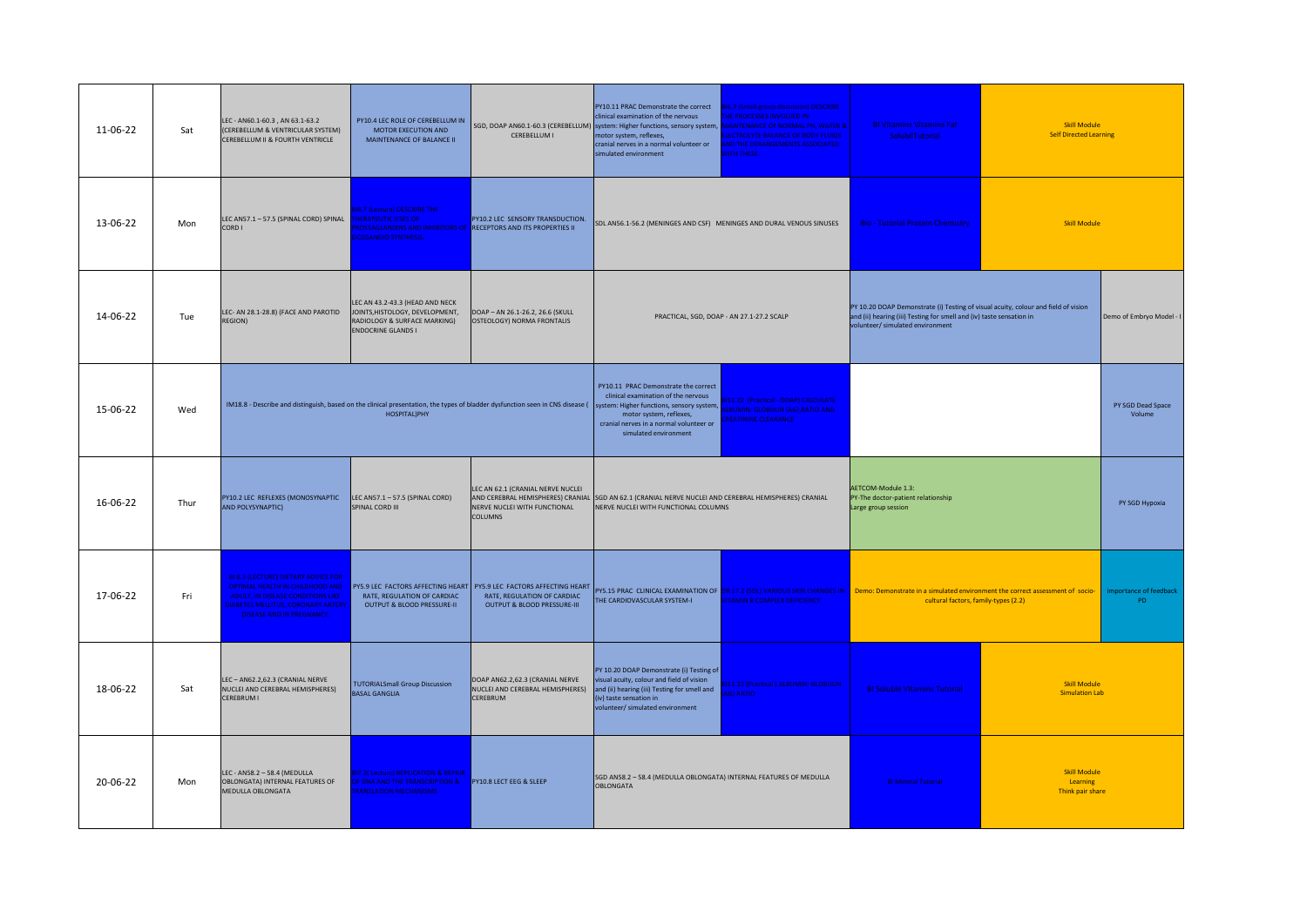| 21-06-22 | Tue  | LEC-AN 32.1-32.2, 34.1-34.2, 35.1,35.6,<br>35.9, 35.10 (ANTERIOR TRIANGLE OF<br>NECK, DEEP STRUCTURES IN THE NECK)<br>(SUBMANDIBULAR REGION) ANTERIOR<br>TRIANGLE-I | LEC AN 43.2-43.3 (HEAD AND NECK<br>JOINTS, HISTOLOGY, DEVELOPMENT,<br>RADIOLOGY & SURFACE MARKING) -<br><b>ENDOCRINE GLANDS II</b>                                   | DOAP-AN 26.5-26.7, AN 42.1, AN43.1<br>(SKULL OSTEOLOGY), (BACK REGION),<br>(HEAD AND NECK JOINTS)- CERVICAL<br><b>VERTEBRAE II</b> | PRACTICAL, SGD, DOAP -- AN 29.1-29.4, 32.1-32.2, 35.1(POSTERIOR TRIANGLE OF<br>NECK, ANTERIOR TRIANGLE OF NECK, OEEP STRUCTURES IN THE NECK) TRIANGLES OF PY3.15 PRAC Demonstrate effect of mild, moderate and severe exercise and<br><b>NFCK</b> | record changes in cardiorespiratory parameters                                                                                                                                                                               | Dissection Traingles of<br>NECK-I                           |
|----------|------|---------------------------------------------------------------------------------------------------------------------------------------------------------------------|----------------------------------------------------------------------------------------------------------------------------------------------------------------------|------------------------------------------------------------------------------------------------------------------------------------|---------------------------------------------------------------------------------------------------------------------------------------------------------------------------------------------------------------------------------------------------|------------------------------------------------------------------------------------------------------------------------------------------------------------------------------------------------------------------------------|-------------------------------------------------------------|
| 22-06-22 | Wed  | PY10.8 LECT PHYSIOLOGICAL BASIS OF<br>MEMORY, LEARNING AND SPEECH I                                                                                                 | 17.4(Lecture) MOLECULAR<br><b>ECHNOLOGIES LIKE RECOMBINANT</b><br>NA TECHNOLOGY, PCR IN THE<br><b>AGNOSIS AND TREATMENT OF</b><br><b>ISEASES WITH GENETIC BASIS.</b> | LEC - AN62.6(CRANIAL NERVE NUCLEI<br>AND CEREBRAL HEMISPHERES) BLOOD<br>SUPPLY OF BRAIN AND SPINAL CORD                            | REVISION - SGD                                                                                                                                                                                                                                    | DOAP PY 10.20 Demonstrate (i) Testing of visual acuity, colour and field of vision<br>and (ii) hearing (iii) Testing for smell and (iv) taste sensation in<br>volunteer/ simulated environment                               | AN Pract Brain                                              |
| 23-06-22 | Thur | PY10.4 LECT CONTROL OF BODY<br>MOVEMENTS. (OVERVIEW)                                                                                                                | LEC-AN60.1-60.3 (CEREBELLUM)<br>CEREBELLUM I                                                                                                                         | LEC - AN64.2, 64.3 (HISTOLOGY AND<br><b>EMBRYOLOGY) CNS III</b>                                                                    | SGD AN - 61.1 -61.3 (MIDBRAIN) INTERNAL FEATURES OF MIDBRAIN (BATCH B)<br>DOAP AN64.1 (HISTOLOGY AND EMBRYOLOGY) CEREBRUM (BATCH A)                                                                                                               | AETCOM-Module 1.3:<br>PY-The doctor-patient relationship<br>Large group session                                                                                                                                              | PY Cardio Cycle Tutorial                                    |
| 24-06-22 | Fri  | <b>BI 6.5 (LECTURE) BIOCHEMICAL ROLE OF</b><br><b>VITAMINS IN THE BODY AND</b><br><b>MANIFESTATIONS OF THEIR DEFICIENCY</b>                                         |                                                                                                                                                                      | PY5.10 REGIONAL CIRCULATION-V SDL                                                                                                  | 111.6, BI 11.18 (SMALL GROUP<br>PY5.13 PRAC RECORDING AND<br><b>ISCUSSION, COLORIMETER</b><br>INTERPRETATION OF NORMAL ECG-II<br><b>SPECTROPHOTOMETER</b>                                                                                         | Demo: Describe the assessment of barriers to good health and health seeking<br>behavior (2.3)<br>Demo: Demonstrate in a simulated environment the assessment of barriers to good<br>health and health seeking behavior (2.3) | Identification of<br>Carbohyderate - a Hands<br>on training |
| 25-06-22 | Sat  | INTRODUCTION TO HEAD AND NECK                                                                                                                                       | CEREBRAL BLOOD FLOW AND ITS<br><b>REGULATION</b>                                                                                                                     | BONY LANDMARKS OF HEAD AND NECK                                                                                                    | BI8.2 (Small group discussion) DESCRIBE THE TYPES AND CAUSES OF PROTEIN<br><b>ENERGY MALNUTRITION AND ITS EFFECTS</b>                                                                                                                             | <b>Skill Module</b><br><b>BL Feedback Session from Students</b>                                                                                                                                                              |                                                             |
| 27-06-22 | Mon  | LEC AN62.5 (CRANIAL NERVE NUCLEI AND<br>CEREBRAL HEMISPHERES) DIENCEPHALON                                                                                          | BI7.2 (Lecture) REPLICATION & REPAIR<br><b>F DNA AND THE TRANSCRIPTION &amp;</b><br><b>RANSLATION MECHANISMS.</b>                                                    | PY10.7 LEC ROLE OF BASAL GANGLIA<br><b>EXECUTION OF MOVEMENTS I</b>                                                                | SGD, DOAP AN60.1-60.3 , AN 63.1-63.2 (CEREBELLUM & VENTRICULAR SYSTEM)<br>CEREBELLUM & FOURTH VENTRICLE                                                                                                                                           | TUTORIAL - BRAINSTEM                                                                                                                                                                                                         | <b>Immunization</b><br>Requirements<br>PD.                  |
| 28-06-22 | Tue  | LEC AN 28.9-28.10) (FACE AND PAROTID<br>REGION)<br>PAROTID REGION II                                                                                                | LEC AN 43.2-43.3 (HEAD AND NECK<br>JOINTS, HISTOLOGY, DEVELOPMENT,<br>RADIOLOGY & SURFACE MARKING) -<br><b>EXOCRINE GLANDS</b>                                       | DOAP - AN 26.1-26.2, 26.6 (SKULL<br>OSTEOLOGY) NORMA LATERALIS                                                                     | PRACTICAL, SGD, DOAP - AN 28.9-28.10) (FACE AND PAROTID REGION)<br>PAROTID REGION                                                                                                                                                                 | PY6.8 PRAC Demonstrate the correct technique to perform & interpret Spirometry                                                                                                                                               | <b>PYThyroid Abnormalities</b><br>SGD                       |
| 29-06-22 | Wed  | PY 4.6 LEC Describe the Gut-Brain Axis                                                                                                                              | 17.4 (Small group discussion) ON<br><b>IOLECULAR BIOLOGY</b>                                                                                                         | LEC AN 43.4 (HEAD AND NECK<br>JOINTS, HISTOLOGY, DEVELOPMENT,<br>RADIOLOGY & SURFACE MARKING) -<br>PHARYNGEAL ARCHES I             | PRACTICAL, SGD, DOAP - AN 28.1-28.8- FACE                                                                                                                                                                                                         | PY 10.20 DOAP Demonstrate (i) Testing of visual acuity, colour and field of vision<br>and (ii) hearing (iii) Testing for smell and (iv) taste sensation in<br>volunteer/ simulated environment                               | Demo of Skill Bones                                         |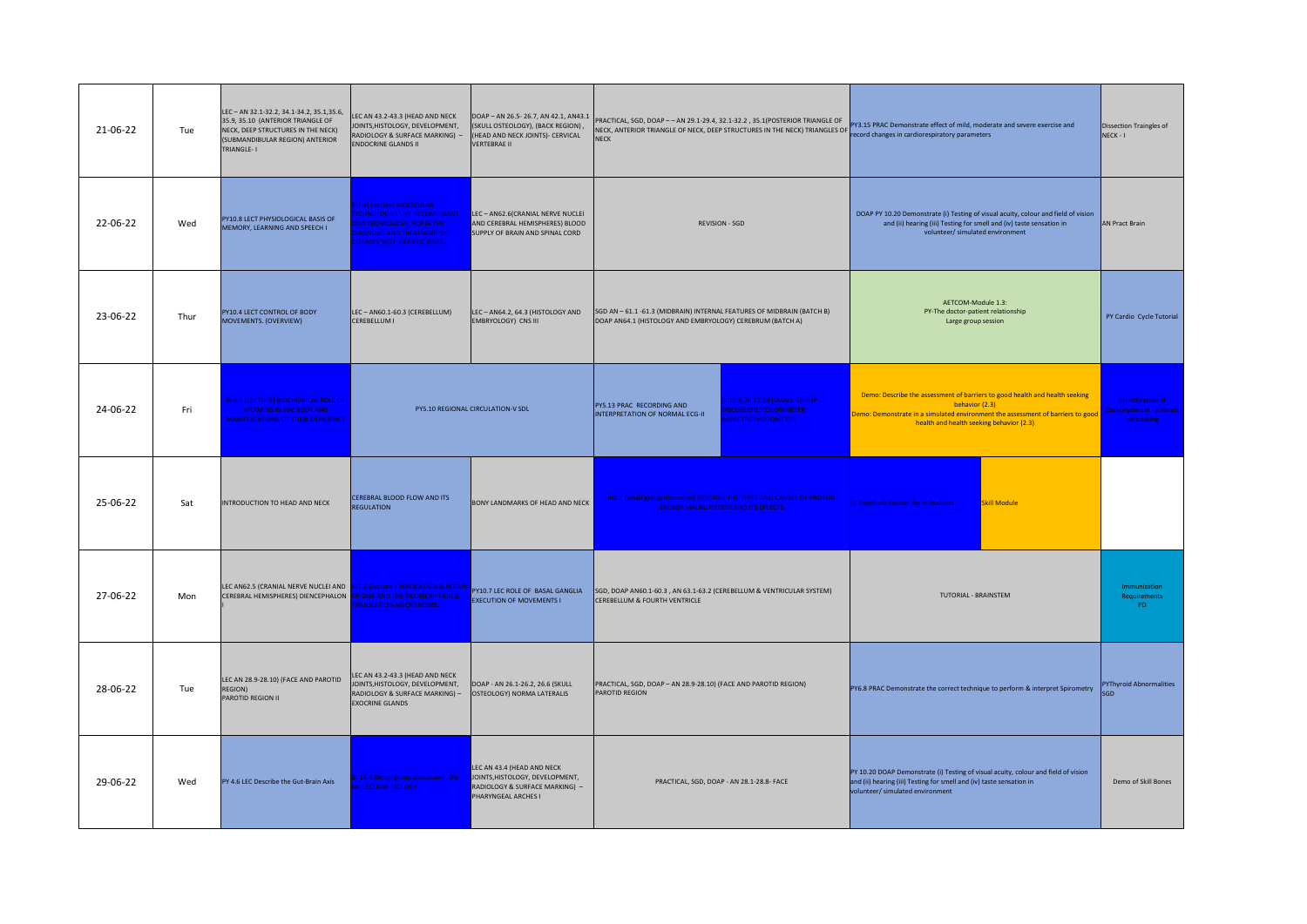| 30-06-22 | Thur | PY10.2, PY 10,5 LEC SUPRA SEGMENTAL<br>CONTROL OF STRETCH REFLEX                                                                                                                                                                                      | LEC AN62.4 (CRANIAL NERVE NUCLEI<br>AND CEREBRAL HEMISPHERES) BASAL<br>GANGLIA II AND EXTRAPYRAMIDAL<br>SYSTEM                                                     |                                                                                                                                                                        | SGD, DOAP AN62.4 (CRANIAL NERVE NUCLEI AND CEREBRAL HEMISPHERES) BASAL GANGLIA II AND EXTRAPYRAMIDAL SYSTEM ANA - The foundations of communication                                                                                                                                                                                                                                                        | AETCOM-Module 1.4:                                                                                                                                                              | PY Counterculture<br>Machinarium Tutorial                    |                                                |
|----------|------|-------------------------------------------------------------------------------------------------------------------------------------------------------------------------------------------------------------------------------------------------------|--------------------------------------------------------------------------------------------------------------------------------------------------------------------|------------------------------------------------------------------------------------------------------------------------------------------------------------------------|-----------------------------------------------------------------------------------------------------------------------------------------------------------------------------------------------------------------------------------------------------------------------------------------------------------------------------------------------------------------------------------------------------------|---------------------------------------------------------------------------------------------------------------------------------------------------------------------------------|--------------------------------------------------------------|------------------------------------------------|
| 01-07-22 | Fri  | <b>BI 6.5 (LECTURE) BIOCHEMICAL ROLE OF</b><br><b>VITAMINS IN THE BODY AND</b><br><b>MANIFESTATIONS OF THEIR DEFICIENCY</b>                                                                                                                           | PHYSIOLOGY TUTORIALSmall Group Discussion 1.Blood pressure 2. ECG                                                                                                  |                                                                                                                                                                        | BI 11.19-(SDL)-PRINCIPLES OF COMMONL'<br>PY5.16RECORDING ARTERIAL PULSE<br><b>ISED INSTRUMENTS IN BIOCHEMISTRY</b><br><b>TRACING USING FINGER</b><br>PLETHYSMOGRAPHY (DEMONSTRATION)  LABORATORY                                                                                                                                                                                                          | SDL: Concept of health and disease (1.1 - 1.10)<br>SDL: Relationship of Social and behavioural factors to health and disease (2.1-2.5)                                          |                                                              | PY Tutorial Anticoagulants                     |
| 02-07-22 | Sat  | LEC-AN 29.1-29.4, 32.1-32.2,<br>35.1(POSTERIOR TRIANGLE OF NECK,<br>ANTERIOR TRIANGLE OF NECK, DEEP<br>STRUCTURES IN THE NECK) TRIANGLES OF<br>NECK-I                                                                                                 | AND SLEEP                                                                                                                                                          | DOAP AN 26.5-26.7, AN 42.1, AN43.1<br>TUTORIAL Small Group Discussion EEG (SKULL OSTEOLOGY), (BACK REGION),<br>(HEAD AND NECK JOINTS) - CERVICAL<br><b>VERTEBRAE I</b> | PY3.14 PRAC Perform Ergography                                                                                                                                                                                                                                                                                                                                                                            | utrition and Dietetics Tutorial                                                                                                                                                 | <b>White Coat Ceremony</b>                                   |                                                |
| 04-07-22 | Mon  | LEC-AN62.2,62.3, AN 63.1-63.2<br>(CRANIAL NERVE NUCLEI AND CEREBRAL<br>HEMISPHERES & VENTRICULAR SYSTEM)<br>CEREBRUM II AND LATERAL VENTRICLE                                                                                                         | 7.4 (Lecture) MOLECULAR<br><b>CHNOLOGIES LIKE RECOMBINANT</b><br>NA TECHNOLOGY, PCR IN THE<br><b>AGNOSIS AND TREATMENT OF</b><br><b>SEASES WITH GENETIC BASIS.</b> | <b>TUTORIAL Small Group Discussion</b><br><b>HYPOTHALAMUS</b>                                                                                                          | DOAP AN62.2,62.3, AN 63.1-63.2 (CRANIAL NERVE NUCLEI AND CEREBRAL<br>HEMISPHERES & VENTRICULAR SYSTEM) CEREBRUM II AND LATERAL VENTRICLE                                                                                                                                                                                                                                                                  | <b>BI Xenobiotic Tutorial</b>                                                                                                                                                   | <b>Skill Module</b><br>Assessment<br><b>Group Activities</b> |                                                |
| 05-07-22 | Tue  | LEC AN 33.1-33.4, 43.5 (TEMPORAL NAD<br>INFRATEMPORAL REGION) TRIGEMINAL<br><b>NERVE</b>                                                                                                                                                              | LEC AN 43.2-43.3 (HEAD AND NECK<br>JOINTS, HISTOLOGY, DEVELOPMENT,<br>RADIOLOGY & SURFACE MARKING) -<br><b>TONGUE</b>                                              | DOAP - - AN 26.4 (SKULL OSTEOLOGY)<br>MANDIBLE                                                                                                                         | PRACTICAL, SGD, DOAP - AN 33.1-33.4 (TEMPORAL NAD INFRATEMPORAL REGION)<br>INFRATEMPORAL REGION                                                                                                                                                                                                                                                                                                           | PY6.9 PRAC Demonstrate the correct clinical examination of the respiratory                                                                                                      |                                                              | PY Cushing disease                             |
| 06-07-22 | Wed  | PY6.2 LEC Describe the mechanics of<br>normal respiration, pressure changes<br>during ventilation, lung volume and<br>capacities, alveolar surface<br>ension, compliance, airway resistance,<br>entilation, V/P ratio,<br>diffusion capacity of lungs | 10.3 (Lecture )Describe various<br>ochemical tumor markers and the<br>ochemical basis of<br>cer therapy.                                                           | LEC AN 43.4 (HEAD AND NECK JOINTS,<br>HISTOLOGY, DEVELOPMENT,<br>RADIOLOGY & SURFACE MARKING) -<br>PHARYNGEAL ARCHES III                                               | PRACTICAL, SGD, DOAP - AN 29.1-29.4, 35.1, 35.10 ( (POSTERIOR TRIANGLE OF NECK, PY3.15 PRAC Demonstrate effect of mild, moderate and severe exercise and<br>DEEP STRUCTURES IN THE NECK) POSTERIOR TRIANGLE                                                                                                                                                                                               |                                                                                                                                                                                 |                                                              | Dissection Traingles of<br>NECK - II           |
| 07-07-22 | Thur | PY4.7 LEC Describe & discuss the structure<br>and functions of liver and gall<br><b>Iadder</b>                                                                                                                                                        | LEC- AN 28.1-28.8) (FACE AND PAROTID JOINTS, HISTOLOGY, DEVELOPMENT,<br>REGION) FACE II                                                                            | LEC AN 43.4 (HEAD AND NECK<br>RADIOLOGY & SURFACE MARKING) -<br>PHARYNGEAL ARCHES II                                                                                   | BATCH A - DOAP - AN 43.2-43.3 (HEAD AND NECK JOINTS, HISTOLOGY,<br>DEVELOPMENT, RADIOLOGY & SURFACE MARKING) ENDOCRINE GLANDS I BATCH B-<br>PRACTICAL, SGD, DOAP - AN 28.1-28.8 (FACE AND PAROTID REGION) FACE                                                                                                                                                                                            | AETCOM-Module 1.4:<br>ANA - The foundations of communication<br>Self-directed learning -Seminar                                                                                 |                                                              | <b>SGD Functional Areas of</b><br><b>Brain</b> |
| 08-07-22 | Fri  | 17.19(Lecture) STRUCTURE AND<br><b>JNCTIONS OF DNA AND RNA AND</b><br>UTLINE THE CELL CYCLE.                                                                                                                                                          | PY10.3 LEC SENSORY MODALITIES AND<br>ASCENDING SENSORY PATHWAYS<br>PY10.4 SENSORY MODALITIES AND<br>ASCENDING SENSORY PATHWAYS II<br>(SDL)                         |                                                                                                                                                                        | PY 10.11 PRAC Demonstrate the correct<br><b>8.4 (Small group discussion) DESCRIBE</b><br>clinical examination of the nervous<br><b>HE CAUSES (INCLUDING DIETARY</b><br>system: Higher functions, sensory system,<br><b>ABITS), EFFECTS AND HEALTH RISKS</b><br>motor system, reflexes,<br>SSOCIATED WITH BEING OVERWEIGHT/<br>cranial nerves in a normal volunteer or<br>BESITY.<br>simulated environment | Lec: Environmental Health Problems- Describe the health hazards of air, and water<br>pollution (3.1)<br>Lec: Describe the health hazards of noise and radiation pollution (3.1) |                                                              | <b>BI Enzyme Tutorial</b>                      |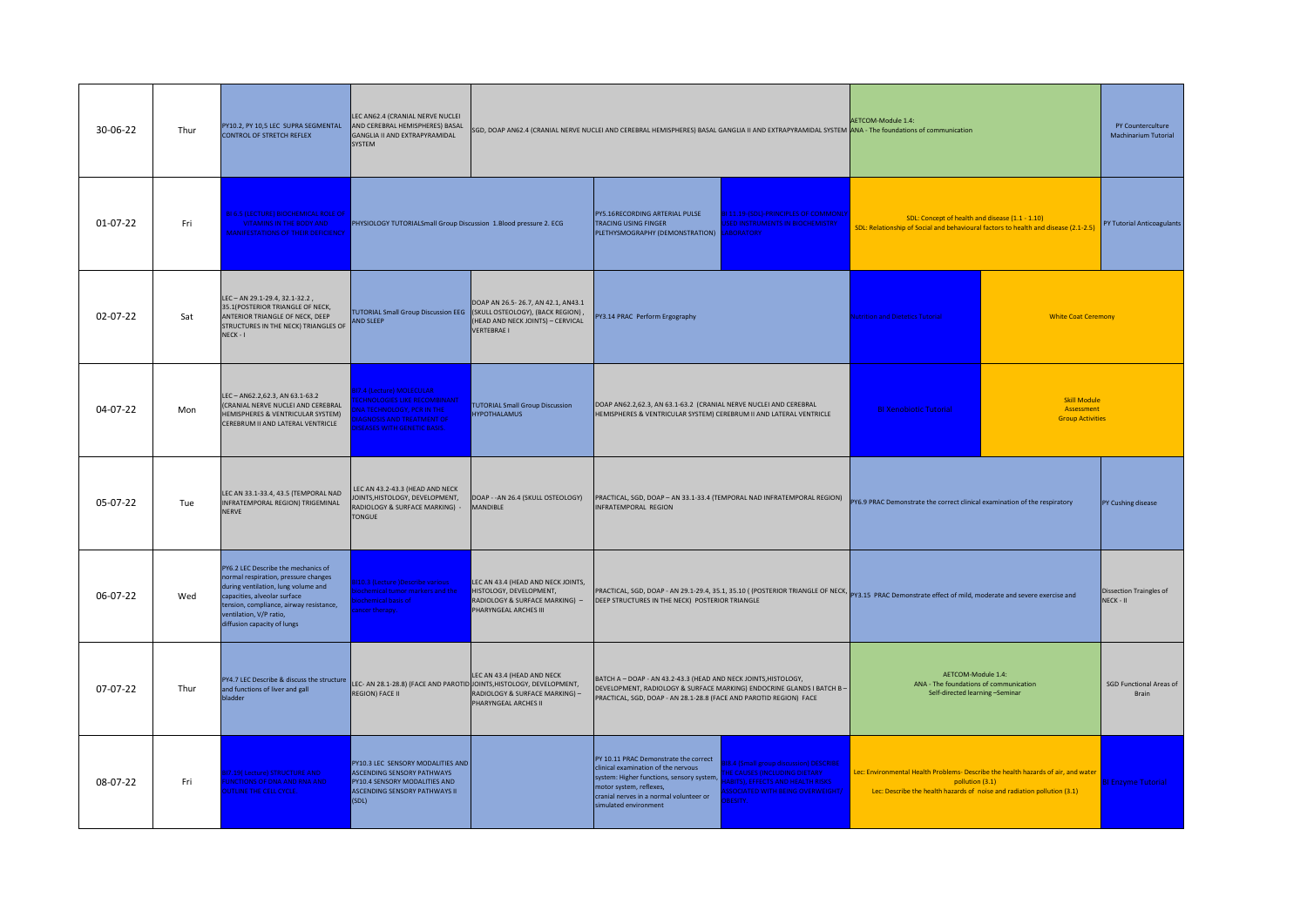| 09-07-22 | Sat  | LEC- AN 27.1-27.2<br>(SCALP)<br><b>SCALP</b>                                                                                                 | PY4.4 LEC Describe the physiology of<br>digestion and absorption of nutrients                                                                                         | PY4.5 LEC Describe the source of GIT<br>hormones, their regulation and functions                                                 | DOAP - AN 26.1-26.2, 26.6 (SKULL<br>DUAP – AN 26.1-26.2, 26.6 (SKULL PRACTICAL, SGD, DOAP - AN 27.1-27.2<br>OSTEOLOGY) PLANES OF HEAD NAD NECK (SCALP) SCALP<br>& NORMA VERTICALIS                                          |                                                                                                                                                                                                                                  | Oxidative Phospho Ribbon tutorial                                                                                                                                                    | <b>Skill Module</b><br><b>Documentation in Patient Care</b>               |                                          |
|----------|------|----------------------------------------------------------------------------------------------------------------------------------------------|-----------------------------------------------------------------------------------------------------------------------------------------------------------------------|----------------------------------------------------------------------------------------------------------------------------------|-----------------------------------------------------------------------------------------------------------------------------------------------------------------------------------------------------------------------------|----------------------------------------------------------------------------------------------------------------------------------------------------------------------------------------------------------------------------------|--------------------------------------------------------------------------------------------------------------------------------------------------------------------------------------|---------------------------------------------------------------------------|------------------------------------------|
| 11-07-22 | Mon  | LEC-AN 29.1-29.4, 35.1, 35.10<br>(POSTERIOR TRIANGLE OF NECK, DEEP<br>STRUCTURES IN THE NECK) TRIANGLES OF<br><b>NECK-POSTERIOR TRIANGLE</b> | <b>3110.2 (Lecture) Describe various</b><br>ochemical tumor markers and the<br>ochemical basis of<br>ancer therapy.                                                   | PY6.1 LEC Describe the functional<br>anatomy of respiratory tract                                                                | PRACTICAL, SGD, DOAP -- AN 29.1-29.4,<br>32.1-32.2, 35.1(POSTERIOR TRIANGLE OF<br>NECK, ANTERIOR TRIANGLE OF NECK,<br>DEEP STRUCTURES IN THE NECK)<br>TRIANGLES OF NECK                                                     | <b>Skill Module</b><br>Reflection                                                                                                                                                                                                | <b>Organ Function Test Tutorial</b>                                                                                                                                                  |                                                                           | Alternative health care<br>system<br>PD. |
| 12-07-22 | Tue  | LEC AN 37.1 -37.3 (CAVITY OF NOSE) NOSE STUDENT SEMINAR - TRIGEMINAL<br>AND PARANASAL SINUSES I                                              | <b>NERVE</b>                                                                                                                                                          | <b>NASAL SKELETON</b>                                                                                                            | DOAP - AN 37.1 -37.3 (CAVITY OF NOSE) PRACTICAL, SGD, DOAP - AN 37.1 -37.3 (CAVITY OF NOSE) NOSE & PARANASAL<br><b>SINUSES</b>                                                                                              |                                                                                                                                                                                                                                  | DLcholesterol(A)                                                                                                                                                                     | 1.9 (Practical) Demonstrate the estimation of serum total cholesterol and |                                          |
| 13-07-22 | Wed  | PY 7.1 LEC Describe structure and function<br>of kidney                                                                                      | 316.14,6.15 (LECTURE) Describe the<br>tests & abnormalities of thyroid<br>function                                                                                    | LEC AN 43.4 (HEAD AND NECK<br>JOINTS, HISTOLOGY, DEVELOPMENT,<br>RADIOLOGY & SURFACE MARKING) -<br><b>DEVELOPMENT OF FACE II</b> | PRACTICAL, SGD, DOAP - AN 35.2, 35.8 (DEEP STRUCTURES IN THE NECK) THYROID<br>GLAND                                                                                                                                         |                                                                                                                                                                                                                                  |                                                                                                                                                                                      | <b>Dissection Eye Ball</b>                                                |                                          |
| 14-07-22 | Thur | PY6.3 LEC Describe and discuss the<br>transport of respiratory gases: Oxygen<br>and Carbon dioxide                                           | LEC AN 32.1-32.2, 34.1-34.2, 35.1, 35.6<br>35.9, 35.10 (ANTERIOR TRIANGLE OF<br>NECK, DEEP STRUCTURES IN THE NECK)<br>(SUBMANDIBULAR REGION) ANTERIOR<br>TRIANGLE- II | LEC AN 43.4 (HEAD AND NECK<br>JOINTS, HISTOLOGY, DEVELOPMENT,<br>RADIOLOGY & SURFACE MARKING) -<br>DEVELOPMENT OF FACE I         | BATCH A - DOAP - AN 43.2-43.3 (HEAD AND NECK JOINTS, HISTOLOGY,<br>- PRACTICAL, SGD, DOAP - AN 29.1-29.4, 35.1, 35.10 ( (POSTERIOR TRIANGLE OF<br>NECK, DEEP STRUCTURES IN THE NECK) POSTERIOR TRIANGLE                     | DEVELOPMENT, RADIOLOGY & SURFACE MARKING) ENDOCRINE GLANDS II BATCH B                                                                                                                                                            | BATCH B - DOAP- AN 43.2-43.3 (HEAD AND NECK JOINTS, HISTOLOGY,<br>DEVELOPMENT, RADIOLOGY & SURFACE MARKING) - ENDOCRINE GLANDS II                                                    |                                                                           | SGD - X Ray Head and Neck                |
| 15-07-22 | Fri  | <b>BI7.2 Lecture REPLICATION &amp; REPAIR OF</b><br>DNA AND THE TRANSCRIPTION &<br><b>TRANSLATION MECHANISMS.</b>                            | PY10.4 LECT<br>CONTROL OF BODY MOVEMENTS.<br><b>DESCENDING PATHWAYS</b><br>(CORTICOSPINAL/CORTICOBULBAR/<br><b>BULBOSPINAL)</b>                                       | PY10.4 LEC ROLE OF CEREBELLUM IN<br><b>MOTOR EXECUTION AND</b><br>MAINTENANCE OF BALANCE I                                       | PY 10.11 PRAC Demonstrate the<br>correct clinical examination of the<br>nervous system: Higher functions,<br>sensory system, motor system,<br>reflexes, cranial nerves in a normal<br>volunteer or simulated<br>environment | 816.7 (Small group discussion) DESCRIBE<br><b>IE PROCESSES INVOLVED IN</b><br><b>IAINTENANCE OF NORMAL PH. WATER 8</b><br><b>ECTROLYTE BALANCE OF BODY FLUIDS</b><br><b>ID THE DERANGEMENTS ASSOCIATED</b><br><b>VITH THESE.</b> | Lec: Describe concepts of safe and wholesome water, sanitary sources of water,<br>water purification processes (3.2)<br>SGD: Describe concepts of water purification processes (3.2) |                                                                           | PY ECG SGD                               |
| 16-07-22 | Sat  | LEC AN 35.2, 35.8 (DEEP STRUCTURES IN<br>THE NECK) THYROID GLAND                                                                             | PY6.6 LEC Describe and discuss the<br>pathophysiology of dyspnoea, hypoxia, DOAP - AN 26.1-26.2, 26.6 (SKULL<br>cyanosis asphyxia; drowning, periodic<br>breathing    | OSTEOLOGY) NORMA OCCIPITALIS                                                                                                     | PY3.16 PRAC Demonstrate Harvard Step test and describe the impact on induced<br>Lecture Vessels of H & N<br>Dissection hryroid - I                                                                                          |                                                                                                                                                                                                                                  |                                                                                                                                                                                      | Dissection Hryriod - II                                                   |                                          |
| 18-07-22 | Mon  | LEC AN 28.9-28.10) (FACE AND PAROTID<br><b>REGION) PAROTID REGION I</b>                                                                      | 10.5 (Lecture) Describe antigens and PY7.4 LEC Describe & discuss the<br>ncepts involved in vaccine<br>velopment.                                                     | significance & implication of Renal<br>clearance                                                                                 | PRACTICAL, SGD, DOAP - AN 31.1-31.5 (ORBIT) ORBIT<br>PY Thyroid Hormone SGD                                                                                                                                                 |                                                                                                                                                                                                                                  |                                                                                                                                                                                      |                                                                           |                                          |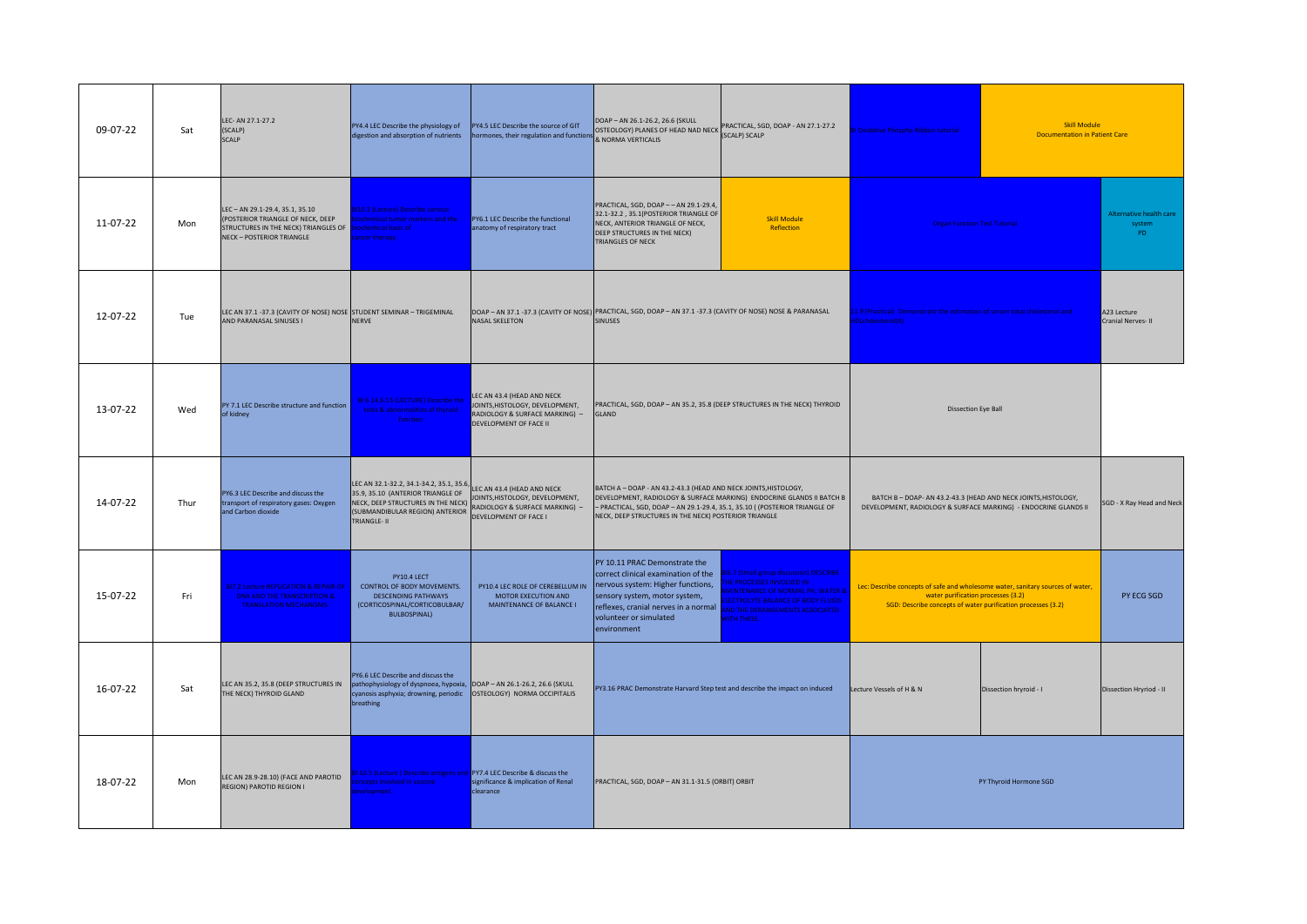| 19-07-22 | Tue  | LEC AN 28.4, 28.7, 43.5 (FACE AND<br>PAROTID REGION) FACIAL NERVE                                                                                             | IN THE NECK) SAGITTAL SECTION OF HEAD AND NECK                                                                                                   |                                                                                                                          | SDL - AN 36.1 - 36.5, 35.10 (MOUTH, PHARYNXAND PALATE) (DEEP STRUCTURES SGD - AN 28.4, 28.7 (FACE AND PAROTID REGION) FACIAL NERVE &<br>811.10 (Practical) Demonstrate the estimation of triglycerides(A)<br>VESTIBULOCOCHLEAR NERVE                                                                       |                                                                                                                  | PY Revision of Bordy Fluid                                                                                                                                                   |                                  |                                 |
|----------|------|---------------------------------------------------------------------------------------------------------------------------------------------------------------|--------------------------------------------------------------------------------------------------------------------------------------------------|--------------------------------------------------------------------------------------------------------------------------|------------------------------------------------------------------------------------------------------------------------------------------------------------------------------------------------------------------------------------------------------------------------------------------------------------|------------------------------------------------------------------------------------------------------------------|------------------------------------------------------------------------------------------------------------------------------------------------------------------------------|----------------------------------|---------------------------------|
| 20-07-22 | Wed  | PY10.8 LECT PHYSIOLOGICAL BASIS OF<br>MEMORY, LEARNING AND SPEECH II                                                                                          |                                                                                                                                                  | <b>Skill Module</b><br><b>Visiting OPD</b>                                                                               | <b>Skill Module</b><br><b>Wards &amp; Emergency</b>                                                                                                                                                                                                                                                        |                                                                                                                  | <b>Skill Module</b><br><b>Blood Bank</b>                                                                                                                                     | <b>Skill Module</b><br><b>ah</b> | <b>Skill Module</b><br>Pharmacy |
| 21-07-22 | Thur | PY7.2 LEC Describe the structure and<br>functions of juxta glomerular apparatus<br>and role of renin-angiotensin system                                       | LEC AN 31.1-31.5, 43.5 (ORBIT) ORBIT II LEC SU22.1 Describe the applied<br>& 3 <sup>RD</sup> , 4 <sup>T</sup> , & 6 <sup>TH</sup> CRANIAL NERVES | anatomy & physiology of thyroid                                                                                          | AETCOM-Module 1.4:<br>BATCH A -DOAP- AN 43.2-43.3 (HEAD AND NECK JOINTS, HISTOLOGY,<br>ANA - The foundations of communication<br>DEVELOPMENT, RADIOLOGY & SURFACE MARKING) - CORNEA RETINA BATCH B-<br>Interactive discussions<br>PRACTICAL, SGD, DOAP - AN 42.2 -42.3 (BACK REGION) SUBOCCIPITAL TRIANGLE |                                                                                                                  |                                                                                                                                                                              | Lecture eye ball                 |                                 |
| 22-07-22 | Fri  | 7.2 (Lecture) REPLICATION & REPAIR OF<br>DNA AND THE TRANSCRIPTION &<br><b>TRANSLATION MECHANISMS.</b>                                                        | TUTORIAL PHYSIOLOGY Small Group Discussion 1.POSTURE REGULATION                                                                                  |                                                                                                                          | PY 10.20 DOAP Demonstrate (i) Testing of<br>visual acuity, colour and field of vision<br>and (ii) hearing (iii) Testing for smell and<br>(iv) taste sensation in<br>volunteer/ simulated environment                                                                                                       | AG) RATIO                                                                                                        | 3111.22 (Practical) ALBUMIN: GLOBULIN Lec: Describe concepts of water quality standards (3.2)<br>SGD: Describe concepts of water conservation and rainwater harvesting (3.2) |                                  | PY Machinarium Research         |
| 23-07-22 | Sat  | LEC AN 41.1-41.3 (EYEBALL) EYEBALL                                                                                                                            | PY7.3 LEC Describe the mechanism of<br>filtration, tubular reabsorption &<br>secretion; concentration and diluting<br>mechanism                  | urine formation involving processes of SGD, DOAP - AN 31.1-31.5 (ORBIT) AN<br>41.1-41.3 (EYEBALL) ORBIT AND<br>EYEBALL   |                                                                                                                                                                                                                                                                                                            | PY5.13 -Record and interpret normal ECG in a volunteer or simulated environment<br>(DOAP sessions)HOSPITAL (PHY) | <b>SPORTS</b>                                                                                                                                                                |                                  |                                 |
| 25-07-22 | Mon  | LEC AN 33.1-33.4 (TEMPORAL NAD<br><b>INFRATEMPORAL REGION)</b><br>INFRATEMPORAL REGION II                                                                     | TUTORIAL) ON MOLECULAR<br>CHNIQUES-BI7.4                                                                                                         | PY8.1 LEC Describe the physiology of<br>bone and calcium metabolism                                                      | INFRATEMPORAL REGION                                                                                                                                                                                                                                                                                       | PRACTICAL, SGD, DOAP - AN 33.1-33.4 (TEMPORAL NAD INFRATEMPORAL REGION)                                          | Anemia - Case study discussion                                                                                                                                               |                                  |                                 |
| 26-07-22 | Tue  | LEC AN 43.6-43.9 (HEAD AND NECK<br>JOINTS, HISTOLOGY DEVELOPMENT,<br>RADIOLOGY & SURFACE MARKING)<br>SURFACE MARKING AND RADIOLOGY OF<br><b>HEAD AND NECK</b> | SGD - CRANIAL PARASYMPATHETIC OUTFLOW SYSTEM                                                                                                     |                                                                                                                          | SGD, DOAP - AN 43.6-43.9 (HEAD AND NECK JOINTS, HISTOLOGY DEVELOPMENT,<br><b>AND NECK</b>                                                                                                                                                                                                                  |                                                                                                                  | RADIOLOGY & SURFACE MARKING) SURFACE MARKING AND RADIOLOGY OF HEAD 11.11 (Practical) Demonstrate estimation of calcium and phosphorous (A)                                   |                                  | P36<br>Insulin MOA - SGD        |
| 27-07-22 | Wed  | PY7.5 LEC Describe the renal regulation of 819.1 (Lecture) List the functions and<br>fluid and electrolytes & acid-base<br>balance                            | mponents of the extracellular matrix<br>ECM).                                                                                                    | LEC AN 43.4 (HEAD AND NECK<br>JOINTS, HISTOLOGY, DEVELOPMENT,<br>RADIOLOGY & SURFACE MARKING) -<br>DEVELOPMENT OF TONGUE | PRACTICAL, SGD, DOAP - AN 28.9-28.10) (FACE AND PAROTID REGION) PAROTID<br><b>REGION</b>                                                                                                                                                                                                                   |                                                                                                                  | PY6.8 PRAC Demonstrate the correct technique to perform & interpret Spirometry  PY Glucocorticoids SGD                                                                       |                                  |                                 |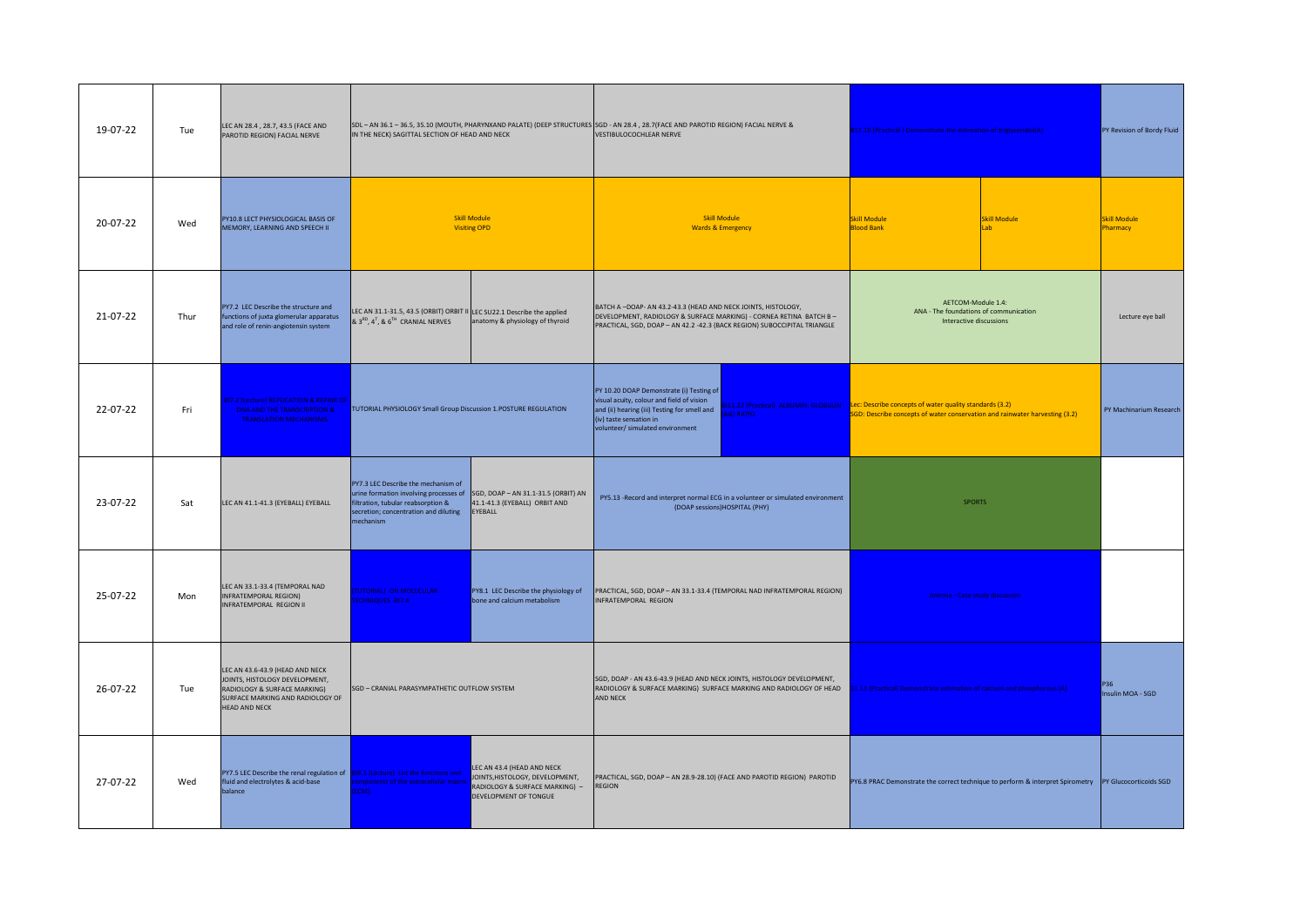| 28-07-22 | Thur | PY7.6 LEC Describe the innervations of<br>irinary bladder, physiology of<br>icturition and its abnormalities                                                                                                                                               | LEC AN 33.1 (TEMPORAL NAD<br>INFRATEMPORAL REGION) TEMPORAL<br><b>REGION</b>                                                                                              | LEC AN 43.4 (HEAD AND NECK<br>JOINTS, HISTOLOGY, DEVELOPMENT,<br>RADIOLOGY & SURFACE MARKING) -<br>DEVELOPMENT OF PALATE AND<br>PALATINE TONSIL | BATCH A - DOAP- AN 43.2-43.3 (HEAD AND NECK JOINTS, HISTOLOGY,<br>AETCOM-Module 1.4:<br>DEVELOPMENT, RADIOLOGY & SURFACE MARKING) - EXOCRINE GLANDS BATCH B -<br>ANA - The foundations of communication<br>PRACTICAL, SGD, DOAP - AN 33.1 (TEMPORAL NAD INFRATEMPORAL REGION)<br><b>TEMPORAL REGION</b> |                                                                                                                                                                                                                                                                                                                                                                         | PY BP Regulation SGD                                                                                                                         |                                                                         |                                                      |
|----------|------|------------------------------------------------------------------------------------------------------------------------------------------------------------------------------------------------------------------------------------------------------------|---------------------------------------------------------------------------------------------------------------------------------------------------------------------------|-------------------------------------------------------------------------------------------------------------------------------------------------|---------------------------------------------------------------------------------------------------------------------------------------------------------------------------------------------------------------------------------------------------------------------------------------------------------|-------------------------------------------------------------------------------------------------------------------------------------------------------------------------------------------------------------------------------------------------------------------------------------------------------------------------------------------------------------------------|----------------------------------------------------------------------------------------------------------------------------------------------|-------------------------------------------------------------------------|------------------------------------------------------|
| 29-07-22 | Fri  | BI7.4( Lecture) TECHNOLOGY, PCR IN THE<br><b>IAGNOSIS AND TREATMENT OF DISEASES</b><br>WITH GENETIC BASIS. MOLECULAR<br><b>ECHNOLOGIES LIKE RECOMBINANT DNA</b>                                                                                            | functions. Describe<br>defecation reflex. Explain role of dietary fibre.<br>secretion                                                                                     | regulation of saliva, gastric, pancreatic, intestinal juices and bile regulation and                                                            | PY4.2/4.3 LEC Describe the composition, mechanism of secretion, functions, and  PY 10.20 DOAP Demonstrate (i) Testing of<br>visual acuity, colour and field of vision<br>(iv) taste sensation in<br>volunteer/ simulated environment                                                                    | Lec: Describe the aetiology and basis of water borne<br>18.2 (Small group discussion) DESCRIBE<br>and (ii) hearing (iii) Testing for smell and THE TYPES AND CAUSES OF PROTEIN<br>diseases/jaundice/hepatitis/diarrheal diseases (3.3)<br><b>VERGY MALNUTRITION AND ITS EFFECT</b><br>Lec: Describe the concept of solid waste, human excreta and sewage disposal (3.4) |                                                                                                                                              | AN Practical Spinal Cord                                                |                                                      |
| 30-07-22 | Sat  | SDL Applied anatomy for cerebrovascular<br>accident                                                                                                                                                                                                        | PY7.3 LEC Describe the mechanism of<br>urine formation involving processes of<br>filtration, tubular reabsorption &<br>secretion; concentration and diluting<br>nechanism | SDL Applied anatomy for<br>cerebrovascular accident                                                                                             | PY3.16 PRAC Demonstrate Harvard Step test and describe the impact on induced                                                                                                                                                                                                                            |                                                                                                                                                                                                                                                                                                                                                                         |                                                                                                                                              |                                                                         | SGD White Fibres of Brain                            |
| 01-08-22 | Mon  | LEC AN 36.1 - 36.5, 35.10 (MOUTH,<br>PHARYNXAND PALATE) (DEEP STRUCTURES<br>IN THE NECK) PALATE                                                                                                                                                            | 31 11.23 (Small group discussion)<br><b>Iculate Energy contents of different</b><br>od items with high or low glycemic<br><b>dex</b>                                      | PY9.1 LEC Describe and discuss sex<br>their abnormities and outline psychiatry NECK<br>and practical implication of                             | determination; sex differentiation and SGD, DOAP - EMB MODELS - HEAD AND DOAP - - AN 26.1, -26.3, 26.6 (SKULL<br><b>PEM Case Study Discussion</b><br>OSTEOLOGY) NORMA BASALIS II                                                                                                                        |                                                                                                                                                                                                                                                                                                                                                                         |                                                                                                                                              |                                                                         |                                                      |
| 02-08-22 | Tue  | LEC- AN 44.1 - 44.7 (ANTERIOR<br>ABDOMINAL WALL) ANTERIOR<br>ABDOMINAL WALL I                                                                                                                                                                              | LEC-AN 52.1, 52.3 (HISTOLOGY AND<br>EMBRYOLOGY) GENERAL PLAN OF GIT<br>& OESOPHAGUS                                                                                       | DOAP-AN 53.1 (OSTEOLOGY) HIP BONE ABDOMINAL WALL                                                                                                | PRACTICAL, SD, DOAP - AN 44.1 - 44.7 (ANTERIOR ABDOMINAL WALL) ANTERIOR                                                                                                                                                                                                                                 |                                                                                                                                                                                                                                                                                                                                                                         | PY11.14 PRAC Demonstrate Basic Life<br>support in a simulated environment                                                                    | <b>815.2 (Small group discussion</b><br>moglobin and hemoglobinopathies | Py40<br>Oxytocin SGD                                 |
| 03-08-22 | Wed  | PY8.2 LEC Describe the synthesis,<br>secretion, transport, physiological actions,<br>regulation and effect of altered (hypo and<br>hyper) secretion of<br>pituitary gland, thyroid gland, parathyroid<br>land, adrenal gland,<br>pancreas and hypothalamus | <b>FUTORIAL) ON MOLECULAR</b><br>ECHNIQUES - BI7.4                                                                                                                        | LEC - AN 33.3, 33.5 (TEMPORAL NAD<br><b>INFRATEMPORAL REGION)</b><br>TEMPOROMANDIBULAR JOINT                                                    | SGD, DOAP -AN 30.1-30.5, 26.3 (CRANIAL CAVITY), (SKULL OSTEOLOGY) CRANIAL<br>CAVITY                                                                                                                                                                                                                     |                                                                                                                                                                                                                                                                                                                                                                         | 11.19 (DOAP) Discuss the basic principle involved in functioning of instrummts<br>only used in Biochemistry laboratory and their Application |                                                                         | PY Mineral Codorticotels<br>SGD                      |
| 04-08-22 | Thur | PY 8.3 LEC Describe the physiology of<br>Thymus & Pineal Gland                                                                                                                                                                                             | LEC AN 36.1 - 36.5, 35.10, 39.1-39.2,<br>43.5 (MOUTH, PHARYNXAND PALATE)<br>(DEEP STRUCTURES IN THE NECK)<br>(TONGUE) ORAL CAVITY I                                       | LEC AN 43.4 (HEAD AND NECK<br>JOINTS, HISTOLOGY, DEVELOPMENT,<br>RADIOLOGY & SURFACE MARKING) -<br>DEVELOPMENT OF EYE                           | BATCH A - DOAP - AN 43.2-43.3 (HEAD AND NECK JOINTS, HISTOLOGY,<br>DEVELOPMENT, RADIOLOGY & SURFACE MARKING) - TONGUE BATCH B -<br>PRACTICAL, SGD, DOAP - AN 33.1-33.4 (TEMPORAL NAD INFRATEMPORAL REGION) 81.1.3.1- Ethical Practices<br>INFRATEMPORAL REGION                                          |                                                                                                                                                                                                                                                                                                                                                                         |                                                                                                                                              |                                                                         | <b>ABG</b> Interpretation a case<br>study discussion |
| 05-08-22 | Fri  | BI10.1 (Lecture) Describe the cancer<br>itiation, promotion oncogenes &<br>cogene activation. Also focus on p53 &<br><b>pontosis</b>                                                                                                                       | PY4.8 /4.9 LEC Describe & discuss gastric function tests, pancreatic exocrine                                                                                             |                                                                                                                                                 | ec: Describe the aetiology and basis of water borne<br>PY3.14 PRAC Perform Ergography<br>iseases/jaundice/hepatitis/diarrheal diseases (3.3)<br>Lec: Describe the concept of solid waste, human excreta and sewage disposal (3.4)                                                                       |                                                                                                                                                                                                                                                                                                                                                                         | Lecture Cranial Nerves - I                                                                                                                   |                                                                         |                                                      |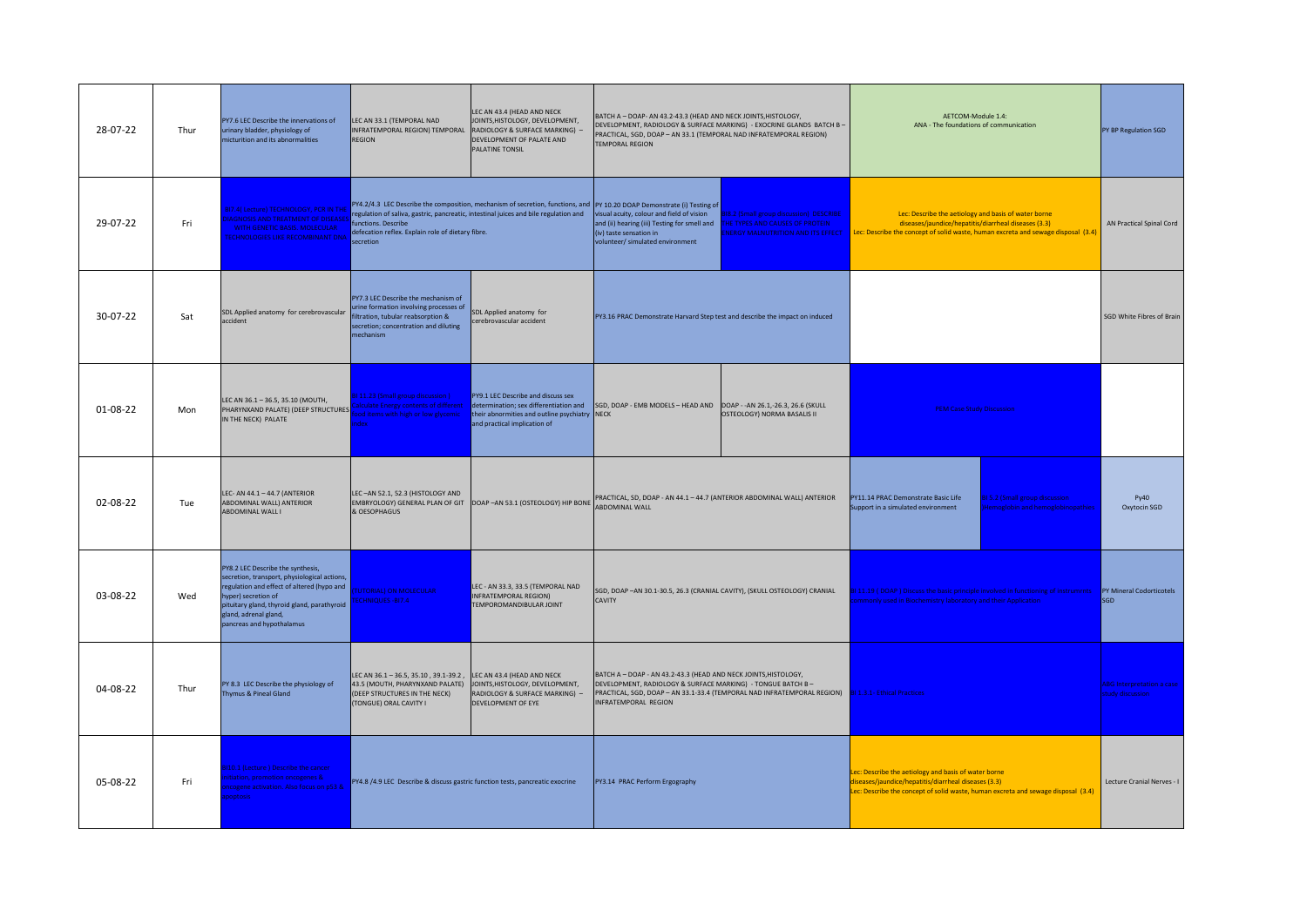| 06-08-22 | Sat  | LEC AN 33.1-33.4 (TEMPORAL NAD<br><b>INFRATEMPORAL REGION)</b><br><b>INFRATEMPORAL REGION I</b>                                                                         | 7.9 LEC Describe cystometry and<br>discuss the normal cystometrogram                                                                                                                                                         | TUTORIAL - ORBIT                                                                                 | PY6.9 PRAC Demonstrate the correct clinical examination of the respiratory                                                                                                                                                                             |                                                                                                 | <b>SPORTS</b>                                                            |                                 |                                                                               |
|----------|------|-------------------------------------------------------------------------------------------------------------------------------------------------------------------------|------------------------------------------------------------------------------------------------------------------------------------------------------------------------------------------------------------------------------|--------------------------------------------------------------------------------------------------|--------------------------------------------------------------------------------------------------------------------------------------------------------------------------------------------------------------------------------------------------------|-------------------------------------------------------------------------------------------------|--------------------------------------------------------------------------|---------------------------------|-------------------------------------------------------------------------------|
| 08-08-22 | Mon  | LEC AN 38.1-38.3, 43.5 (LARYNX) LARYNX                                                                                                                                  | 16.1 (Lecture) Discuss metabolic<br>rocessess that take place in specific<br>gans in the body in fed and fasting                                                                                                             | PY9.7 LEC Describe and discuss the<br>effects of removal of gonads on<br>physiological functions | PRACTICAL, SGD, DOAP - AN 38.1-38.3 (LARYNX) LARYNX                                                                                                                                                                                                    |                                                                                                 | $B-22$<br><b>RIA Techniques</b><br>Demo.                                 |                                 |                                                                               |
| 10-08-22 | Wed  | PY9.8 LEC Describe and discuss the<br>physiology of pregnancy, parturition &<br>lactation and outline the psychology and<br>psychiatry-disorders<br>associated with it. | 6.3 (Lecture) Describe the common<br>sorders associated with nucleotide<br>tabolism                                                                                                                                          | LEC AN 37.1 -37.3 (CAVITY OF NOSE)<br>NOSE AND PARANASAL SINUSES II                              | [1.9 (Practical) Demonstrate the estimation of serum total cholesterol and<br>SDL- AN 38.1-38.3 (LARYNX) LARYNX<br>DLcholesterol(B)                                                                                                                    |                                                                                                 |                                                                          |                                 | A24 Tutorial<br>Maxillary Air sinus &<br>applied Anatomy                      |
| 11-08-22 | Thur | PY9.2 LEC Describe and discuss puberty:<br>onset, progression, stages; early and                                                                                        | Delayed puberty and outline adolescent LEC AN 36.1 - 36.5, 35.10 (MOUTH,<br>linical and psychological<br>association.                                                                                                        | PHARYNXAND PALATE) (DEEP<br>STRUCTURES IN THE NECK) PHARYNX I                                    | PRACTICAL, SGD, DOAP - AN 36.1 - 36.5, 35.10 (MOUTH, PHARYNXAND PALATE)<br>(DEEP STRUCTURES IN THE NECK) SAGITTAL SECTION HEAD AND NECK -<br>ORIENTATION                                                                                               |                                                                                                 | REVISION - INFRA TEMPORAL FOSSA                                          |                                 | AN SGD Surface anatomy<br>Head & Neck                                         |
| 13-08-22 | Sat  | LEC AN 36.1 - 36.5, 35.10, 39.1-39.2,<br>43.5(MOUTH, PHARYNXAND PALATE)<br>(DEEP STRUCTURES IN THE NECK)<br>(TONGUE) ORAL CAVITY II                                     | PY8.6 LEC Describe & differentiate the<br><b>PY8.6 LEC Describe &amp; differentiate the</b><br>mechanism of action of steroid, protein <b>DOAP -AN 26.1</b> , -26.3, 26.6 (SKULL<br>and amino hormance<br>and amine hormones |                                                                                                  | <b>81 11.11 (Practical) Estimation of calcium</b><br>nd phosphorus                                                                                                                                                                                     | PY6.10 PRAC Demonstrate the correct<br>technique to perform measurement of<br>peak              | AN SGD Temporal Bone                                                     | <b>SGD Dural Venous Sinuses</b> | <b>Practical Demo Mandible</b>                                                |
| 16-08-22 | Tue  | LEC AN 47.5 -47.6, 47.9 (ABDOMINAL<br>CAVITY) STOMACH II AND COELIAC TRUNK EMBRYOLOGY LIVER                                                                             | LEC-AN 52.1 (HISTOLOGY AND                                                                                                                                                                                                   | DOAP - AN 47.5 -47.6 (ABDOMINAL<br>CAVITY) - STOMACH                                             |                                                                                                                                                                                                                                                        | PRACTICAL, DOAP, SGD - AN 47.5 -47.6, 47.9 (ABDOMINAL CAVITY) - STOMACH II<br>AND COELIAC TRUNK | 11.13 (Practical Demonstrate) the estimation of SGOT/ SGPT (A)           |                                 | P47 SGD<br><b>Wallerian Degeneration</b>                                      |
| 17-08-22 | Wed  | PY11.2 LEC Describe and discuss<br>adaptation to altered temperature (heat<br>and<br>cold)                                                                              | 110.1, 10.2 (Lecture )Discribe the<br>ncer initiation, various biochemical<br>mor markers, p53 and appoptosis                                                                                                                | LEC AN 35.7 (DEEP STRUCTURES IN THE<br>NECK) GLOSSOPHARYNGEAL AND<br><b>VAGUS NERVES</b>         | SGD - AN 35.7 (DEEP STRUCTURES IN THE NECK) GLOSSOPHARYNGEAL AND VAGUS<br><b>NERVES</b>                                                                                                                                                                |                                                                                                 | <b>B11.10 (Practical) Demonstrate the estimation of triglycerides(B)</b> |                                 | A32 SGD<br>embryological relation<br>with taste & gene<br>Sensation of tonque |
| 19-08-22 | Fri  | 6.2 (Lecture) Describe and discuss the<br>etabolic processes in which nucleotides<br>e involved                                                                         | Describe and discuss the principles of artificial respiration, oxygen<br>therapy, acclimatization and(SDL- decompression sickness.<br>Diving)                                                                                | PY6.4 LEC Describe and discuss the physiology of high altitude and deep seaPY6.5                 | PY3.16 PRAC Demonstrate Harvard Step test and describe the impact on induced<br>Demo: Demonstration of solid waste disposal methods (3.4)<br>physiologic parameters in a simulated environment<br>Demo: Demonstration of sewage disposal methods (3.4) |                                                                                                 |                                                                          | SGD                             |                                                                               |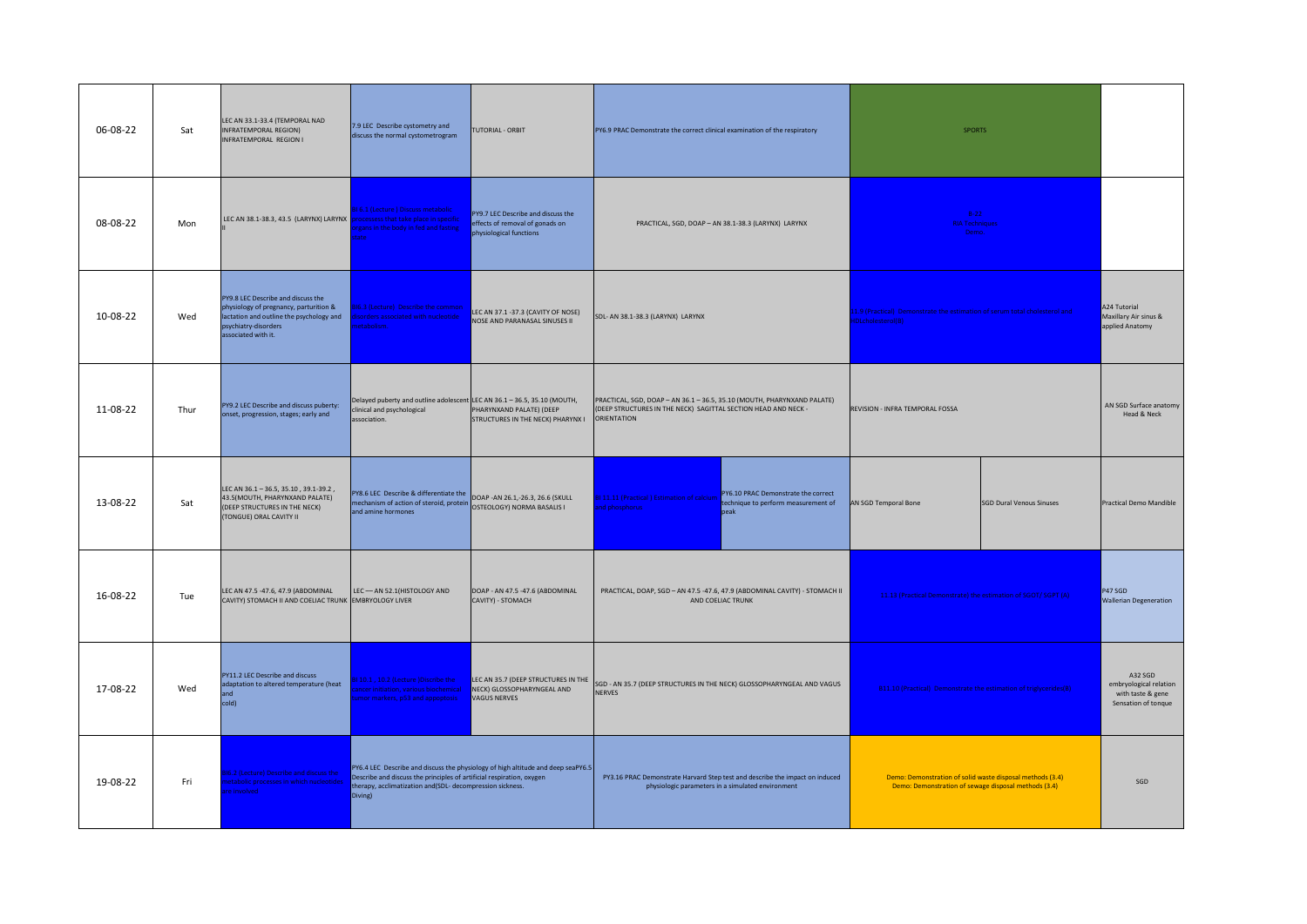| 20-08-22 | Sat  | LEC AN 38.1-38.3 , 43.5(LARYNX) LARYNX I methods for male and female. Discuss                                                                                                           | their advantages & disadvantages                                                                                  | PY 9.6 LEC Enumerate the contraceptive PRACTICAL, SGD, DOAP - AN 38.1-38.3<br>(LARYNX) LARYNX                                  | REVISION-HISLOGICAL TECHNIQUES                                                                                                                                                                                                            | A26<br>SGD<br><b>Applied Anatomy Palate</b>                                                                                                               | A27 SGD<br>Applied Anatomy pharynx                                           |                                                                          |
|----------|------|-----------------------------------------------------------------------------------------------------------------------------------------------------------------------------------------|-------------------------------------------------------------------------------------------------------------------|--------------------------------------------------------------------------------------------------------------------------------|-------------------------------------------------------------------------------------------------------------------------------------------------------------------------------------------------------------------------------------------|-----------------------------------------------------------------------------------------------------------------------------------------------------------|------------------------------------------------------------------------------|--------------------------------------------------------------------------|
| 22-08-22 | Mon  | LEC AN 40.1 -40.5 (Organs of hearing and<br>equilibrium) ear iii and vestibulocochlear<br>nerve)                                                                                        | 6.8 (Lecture0 Discuss and interpret<br>sults of Arterial Blood Gas (ABG)<br>alysis in<br>arious disorders         | PY11.1 LEC Describe and discuss<br>mechanism of temperature regulation                                                         | PRACTICAL, SGD, DOAP - AN 40.1 -40.5 (Organs of hearing and equilibrium) ear<br>model                                                                                                                                                     |                                                                                                                                                           | B24&25<br><b>DNA Replication - Tutorial</b>                                  |                                                                          |
| 23-08-22 | Tue  |                                                                                                                                                                                         | Varicose Veins: Lymphatic drainage and venous drainage of lower limb AN 87.1 to 87.3 [VI-SU]; Classroom, Hospital |                                                                                                                                | PY9.4,9.5 LEC Describe female reproductive system: (a) functions of ovary and its<br>control; (b) menstrual cycle - hormonal, uterine and ovarian changes, Describe and<br>discuss the physiological effects of sex hormones              | A22 SDI<br>Applied Anatomy of Veins of Liver Limb                                                                                                         |                                                                              |                                                                          |
| 24-08-22 | Wed  | PY11.12 LEC Discuss the physiological<br>effects of meditation                                                                                                                          | 16.10 (Small group discussion)<br>sorders associated with mineral<br>etabolism.                                   | LEC- AN $44.1 - 44.7$ (ANTERIOR<br>ABDOMINAL WALL) ANTERIOR<br>ABDOMINAL WALL II                                               | PRACTICAL, SD, DOAP AN 47.1 -47.4 (ABDOMINAL CAVITY)3D PLACEMENT OF<br>ABDOMINAL VISCERA                                                                                                                                                  | BI 5.2 (Small group discussion ) Hemoglobin and hemoglobinopathies                                                                                        |                                                                              | Py 41<br>synapse SGD                                                     |
| 25-08-22 | Thur | PY9.3 LEC Describe male reproductive<br>system: functions of testis and control of<br>spermatogenesis & factors modifying it<br>and outline its association<br>with psychiatric illness | LEC AN 36.1 - 36.5, 35.10 (MOUTH,<br>PHARYNXAND PALATE) (DEEP<br>STRUCTURES IN THE NECK) PHARYNX II               | MANDIBULAR NERVE                                                                                                               | TUTORIAL - INFRATEMPORAL REGION & PRACTICAL, SGD, DOAP - AN 36.1 - 36.5, 35.10 (MOUTH, PHARYNXAND PALATE)<br>(DEEP STRUCTURES IN THE NECK) SAGITTAL SECTION HEAD AND NECK - PALATE                                                        | BI- Ethical Practices (Role Play / Movie)                                                                                                                 |                                                                              | B21 Elisa<br>Fechnique - Demonstration                                   |
| 26-08-22 | Fri  | 9.2 9Lecture) Discuss the involvement o<br>M components in health and disease.                                                                                                          |                                                                                                                   | PY7,7,7.8 LEC Describe artificial kidney, dialysis and renal<br>transplantation, Describe & discuss (SDL-Renal Function Tests) | PY6.9 PRAC Demonstrate the correct clinical examination of the respiratory<br>system in a normal volunteer or simulated environment                                                                                                       | SGD: Describe the standards of housing and the effect of housing on health (3.5)<br>SGD: Describe the role of vectors in the causation of diseases. (3.6) |                                                                              | I Inborn errors of<br><b>Metabolism - Case Study</b><br><i>iscussion</i> |
| 27-08-22 | Sat  | equilibrium) ear ii                                                                                                                                                                     | PY 9.9,9.10 LEC Discuss the common<br>of IVF<br>in managing a case of infertility                                 | and equilibrium) ear model                                                                                                     | LEC AN 40.1 -40.5 (Organs of hearing and causes of infertility in a couple and role DOAP - AN 40.1 -40.5 Organs of hearing <b>BI 11.5 9Practical)</b> Discribe screening of urine for inborn errors and use of paper<br>hromatography (B) | A30, 31 SGD<br>A29<br><b>Lecture Middle Earcavites</b><br>Middle & Inter Ear & Applied Anatomy                                                            |                                                                              |                                                                          |
| 29-08-22 | Mon  | LEC AN 47.1 -47.4 (ABDOMINAL CAVITY)<br>PERITONEUM I                                                                                                                                    | <b>816.10 (Lecture )Disorders associated</b><br>th mineral metabolism                                             | TUTORIAL SGD PHYSIOLOGY THYROID<br><b>AND ADRENAL</b>                                                                          | PRACTICAL, SD, DOAP AN 47.1 -47.4 (ABDOMINAL CAVITY) PERITONEAL DISPOSITION<br>IN SITU                                                                                                                                                    |                                                                                                                                                           | B34,35,36<br><b>Group Discussion: Structural Orgazniation &amp; Proteins</b> |                                                                          |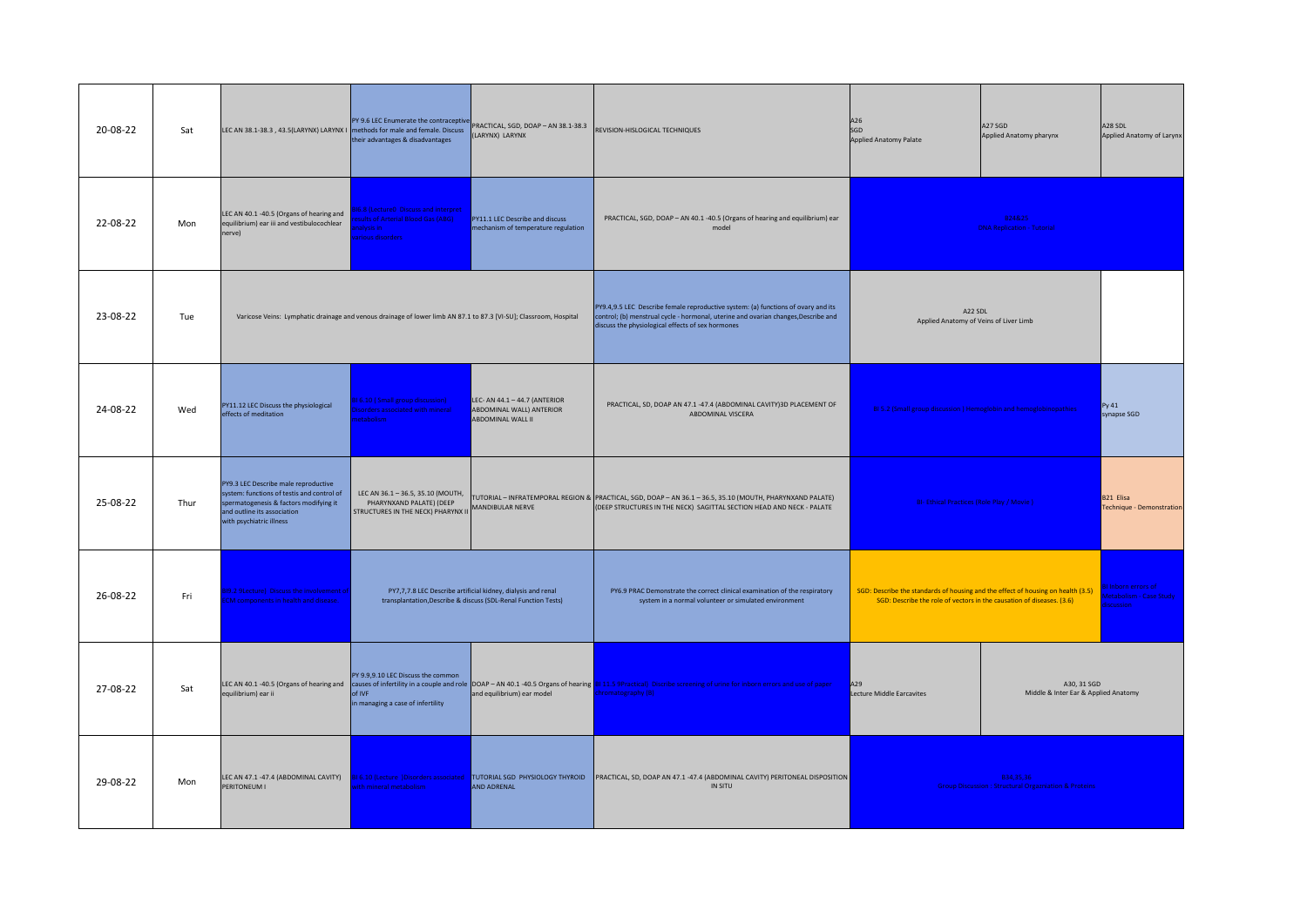| 30-08-22 | Tue  | LEC AN 47.5 -47.6, 47.9 (ABDOMINAL<br><b>CAVITY PANCREAS</b>                                                                                                                         | LEC-AN 52.1(HISTOLOGY AND<br>EMBRYOLOGY SMALL INTESTINE        | DOAP - AN 47.5 -47.7, 47.9<br>(ABDOMINAL CAVITY) LIVER                          | BATCH B-DOAP -- AN 52.1 (HISTOLOGY AND EMBRYOLOGY) PANCREAS & GALL<br>BLADDER BATCH A - PRACTICAL, DOAP, SGD - AN 47.5 -47.7, 47.9 (ABDOMINAL<br>CAVITY) LIVER                                                   |                                                                                                                                                             | Il 11.14 Practical Demonstrate the estimation of alkaline phosphatase (A)                                                                                                                             |  | <b>PY50</b><br>Gate Theory of Pain<br>SGD      |
|----------|------|--------------------------------------------------------------------------------------------------------------------------------------------------------------------------------------|----------------------------------------------------------------|---------------------------------------------------------------------------------|------------------------------------------------------------------------------------------------------------------------------------------------------------------------------------------------------------------|-------------------------------------------------------------------------------------------------------------------------------------------------------------|-------------------------------------------------------------------------------------------------------------------------------------------------------------------------------------------------------|--|------------------------------------------------|
| 31-08-22 | Wed  | PY 8.4 LEC PHYSIOLOGY DIABETES<br><b>MELLITUS</b>                                                                                                                                    |                                                                |                                                                                 | PRACTICAL, SD, DOAP AN 47.1 -47.4 (ABDOMINAL CAVITY) PERITONEAL RECESSES<br>IDENTIFICATION                                                                                                                       |                                                                                                                                                             | TUTORIAL FEMALE REPRODUCTION SMALL GROUP DISCUSSION                                                                                                                                                   |  | P45 Pain Receptors-SGD                         |
| 01-09-22 | Thur | PY9.9 LEC Interpret a normal semen<br>analysis report including (a) sperm count,<br>(b) sperm morphology and (c) sperm<br>motility, as per WHO<br>guidelines and discuss the results | LEC AN 40.1 -40.5 (ORGANS OF<br>HEARING AND EQUILIBRIUM) EAR I | SDL - EMBRYOLOGY MODELS                                                         | BATCH A - HISTOLOGY - REVISION BATCH B - PRACTICAL, SGD, DOAP - NOSE AND<br>PARANASAL SINUSES                                                                                                                    |                                                                                                                                                             | BI 1.3.1- Unethical Practices                                                                                                                                                                         |  | <b>B23</b><br>nucleotide chemistry<br>tutorial |
| 02-09-22 | Fri  | <b>316.6(Lecture) Discribe the biochemical</b><br>processess involved in generation of<br>energy in cells                                                                            |                                                                | PY 8.4,8.5 LEC Describe function tests: Thyroid gland; Adrenal cortex, Adrenal  | PY6.10 PRAC Demonstrate the correct<br>technique to perform measurement of<br>111.11 (Practical) Estimation of calciun<br>d nhosphorus<br>expiratory flow rate in a normal volunteer<br>or simulated environment |                                                                                                                                                             | Demo: Identify and describe the identifying features and life cycles of vectors of<br>Public Health importance (3.7)<br>Demo: Describe the control measures vectors of Public Health importance (3.7) |  | PY Addison's disease<br>Tutorial               |
| 03-09-22 | Sat  | LEC AN 35.3, 35.4, 43.5 (DEEP<br>STRUCTURES IN THE NECK) BLOOD SUPPLY <b>Privational consequences</b> of<br>OF HEAD AND NECK                                                         | PY11.5 LEC Describe and discuss<br>sedentary<br>lifestyle      | PY11.4 Describe and discuss cardio-<br>respiratory and metabolic adjustments    | 111.12 ( PRACTICAL) Demonstrate the estimation of serum Bilirubin (B)                                                                                                                                            |                                                                                                                                                             |                                                                                                                                                                                                       |  |                                                |
| 05-09-22 | Mon  | LEC AN 47.5 -47.7, 47.9 (ABDOMINAL<br>CAVITY) GALL BLADDER AND<br>EXTRAHEPATIC BILIARY APPARATUS                                                                                     | <b>18.2 Lecture Protein energy</b><br>nutrition                | TUTORIAL PHYSIOLOGY LARGE<br>INTESTINE APPLIED SMALL GROUP<br><b>DISCUSSION</b> |                                                                                                                                                                                                                  | BATCH A - DOAP- - AN 52.1 (HISTOLOGY AND EMBRYOLOGY) PANCREAS & GALL<br>BLADDER BATCH B-PRACTICAL, DOAP, SGD-AN 47.5-47.7, 47.9 (ABDOMINAL<br>CAVITY) LIVER | AN HISTO Practical Male reproductive System                                                                                                                                                           |  | <b>Tutorial Leukopoiesis</b>                   |
| 06-09-22 | Tue  | LEC AN 47.5 -47.6, 47.8, 47.9 (ABDOMINAL LEC - AN 52.2 (HISTOLOGY AND<br>CAVITY) KIDNEY II                                                                                           | EMBRYOLOGY) KIDNEY                                             | DOAP ,SGD -EMBRYOLOGY MODELS                                                    | BATCH A - DOAP - AN 52.1(HISTOLOGY AND EMBRYOLOGY) LARGE INTESTINES<br>BATCH B - PRACTICAL, DOAP, SGD- AN 47.5 -47.6, 47.9 (ABDOMINAL CAVITY)<br>INTESTINES & THEIR BLOOD SUPPLY                                 |                                                                                                                                                             | 11.17 (Small group discussion) Explain the basis and rationale of biochemical tests<br>ne in the following Disease- Renal failure, gout and proteinure                                                |  | PY57 SGD<br>Cerebellar lesion                  |
| 07-09-22 | Wed  | PY5.16- Record Arterial pulse tracing using finger plethysmography in a volunteer or simulated environment (DOAP sessions,                                                           | CAL)LAB (PHY)                                                  |                                                                                 | A34.35<br>11.12 (PRACTICAL) Demonstrate the estimation of serum Bilirubin (A)<br>dissection prevertebral region                                                                                                  |                                                                                                                                                             | A33 SGD<br>hyoid bone and laryngeal<br>cartilages                                                                                                                                                     |  |                                                |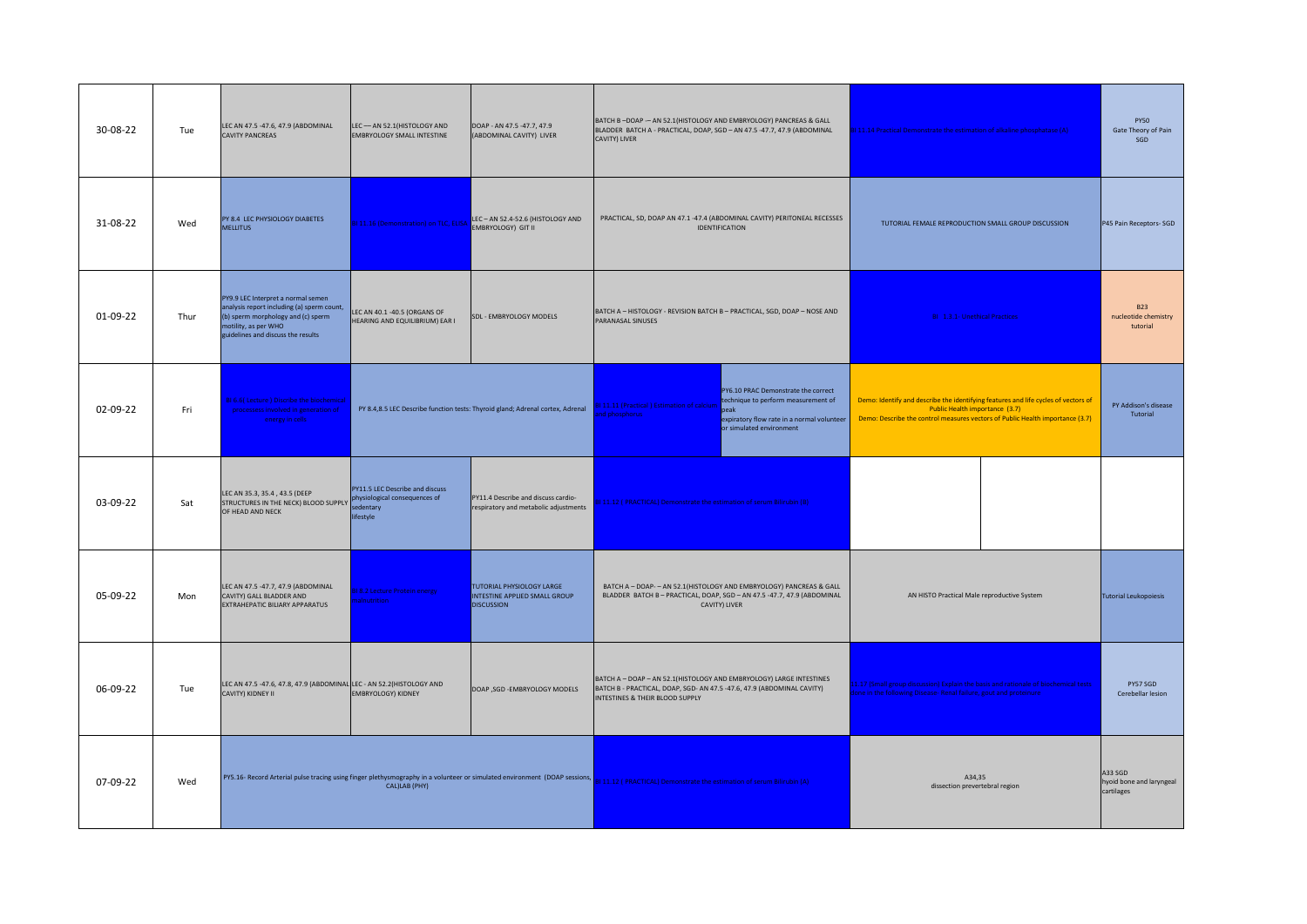| 08-09-22 | Thur | PY11.12 LEC Discuss the physiological<br>effects of meditation                                                                                                                                           | LEC- AN 44.1 - 44.7 (ANTERIOR<br>ABDOMINAL WALL) INGUINAL REGION EMBRYOLOGY) GIT I                       | LEC-AN 52.4-52.6 (HISTOLOGY AND                                                                                                                                                                                                                      | BATCH A - DOAP - AN 52.1, 52.3 (HISTOLOGY AND EMBRYOLOGY) GENERAL PLAN OF<br>GIT & OESOPHAGUS BATCH B - PRACTICAL, SD, DOAP - AN 44.1 - 44.7 (ANTERIOR<br>ABDOMINAL WALL) ANTERIOR ABDOMINAL WALL                            |  | PY11.14 PRAC Demonstrate Basic Life Support in a simulated environment                                                                                                                         |                 | 42<br>properties of synaptic<br>tutorial               |
|----------|------|----------------------------------------------------------------------------------------------------------------------------------------------------------------------------------------------------------|----------------------------------------------------------------------------------------------------------|------------------------------------------------------------------------------------------------------------------------------------------------------------------------------------------------------------------------------------------------------|------------------------------------------------------------------------------------------------------------------------------------------------------------------------------------------------------------------------------|--|------------------------------------------------------------------------------------------------------------------------------------------------------------------------------------------------|-----------------|--------------------------------------------------------|
| 09-09-22 | Fri  | 16.4 (Lecture) Discuss the laboratory<br>sults of analytes associated with gout &<br>esch<br>yhan syndrome                                                                                               | the hormonal changes and their effects during<br>perimenopause and menopause                             |                                                                                                                                                                                                                                                      | PY9.10,9.11Discuss the physiological basis of various pregnancy tests(SDL),Discuss 8111.5 (Practical) Discribe screening of urine for inborn errors and use of paper<br><b>Tromatography (A)</b>                             |  | ec: Describe the aetiology and basis of water borne<br>iseases/jaundice/hepatitis/diarrheal diseases (3.3)<br>ec: Describe the concept of solid waste, human excreta and sewage disposal (3.4) |                 | A25 Practical/ Demo.<br>Embryo model II                |
| 10-09-22 | Sat  | LEC- AN 44.1 (ANTERIOR ABDOMINAL<br>WALL) INTRODUCTION TO ABDOMEN,<br>PELVIS, PERINEUM                                                                                                                   | PY11.11 LEC Discuss the concept,<br>criteria for diagnosis of Brain death and<br>its.<br>implications    | SGD AN 44.1 (ANTERIOR ABDOMINAL<br>WALL) - BONY LANDMARKS AND<br><b>QUADRANTS</b>                                                                                                                                                                    | 31 6.8 (Small group discussion) Discuss and interpret the results of ABG analysis in<br><b>arious disorders (B)</b>                                                                                                          |  |                                                                                                                                                                                                |                 |                                                        |
| 12-09-22 | Mon  | LEC AN - 35.5 (DEEP STRUCTURES IN THE<br>NECK) LYMPHATIC DRAINAGE OF HEAD<br>AND NECK                                                                                                                    | BI 6.11 (Lecture) Discribe the function<br>f heam in the body and porphyria in<br>stabolism.             | PY11.6 LEC Describe physiology of<br>Infancy                                                                                                                                                                                                         | SGD - AN 35.3, 35.4, 35.5, 43.5 (DEEP STRUCTURES IN THE NECK) BLOOD SUPPLY AND<br>LYMPHATIC DRAINAGE OF HEAD NAD NECK                                                                                                        |  | <b>B26</b><br>transcription tutorial                                                                                                                                                           |                 | Py 35<br>effect of posture on BP<br>practical revision |
| 13-09-22 | Tue  | LEC AN 45.1-45.3, 47.12 (POSTERIOR<br>ABDOMINAL WALL) (ABDOMINAL CAVITY) EMBRYOLOGY) URINARY BLADDER &<br>POSTERIOR ABDOMINAL WALL I                                                                     | LEC-AN 52.2 (HISTOLOGY AND<br><b>URETER</b>                                                              |                                                                                                                                                                                                                                                      | PRACTICAL, DOAP, SGD - AN 47.5 -47.6, BATCH B - DOAP - AN 52.2(HISTOLOGY AND EMBRYOLOGY) KIDNEY BATCH B -<br>47.8, 47.9 (ABDOMINAL CAVITY) KIDNEY PRACTICAL, DOAP, SGD - AN 47.5 -47.6, 47.8, 47.9 (ABDOMINAL CAVITY) KIDNEY |  | PHYSIOLOGY PRACTICAL - REVISION                                                                                                                                                                | <b>REVISION</b> | PY 63<br><b>Thalamus Function SGD</b>                  |
| 14-09-22 | Wed  |                                                                                                                                                                                                          | PY6.8 -Demonstrate the correct technique to perform & interpret Spirometry (DOAP sessions)HOSPITAL (PHY) |                                                                                                                                                                                                                                                      | BI 6.8 (Small group discussion) Discus and interpret the results of ABG analysis in<br>rious disorders (A)                                                                                                                   |  | A36,37<br>SGD<br>Surface anatomy of abdomen & Pelvis                                                                                                                                           |                 | Py 38<br>Hypoglycemia                                  |
| 15-09-22 | Thur | PY11.8 LEC Discuss & compare cardio-<br>respiratory changes in exercise<br>(isometric and isotonic) with that in the<br>resting state and<br>under different environmental conditions<br>(heat and cold) |                                                                                                          | FORMATIVE ASSESSMENT EXAM HEAD AND NECK                                                                                                                                                                                                              |                                                                                                                                                                                                                              |  |                                                                                                                                                                                                |                 |                                                        |
| 16-09-22 | Fri  |                                                                                                                                                                                                          |                                                                                                          | AETCOM-Module 1.3:<br>PY-The doctor-patient relationship<br>IM 11.12 Perform and interpret a capillary blood glucose test HOSPITAL (BIO)<br>- PRACTICAL REVISION<br>PHYSIOLOGY - PRACTICAL<br><b>Lipid Chemistry Tutorial</b><br>Large group session |                                                                                                                                                                                                                              |  |                                                                                                                                                                                                |                 |                                                        |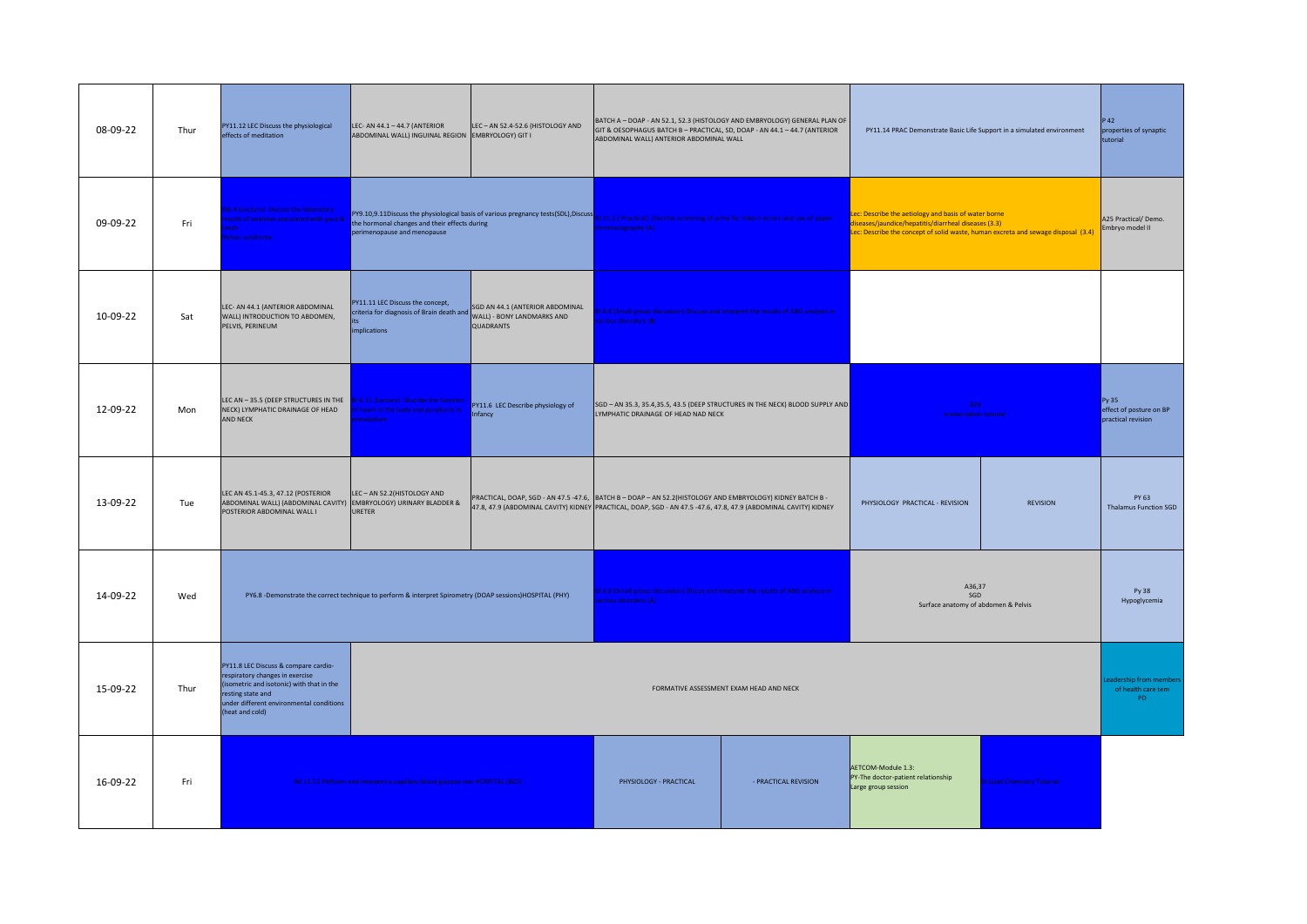| 17-09-22 | Sat  |                                                                                                                             |                                                                             |                                                                                              | 2ND TERMINAL                                                                                                                                                                     |                                                                        |                                              |
|----------|------|-----------------------------------------------------------------------------------------------------------------------------|-----------------------------------------------------------------------------|----------------------------------------------------------------------------------------------|----------------------------------------------------------------------------------------------------------------------------------------------------------------------------------|------------------------------------------------------------------------|----------------------------------------------|
| 19-09-22 | Mon  |                                                                                                                             |                                                                             |                                                                                              | 2ND TERMINAL                                                                                                                                                                     |                                                                        |                                              |
| 20-09-22 | Tue  |                                                                                                                             |                                                                             |                                                                                              | 2ND TERMINAL                                                                                                                                                                     |                                                                        |                                              |
| 21-09-22 | Wed  |                                                                                                                             |                                                                             |                                                                                              | 2ND TERMINAL                                                                                                                                                                     |                                                                        |                                              |
| 22-09-22 | Thur |                                                                                                                             |                                                                             |                                                                                              | 2ND TERMINAL                                                                                                                                                                     |                                                                        |                                              |
| 23-09-22 | Fri  |                                                                                                                             |                                                                             |                                                                                              | 2ND TERMINAL                                                                                                                                                                     |                                                                        |                                              |
| 24-09-22 | Sat  | LEC- AN 44.1 - 44.7 (ANTERIOR<br>ABDOMINAL WALL) ABDOMINAL WALL<br><b>HERNIAS</b>                                           | <b>GLAND</b>                                                                | TUTORIAL SGD PHYSIOLOGY PITUITARY DOAP - AN 53.1 (OSTEOLOGY) HIP BONE                        | 31 11.18, 11.16 (DEMONSTARTION) Practical Principles of spectrophotometry,<br>ectrophoresis                                                                                      |                                                                        |                                              |
| 26-09-22 | Mon  | LEC AN 47.5 -47.6, 47.8, 47.9 (ABDOMINAL<br>CAVITY) KIDNEY I                                                                | <b>BI 11.17 (Lecture )Myocardial infractior</b>                             | <b>TUTORIAL PHYSIOLOGY TEMPERATURE</b><br><b>REGULATION SMALL GROUP</b><br><b>DISCUSSION</b> | BATCH A - DOAP - AN 52.1(HISTOLOGY AND EMBRYOLOGY) LARGE INTESTINES<br>BATCH B - PRACTICAL, DOAP, SGD- AN 47.5 -47.6, 47.9 (ABDOMINAL CAVITY)<br>INTESTINES & THEIR BLOOD SUPPLY | PY54,55,56<br>Cerebellum connection & Revision                         |                                              |
| 27-09-22 | Thur | TUTORIAL GFR, PCT SMALL GROUP<br><b>DISCUSSION</b>                                                                          | LEC AN 47.1 -47.4 (ABDOMINAL<br>CAVITY) PERITONEUM III                      | LEC-AN 52.4-52.6 (HISTOLOGY AND<br><b>EMBRYOLOGY) GIT III</b>                                | BATCH A - DOAP - AN 52.1 (HISTOLOGY AND EMBRYOLOGY) STOMACH & SPLEEN<br>BATCH B - SDL AN 47.1 -47.4 (ABDOMINAL CAVITY) PERITONEUM                                                | PY 8.4 LEC DIABETES MELLITUS                                           | P46 SGD<br>Pain Pathways                     |
| 28-09-22 | Wed  | PY11.7 LEC Describe and discuss physiology PY11.9,11.10 LEC Interpret growth<br>of aging; free radicals and<br>antioxidants | charts, Interpret anthropometric<br>assessment of infants                   | LEC AN 26.1 -43.9 (HEAD AND NECK)<br><b>HEAD AND NECK</b>                                    | CLINICAL AND SURGICAL ANATOMY OF SGD - CLINICAL AND SURGICAL ANATOMY OF HEAD AND NECK                                                                                            | 1.11 (Practical) Demonstrate estimation of calcium and phosphorous (B) | P37<br>Patho Physiology of DM-<br><b>SGD</b> |
| 29-09-22 | Thur | PY6.1 LEC PHYSIOLOGY MECHANICS OF<br><b>BREATHING</b>                                                                       | LEC AN 47.5 -47.6, 47.9 (ABDOMINAL<br>CAVITY) JEJUNUM AND ILEUM             | LEC-AN 52.4-52.6 (HISTOLOGY AND<br>EMBRYOLOGY) GIT VI                                        | BATCH A - DOAP - AN 52.1 (HISTOLOGY AND EMBRYOLOGY) SMALL INTESTINE<br>BATCH B - PRACTICAL, DOAP, SGD - AN 47.5 -47.6, 47.9 (ABDOMINAL CAVITY)<br><b>DUODENUM &amp; PANCREAS</b> | PY6.2 LEC REGULATION OF RESPIRATION                                    | <b>PY52</b><br><b>UMN &amp; CMN Tutorial</b> |
| 30-09-22 | Fri  |                                                                                                                             | Vitamin & Anemia Disorders BI 16.5, 16.9 [VI-IM]; Classroom, Hospital (BIO) |                                                                                              | PY5.13PHYSIOLOGY - PRACTICAL ECG                                                                                                                                                 | B37,38,39<br><b>Group Discussion - Immnofluorscene Techniques</b>      | AN 45 Lec<br>Development of GIT-I            |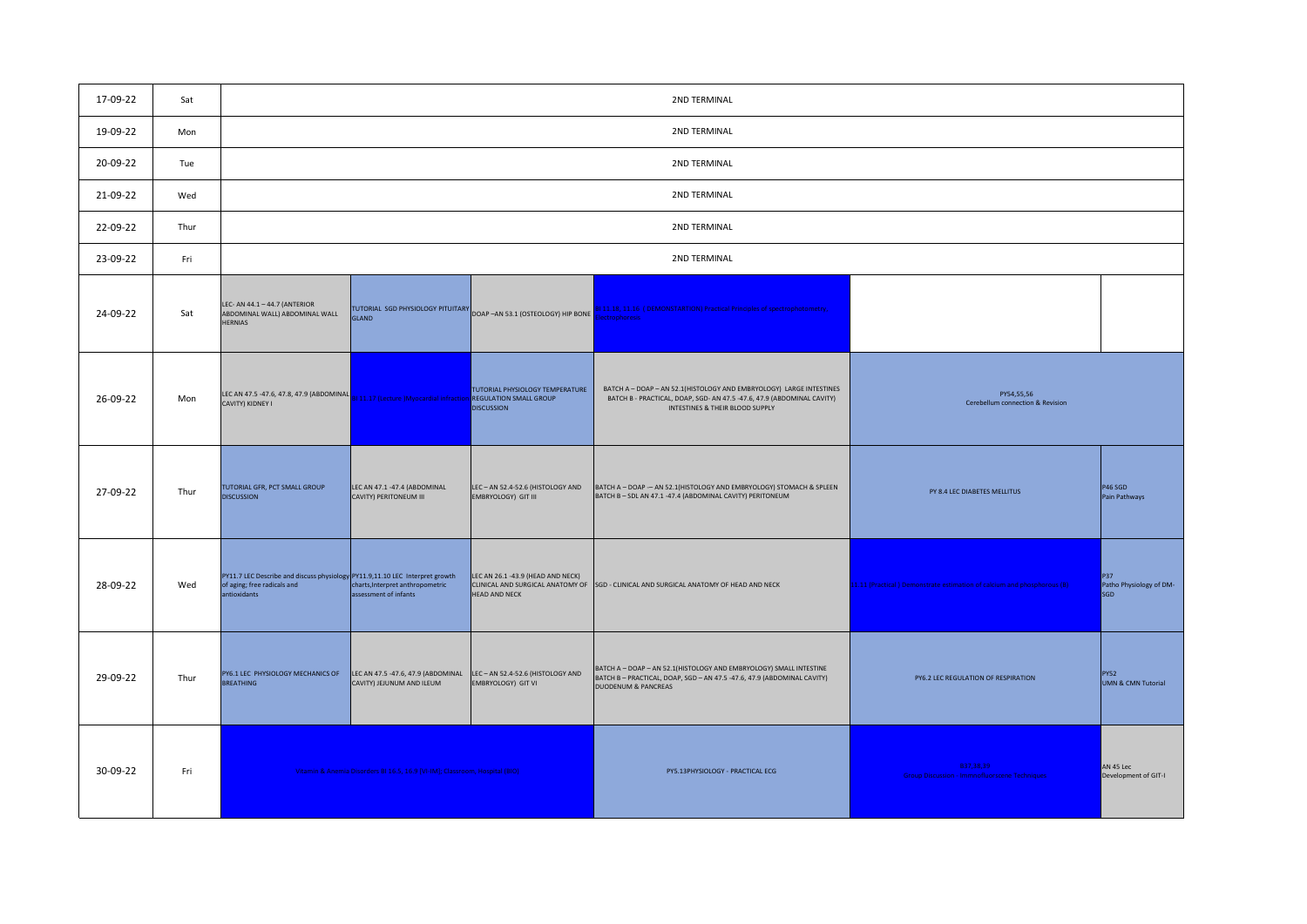| 01-10-22 | Sat  | LEC AN 47.5 -47.6 (ABDOMINAL CAVITY)<br>SPLEEN                                                                                                                                                                                       | TUTORIAL COUNTERCURRENT<br>MECHANISMSMALL GROUP<br><b>DISCUSSION</b>                                                                               | DOAP - AN 47.5 -47.6 (ABDOMINAL<br>CAVITY) SPLEEN                                       | PHYSIOLOGY - PRACTICAL                                                                                                                                                                                                                                                 | PRACTICAL REVISION                                                                                                                                                                                             | A41, 42 SGD<br>Peritoneum                                                                          |                                                                                       | A43 Lecture<br>Applied of Peritoneal Folds<br>& Peritoned Recesses |
|----------|------|--------------------------------------------------------------------------------------------------------------------------------------------------------------------------------------------------------------------------------------|----------------------------------------------------------------------------------------------------------------------------------------------------|-----------------------------------------------------------------------------------------|------------------------------------------------------------------------------------------------------------------------------------------------------------------------------------------------------------------------------------------------------------------------|----------------------------------------------------------------------------------------------------------------------------------------------------------------------------------------------------------------|----------------------------------------------------------------------------------------------------|---------------------------------------------------------------------------------------|--------------------------------------------------------------------|
| 03-10-22 | Mon  | LEC AN 47.8, 47.10, 47.11 (ABDOMINAL<br>CAVITY) PORTAL VENOUS SYSTEM                                                                                                                                                                 | BI 11.17 (Lecture) Thyroid disorders                                                                                                               | TUTORIAL PHYSIOLOGY IMMUNITY<br><b>SMALL GROUP DISCUSSION</b>                           |                                                                                                                                                                                                                                                                        | BATCH A - DOAP - AN 52.2 (HISTOLOGY AND EMBRYOLOGY) KIDNEY BATCH B -<br>Py 60,61,62<br>PRACTICAL, DOAP, SGD - AN 47.5 -47.6, 47.8, 47.9 (ABDOMINAL CAVITY) KIDNEY<br>Basal ganglia lesions, parkinson's chorea |                                                                                                    |                                                                                       |                                                                    |
| 06-10-22 | Thur | PHYSIOLOGY TUTORIAL BLOOD GROUPS<br><b>SMALL GROUP DISCUSSION</b>                                                                                                                                                                    | LEC AN 45.1-45.3, 47.12 (POSTERIOR<br>ABDOMINAL WALL) (ABDOMINAL<br>CAVITY) POSTERIOR ABDOMINAL WALL EMBRYOLOGY) GUT III                           | LEC-AN 52.7-52.8 (HISTOLOGY AND                                                         | BATCH A - DOAP - AN 52.2(HISTOLOGY AND EMBRYOLOGY) URINARY BLADDER &<br>URETER<br>BATCH B-PRACTICAL, DOAP, SGD - AN 45.1-45.3, 47.12 (POSTERIOR ABDOMINAL<br>WALL) (ABDOMINAL CAVITY) POSTERIOR ABDOMINAL WALL                                                         |                                                                                                                                                                                                                | PY 2.10 LEC PHYSIOLOGY IMMUNITY PART3                                                              |                                                                                       | AN 44 Practical<br><b>Revision Histo. Slides</b>                   |
| 07-10-22 | Fri  |                                                                                                                                                                                                                                      | <b>Dyslipidaemia</b><br>BI 11.17 [VI-IM]; Classroom, Hospital Laboratory (BIO)                                                                     |                                                                                         |                                                                                                                                                                                                                                                                        | TUTORIAL PHYSIOLOGY LEARNING AND MEMEORY SMALL GROUP DISCUSSION                                                                                                                                                | ec: Discuss National Vector Borne disease 47.12 (POSTERIOR ABDOMINAL WALL)<br>ontrol Program (3.6) | PRACTICAL, DOAP, SGD - AN 45.1-45.3<br>(ABDOMINAL CAVITY) POSTERIOR<br>ABDOMINAL WALL | A74 SGD<br><b>Blood Vessels of Pelvis</b>                          |
| 08-10-22 | Sat  | LEC AN 47.5 -47.7, 47.9 (ABDOMINAL<br>CAVITY) LIVER II                                                                                                                                                                               | TUTORIAL PHYSIOLOGY DIGESTION<br>AND ABSORPTION SMALL GROUP<br><b>DISCUSSION</b>                                                                   | LEC - AN 52.1 (HISTOLOGY AND<br><b>EMBRYOLOGY PANCREAS &amp; GALL</b><br><b>BLADDER</b> | 31 10.5( Lecture ) Antigens and vaccine development (B)                                                                                                                                                                                                                |                                                                                                                                                                                                                |                                                                                                    |                                                                                       |                                                                    |
| 10-10-22 | Mon  | LEC AN 47.5, 47.12 (ABDOMINAL CAVITY)<br>NERVE SUPPLY AND LYMPHATIC<br>DRAINAGE OF ABDOMEN AND PELVIS                                                                                                                                | 31 11.17 Lecture Proteinuria, nephrotic<br>drome                                                                                                   | TUTORIAL PHYSIOLOGY COAGULATION<br>PATHWAY2 SMALL GROUP<br><b>DISCUSSION</b>            | NERVE SUPLY OF ABDOMEN                                                                                                                                                                                                                                                 | SDL - AN 47.5, 47.12 (ABDOMINAL CAVITY) BLOOD VESSELS, LYMPHATIC DRAINAGE,                                                                                                                                     | A46 Lecture Development of GIT-II                                                                  | A47 Lecture Portal Vein                                                               | A48 SDL Sites of<br>Portocaval Anastamoses<br>Applied Anatomy      |
| 11-10-22 | Tue  | LEC AN 54.1-54.3, AN 51.1-51.2 AN 55.1 - BATCH A - DOAP, SGD - AN 54.1-54.3, AN 51.1-51.2 AN 55.1 - 55.2<br>55.2 (RADIODIAGNOSIS, SECTIONAL<br>ANATOMY, & SURFACE MARKING)<br>RADIOLOGICAL, SURFACE MARKING AND<br>SECTIONAL ANATOMY | (RADIODIAGNOSIS, SECTIONAL ANATOMY, & SURFACE MARKING)<br>AN 55.1 - 55.2 (RADIODIAGNOSIS, SECTIONAL ANATOMY, & SURFACE<br>MARKING) SURFACE MARKING | RADIOLOGICAL ANATOMY BATCH B - DOAP, SGD - AN 54.1-54.3, AN 51.1-51.2                   | BATCH B-DOAP, SGD - AN 54.1-54.3, AN 51.1-51.2 AN 55.1-55.2<br>(RADIODIAGNOSIS, SECTIONAL ANATOMY, & SURFACE MARKING) - RADIOLOGICAL<br>ANATOMY                                                                                                                        |                                                                                                                                                                                                                | PY3.14 ERGOGRAPHY PRACTICAL                                                                        |                                                                                       | A49 Practical/Demo.<br>Lumbar Verebral & Sacrum                    |
| 12-10-22 | Wed  | PY11.3 LEC Describe and discuss<br>mechanism of fever, cold injuries and heat  NECK) ACCESSORY AND HYPOGLOSSAL<br>stroke                                                                                                             | NERVES                                                                                                                                             |                                                                                         | LEC AN 35.7 (DEEP STRUCTURES IN THE PY10.11 - Demonstrate the correct clinical examination of the nervous system: Higher functions, sensory system, motor system,<br>reflexes, cranial nerves in a normal volunteer or simulated environment (DOAP sessions) LAB (PHY) |                                                                                                                                                                                                                | BI-1.3.1 Unethical Practices Role Play / Movie                                                     |                                                                                       | <b>B26</b><br>transcription tutorial                               |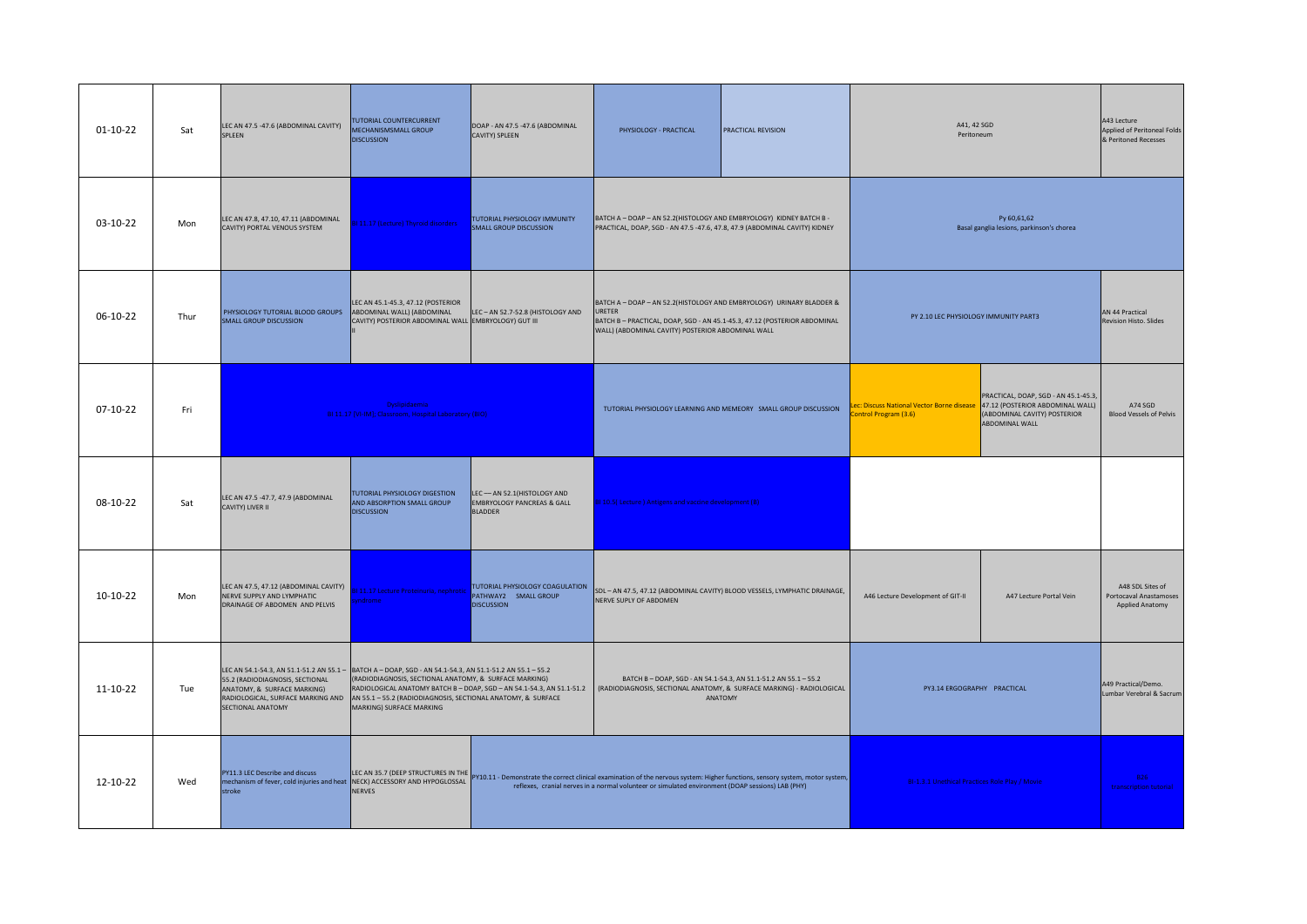| 13-10-22 | Thur | TUTORIAL PHYSIOLOGY BODY WATER<br><b>SMALL GROUP DISCUSSION</b>                                                                                                                                                                                         | LEC AN 48.1 (PELVIC WALL AND<br>VISCERA) TRUE PELVIS AND PELVIC<br><b>FLOOR</b>                                          | DOAP- AN 53.2-53.4 (OSTEOLOGY)<br><b>ARTICULATED PELVIS</b>                                       | SDL AN 52.4-52.8 (HISTOLOGY AND EMBRYOLOGY) EMBRYOLOGY MODELS                                                                                                                                                                                      |                                                                                                 | PY 1.2 LEC- HOMEOSTASIS AND FEEDBACK PATHWAYS                                                                                                    |                                                                                      | A51 SDL Chromosomal<br>Anomalies                     |
|----------|------|---------------------------------------------------------------------------------------------------------------------------------------------------------------------------------------------------------------------------------------------------------|--------------------------------------------------------------------------------------------------------------------------|---------------------------------------------------------------------------------------------------|----------------------------------------------------------------------------------------------------------------------------------------------------------------------------------------------------------------------------------------------------|-------------------------------------------------------------------------------------------------|--------------------------------------------------------------------------------------------------------------------------------------------------|--------------------------------------------------------------------------------------|------------------------------------------------------|
| 14-10-22 | Fri  |                                                                                                                                                                                                                                                         | Diabetes mellitus BI 11.17 [HI-PY, VI-IM]; Classroom, Hospital (BIO)                                                     |                                                                                                   | TUTORIAL PHYSIOLOGY 9-11 INTERCELLULAR JUNCTIONS AND CELL MEMBRANE<br>SMALL GROUP DISCUSSION                                                                                                                                                       |                                                                                                 | ec: Principles of health promotion and<br>ducation- Describe various methods of<br>ealth education with their advantages and<br>imitations (4.1) | SGD - AN 48.2, 48.5, 48.8 (PELVIC WALL<br>AND VISCERA) FEMALE REPRODUCTIVE<br>SYSTEM | A52 Practical<br><b>Histo GIT</b>                    |
| 15-10-22 | Sat  | LEC AN 47.5 -47.6, 47.8, 47.9 (ABDOMINAL TUTORIAL PHYSIOLOGY JAUNDICE<br>CAVITY) URETER AND SUPRARENAL GLAND SMALL GROUP DISCUSSION                                                                                                                     |                                                                                                                          | DOAP - AN 47.5 -47.6, 47.8, 47.9<br>(ABDOMINAL CAVITY) KIDNEY                                     | PHYSIOLOGY - PRACTICAL REVISION  BIOCHEMISTRY - PRACTICAL                                                                                                                                                                                          |                                                                                                 |                                                                                                                                                  |                                                                                      |                                                      |
| 17-10-22 | Mon  | LEC AN 49.1 - 49.5 (PERINEUM) PERINEUM BI 7.7 (Lecture) Role of oxidative stress                                                                                                                                                                        | pathogenesis of diseases                                                                                                 | TUTORIAL PHYSIOLOGY NERVE<br><b>CLASSIFICATION AND FUNCTIONS</b><br><b>SMALL GROUP DISCUSSION</b> | BATCH A DOAP - A- AN 52.2(HISTOLOGY AND EMBRYOLOGY) MALE REPRODUCTIVE<br>(TESTIS & EPIDIDYMIS) BATCH B - PRACTICAL, SGD, DOAP - AN 49.1 - 49.5<br>(PERINEUM) PERINEUM                                                                              |                                                                                                 | A53<br><b>Dissection Abdominal Organs</b>                                                                                                        |                                                                                      | A55<br>Demo / Practical<br><b>Articulated Pelvis</b> |
| 18-10-22 | Tue  | LEC AN 48.2, 48.5 ; AN 46.1-46.5(PELVIC<br>WALLAND VISCERA) ; (MALE EXTERNAL   LEL – AN SZZ, SZ.3 (HISTOLOGY AND   PRACTICAL, DOAP, SGD - AN 48.2, 48.5,<br>GENITALIA ) MALE REPRODUCTIVE SYSTEM   MBRYOLOGY) FEMALE REPRODUCTIVE   48.7 PROSTATE GLAND | LEC-AN 52.2, 52.3 (HISTOLOGY AND                                                                                         |                                                                                                   | PRACTICAL, DOAP, SGD- AN 48.2, 48.5 ; AN 46.1-46.5(PELVIC WALL AND VISCERA) ;<br>PHYSIOLOGY - REVISION PRACTICAL<br>(MALE EXTERNAL GENITALIA) SAGITTAL SECTION OF MALE PELVIS                                                                      |                                                                                                 |                                                                                                                                                  | A63 SGD<br>female external genitalia                                                 |                                                      |
| 19-10-22 | Wed  | PY4.2 LEC- GASTRIC SECRETION                                                                                                                                                                                                                            | 110.1 (Lecture )CANCER-cancer<br>itiation, promotion oncogenes &<br>icogene<br>tivation                                  | LEC - AN 52.4-52.6 (HISTOLOGY AND<br><b>EMBRYOLOGY) GIT IV</b>                                    |                                                                                                                                                                                                                                                    | PRACTICAL, DOAP, SGD - AN 47.5 -47.6, 47.9 (ABDOMINAL CAVITY) - STOMACH II<br>AND COELIAC TRUNK | 11.13 (Practical) Demonstrate the estimation of SGOT/ SGPT (B)                                                                                   |                                                                                      | <b>PY 48</b><br>nerve fiber types                    |
| 20-10-22 | Thur | TUTORIAL PHYSIOLOGY EXCITATION<br>CONTRACTION COUPLING SMALL GROUP AND VISCERA) RECTUM AND ANAL<br><b>DISCUSSION</b>                                                                                                                                    | LEC AN 48.2, 48.5, 48.8 (PELVIC WALL<br>CANAL                                                                            | LEC - AN 52.7-52.8 (HISTOLOGY AND<br><b>EMBRYOLOGY) GUT V</b>                                     | BATCH A - DOAP - AN 52.2(HISTOLOGY AND EMBRYOLOGY) MALE REPRODUCTIVE II<br>(VAS DERFERENS & PROSTATE GLAND) BATCH B - PRACTICAL, DOAP, SGD - AN 48.2,<br>PY 6.8 SPIROMETRY PRACTICAL<br>48.5, 48.8 (PELVIC WALL AND VISCERA) RECTUM AND ANAL CANAL |                                                                                                 | A58 SGD<br>Sacral Plexus                                                                                                                         |                                                                                      |                                                      |
| 21-10-22 | Fri  | PY 39<br>post pituitary SGD                                                                                                                                                                                                                             | 16.4 (Small group discussion) Discuss<br>e laboratory results of analytes<br>sociated with gout & Lesch<br>yhan syndrome | PY11.11 LEC Discuss the concept, criteria<br>for diagnosis of Brain death and its<br>implications | <b>B28</b><br><b>Feedback Session</b>                                                                                                                                                                                                              | B <sub>29</sub><br><b>Mutations Tutorial</b>                                                    | <b>B30</b><br>chromatography demonstration                                                                                                       | <b>B31</b><br><b>Environmental Hazards Discussion</b>                                |                                                      |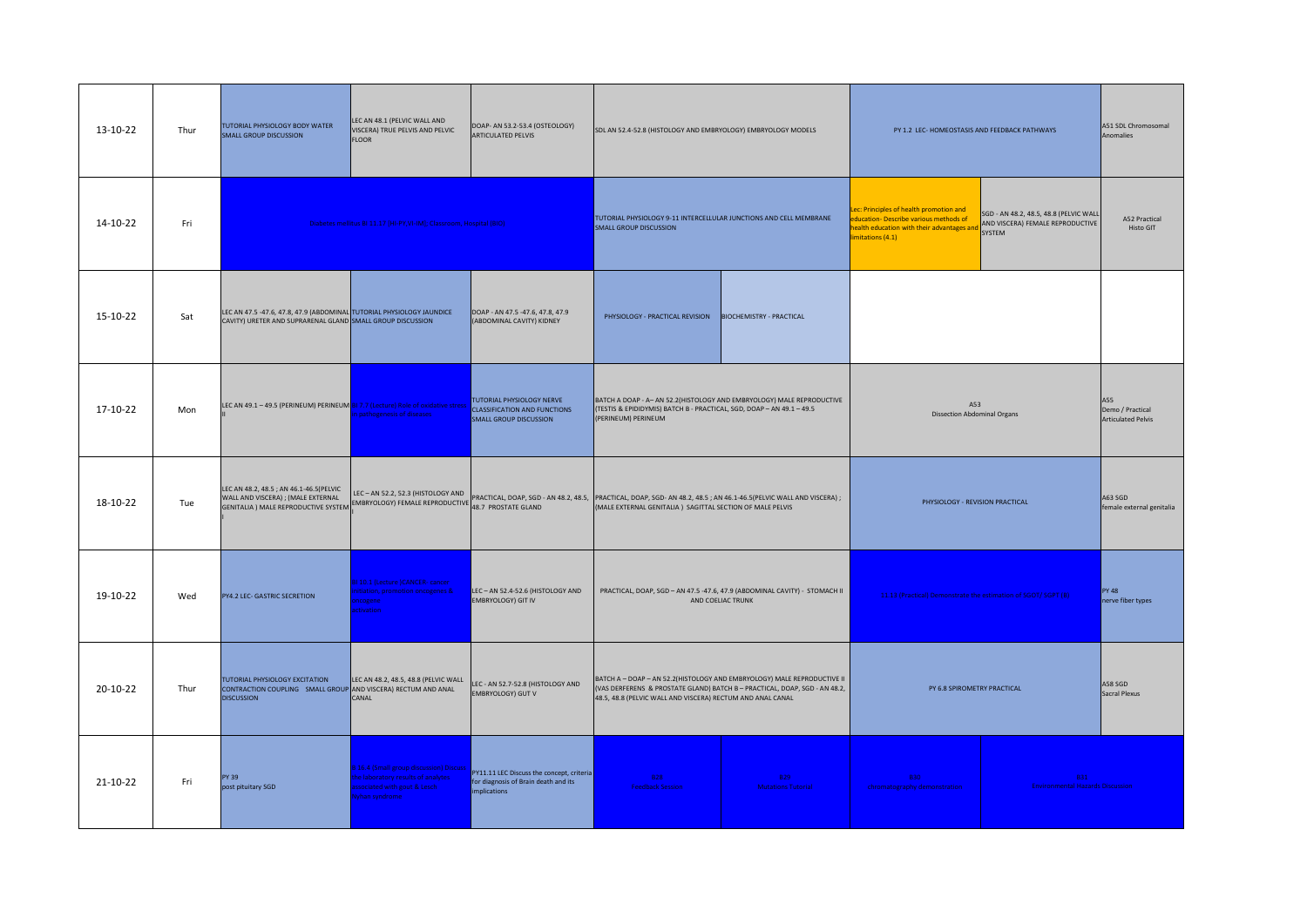| 22-10-22       | Sat  | LEC AN 47.5 -47.6 (ABDOMINAL CAVITY)<br><b>STOMACH I</b>                                                                                                                     | TUTORIAL SMALL GROUP DISCUSSION                                                                          |                                                       | PHYSIOLOGY MICTURITION PRACTICAL, DOAP, SGD - AN 47.5 -47.6 (ABDOMINAL CAVITY) - STOMACH, SPLEEN                                                                                                       | B40,41,42 Tutorial<br><b>Gene Repair and Protein Sorting</b>                                                                                                                    | AN SGD Abdominal Aorta<br>Its branches & applied<br>natomy |
|----------------|------|------------------------------------------------------------------------------------------------------------------------------------------------------------------------------|----------------------------------------------------------------------------------------------------------|-------------------------------------------------------|--------------------------------------------------------------------------------------------------------------------------------------------------------------------------------------------------------|---------------------------------------------------------------------------------------------------------------------------------------------------------------------------------|------------------------------------------------------------|
| 25-10-22       | Tue  |                                                                                                                                                                              | Inguinal Hernias AN 174.1 & 174.2 [VI-SU]; Classroom, Hospital (ANA)                                     |                                                       | 1 3.10 Practical Laboratory investigation related to disorders of carbohydrate<br>etabolism(A)                                                                                                         | PRACTICAL, DOAP, SGD - AN 47.5 -47.7, 47.9 (ABDOMINAL CAVITY) GALL BLADDER Py53 SGD<br>AND EXTRAHEPATIC BILIARY APPARATUS                                                       | <b>Cerebral Cortex</b>                                     |
| 28-10-22       | Fri  | <b>PY 43</b><br><b>Receptors SGD</b>                                                                                                                                         | PY11.12 LEC Discuss the physiological effects of meditation                                              |                                                       | PY11.14 PRAC Demonstrate Basic Life Support in a simulated environment                                                                                                                                 | SDL AN 52.4-52.8 (HISTOLOGY AND EMBRYOLOGY) EMBRYOLOGY MODELS                                                                                                                   | <b>Unethical Practices Role</b><br>Play<br><b>PD</b>       |
| 29-10-22       | Sat  | LEC AN 47.8 - 47.9 (ABDOMINAL CAVITY)<br>BLOOD SUPPLY OF ABDOMEN AND PELVIS                                                                                                  | TUTORIAL PHYSIOLOGY COAGULATION SGD - AN 47.8, 47.10, 47.11<br>PATHWAY1 SMALL GROUP<br><b>DISCUSSION</b> | (ABDOMINAL CAVITY) PORTAL VENOUS<br>SYSTEM            | PY 5.12PHYSIOLOGY - PRACTICAL BP                                                                                                                                                                       |                                                                                                                                                                                 |                                                            |
| 31-10-22       | Mon  | LEC AN 48.2, 48.5, 48.7 (PELVIC WALL AND 81 7.6 (LECTIURE) Antioxidant defence TUTORIAL PHYSIOLOGY SYNAPSE<br><b>VISCERA) PROSTATE GLAND</b>                                 | stem of body                                                                                             | <b>SMALL GROUP DISCUSSION</b>                         | PRACTICAL, DOAP, SGD - AN 48.2, 48.5, 48.7 (PELVIC WALL AND VISCERA) PROSTATE<br>GLAND                                                                                                                 | A60,61<br><b>Dissection Pelvic Organ-II</b>                                                                                                                                     | A62<br>Fallopial Tube &<br>Pertilzation                    |
| $01 - 11 - 22$ | Tue  | SDL-AN 48.4 (PELVIC WALL AND VISCERA) PRACTICAL, DOAP, SGD - AN 48.2, 48.5, 48.8 (PELVIC WALL AND VISCERA)<br>NERVE SUPPLY OF PELVIS AND PERINEUM FEMALE REPRODUCTIVE SYSTEM |                                                                                                          |                                                       | BATCH B - DOAP - AN 52.2, 52.3 (HISTOLOGY AND EMBRYOLOGY) FEMALE<br>REPRODUCTIVE II BATCH A - PRACTICAL, DOAP, SGD- AN 48.2, 48.5, 48.8 (PELVIC<br>WALL AND VISCERA) SAGITTAL SECTION OF FEMALE PELVIS | PHYSIOLOGY - REVISION PRACTICAL                                                                                                                                                 |                                                            |
| 02-11-22       | Wed  | PY6.1 LEC PHYSIOLOGY MECHANICS OF<br><b>BREATHING</b>                                                                                                                        | 11.17 Lecture Diabetes mellitus                                                                          | LEC AN 47.5 -47.6, 47.9 (ABDOMINAL<br>CAVITY DUODENUM | PRACTICAL, DOAP, SGD - AN 47.5 -47.7, 47.9 (ABDOMINAL CAVITY) GALL BLADDER<br>AND EXTRAHEPATIC BILIARY APPARATUS                                                                                       | BI 11.14 Practical Demonstrate the estimation of alkaline phosphatase (B)                                                                                                       | Py51 SGD<br>Descending tracts                              |
| 03-11-22       | Thur | TUTORIAL PHYSIOLOGY 9-11 HEMOGLOBIN AND ANEMIA SMALL GROUP<br><b>DISCUSSION</b>                                                                                              |                                                                                                          |                                                       | IM18.6 - Distinguish the lesion based on upper vs lower motor neuron, side, site and most probable nature of the lesion (<br>DOAP sessions)HOSPITAL(PHY)                                               | BATCH B - PRACTICAL, DOAP, SGD - AN 47.5 -47.6, 47.8, 47.9 (ABDOMINAL CAVITY)<br>KIDNEY BATCH B - PRACTICAL, DOAP, SGD - AN 47.5 -47.6, 47.8, 47.9 (ABDOMINAL<br>CAVITY) KIDNEY | <b>PY 59</b><br>Basal ganglia puncture                     |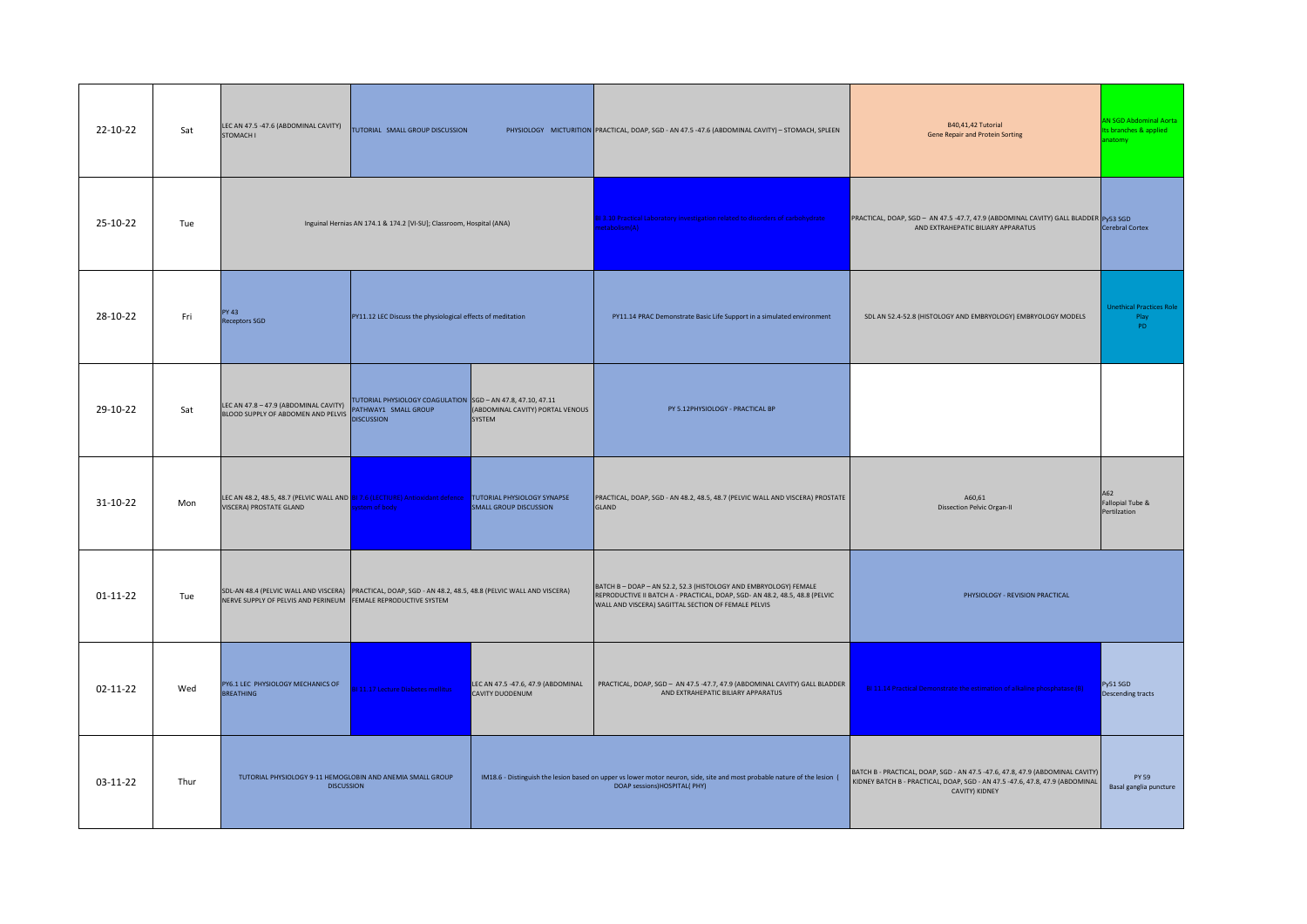| 04-11-22       | Fri  | PY 4.2LEC- GASTRIC SECRETION                                                                                                  | 43.<br>asma Protein tutorial                                                                                                                                       | LEC-AN 52.4-52.6 (HISTOLOGY AND<br><b>EMBRYOLOGY) GIT V</b>                                                                                                                | BATCH A - DOAP - AN 52.1 (HISTOLOGY AND EMBRYOLOGY) LIVER BATCH B -<br>PRACTICAL, DOAP, SGD -AN 47.5 -47.7, 47.9 (ABDOMINAL CAVITY) LIVER                                                                                                     | B32,33<br>Vertigal Integration with Orthopaedics disorders of Bone metabolism                                                                            |                                                                                                                                                                                                                    |                                                         |
|----------------|------|-------------------------------------------------------------------------------------------------------------------------------|--------------------------------------------------------------------------------------------------------------------------------------------------------------------|----------------------------------------------------------------------------------------------------------------------------------------------------------------------------|-----------------------------------------------------------------------------------------------------------------------------------------------------------------------------------------------------------------------------------------------|----------------------------------------------------------------------------------------------------------------------------------------------------------|--------------------------------------------------------------------------------------------------------------------------------------------------------------------------------------------------------------------|---------------------------------------------------------|
| 05-11-22       | Sat  | LEC AN 47.5 -47.6, 47.9 (ABDOMINAL<br>CAVITY) LARGE INTESTINE                                                                 | 31 11.17 Lecture Dyslypidemias                                                                                                                                     | LEC-AN 52.1 (HISTOLOGY AND<br><b>EMBRYOLOGY) LARGE INTESTINE</b>                                                                                                           | BI 3.10 Practical Laboratory investigation related to disorders of carbohydrate<br>etabolism(B)                                                                                                                                               |                                                                                                                                                          |                                                                                                                                                                                                                    |                                                         |
| $07-11-22$     | Mon  | LEC AN 48.2 - 48.3 (PELVIC WALL AND<br>VISCERA) BLOOD SUPPLY & LYMPHATIC<br>DRAINAGE OF PELVIS AND PERINEUM                   | 18.1 (Lecture) Importance of diatery<br><b>Pre</b>                                                                                                                 | <b>GROUP DISCUSSION</b>                                                                                                                                                    | TUTORIAL PHYSIOLOGY SPEECH SMALL BATCH A - DOAP - AN 52.2, S2.3 (HISTOLOGY AND EMBRYOLOGY) FEMALE<br>CROUID DISCUSSION<br>A67 Lecture<br>A68 Lecture<br>ischiorectal fossa<br>Perineum<br>WALL AND VISCERA) SAGITTAL SECTION OF FEMALE PELVIS |                                                                                                                                                          |                                                                                                                                                                                                                    | A69 SDL<br>Clinical importance of<br>ischiorectal fossa |
| 09-11-22       | Wed  | TUTORIAL PHYSIOLOGY PH REGULATION<br><b>SMALL GROUP DISCUSSION</b>                                                            | Il 11.17 (Lecture) on Jaundice                                                                                                                                     | LEC-AN 52.7-52.8 (HISTOLOGY AND<br>EMBRYOLOGY) GUT I                                                                                                                       | DOAP - AN 50.1-50.4 (VERTEBRAL COLUMN) LUMBAR VERTEBRAE                                                                                                                                                                                       | 1.17 (Small group discussion) Explain the basis and rationale of biochemical tests<br>one in the following Disease-edima, pancreatitis, DM, Dyslipidemia |                                                                                                                                                                                                                    | <b>PY 58</b><br><b>Basal ganglia connections</b>        |
| $10-11-22$     | Thur | TUTORIAL PHYSIOLOGY CEREBELLUM<br><b>SMALL GROUP DISCUSSION</b>                                                               | LEC AN 48.2, 48.5, 48.8 (PELVIC WALL<br>AND VISCERA) FEMALE REPRODUCTIVE EDG AND VISCERA) FEMALE REPRODUCTIVE<br>SYSTEM I                                          | LEC - AN 52.7-52.8 (HISTOLOGY AND                                                                                                                                          | BATCH A - DOAP - AN 52.2, 52.3 (HISTOLOGY AND EMBRYOLOGY) FEMALE<br>REPRODUCTIVE IBATCH B - DOAP - PRACTICAL, DOAP, SGD- AN 48.2, 48.5, 48.8<br>(PELVIC WALL AND VISCERA) SAGITTAL SECTION OF FEMALE PELVIS                                   | PY 3.6 LEC- APPLIED ASPECTS mysthenia gravis                                                                                                             |                                                                                                                                                                                                                    | A65 Lecture<br>Development of heart II                  |
| $11 - 11 - 22$ | Fri  | IM18.7 - Describe the clinical features and distinguish, based on clinical examination, the various disorders of speech (DOAP | sessions)HOSPITAL (PHY)                                                                                                                                            |                                                                                                                                                                            | 10.5 (Lecture )Antigens and vaccine development (A)                                                                                                                                                                                           | PY 4.3 LEC- SMALL INTESTINE                                                                                                                              |                                                                                                                                                                                                                    | Py 49<br><b>Ascending Tracts</b>                        |
| 12-11-22       | Sat  | LEC AN 49.1 - 49.5 (PERINEUM) PERINEUM TUTORIAL PHYSIOLOGY APOPTOSIS                                                          | <b>DISCUSSION</b>                                                                                                                                                  | LEC-AN 52.2(HISTOLOGY AND<br>EMBRYOLOGY) MALE REPRODUCTIVE -<br><b>TESTIS</b>                                                                                              | PHYSIOLOGY PRACTICAL REVISION                                                                                                                                                                                                                 |                                                                                                                                                          |                                                                                                                                                                                                                    |                                                         |
| 14-11-22       | Mon  | LEC AN 42.2 -42.3 (BACK REGION)<br>SUBOCCIPITAL TRIANGLE                                                                      | BI10.4( Lecture )Describe & discuss<br>ate and adaptive immune response<br>self/non-self recognition and the<br>ntral role of T-helper cells in immu<br>responses. | PY8.2 LEC Describe the synthesis,<br>secretion, transport, physiological<br>actions.<br>egulation and effect of altered (hypo<br>and hyper) secretion of<br>thyroid gland, | PRACTICAL, SGD, DOAP - AN 32.1-32.2, 35.1, 35.10 (ANTERIOR TRIANGLE OF NECK,<br>DEEP STRUCTURES IN THE NECK) ANTERIOR TRIANGLE                                                                                                                | BI Urine analysis Case report discussion                                                                                                                 | PY4.10 PRAC Demonstrate the correct clinical examination of the<br>abdomen in a normal volunteer or simulated enviournment<br>PY6.11 LEC Describe and discuss lung function tests & their clinical<br>significance |                                                         |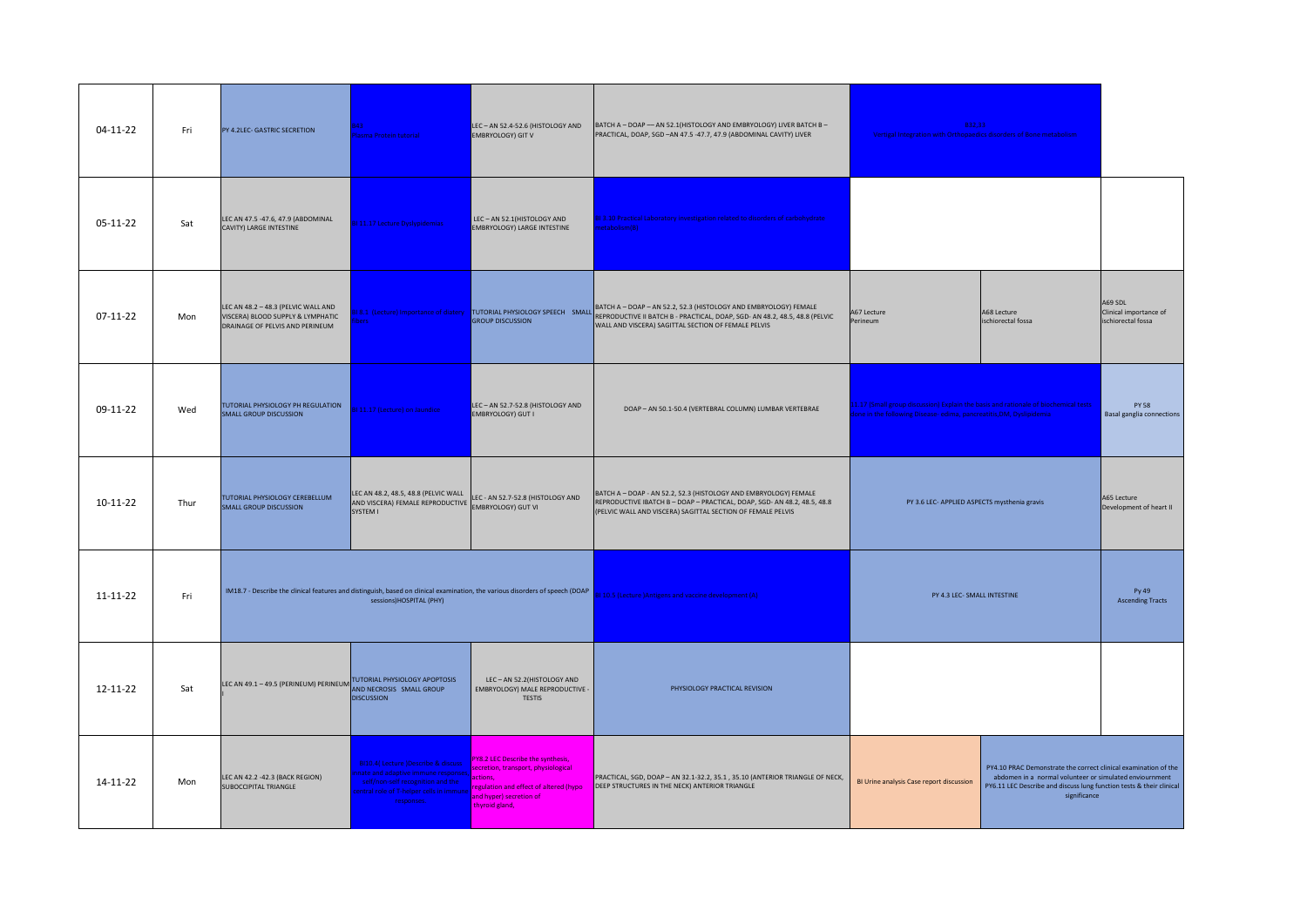| 15-11-22 | Tue  | LEC-AN 16.1-16.6 (GLUTEAL REGION<br>AND BACK OF THIGH) GLUTEAL REGION II                          | AND BACK OF THIGH) POSTERIOR<br><b>COMPARTMENT OF THIGH</b>                                                            |                                                                                      | SDL - AN 16.1 - 16.6 (GLUTEAL REGION   OR 2.4 Describe and discuss the mechanism of injury, clinical features, investigations and principles of management of fracture<br>of shaft of humerus and intercondylar fracture humerus with emphasis on<br>neurovasular deficit (ANA-HOSPITAL)                                                           | PHYSIOLOGY - REVISION PRACTICAL                                                      |                                      | Physiological consequences<br>of seal evony lite system<br><b>SGD</b> |
|----------|------|---------------------------------------------------------------------------------------------------|------------------------------------------------------------------------------------------------------------------------|--------------------------------------------------------------------------------------|----------------------------------------------------------------------------------------------------------------------------------------------------------------------------------------------------------------------------------------------------------------------------------------------------------------------------------------------------|--------------------------------------------------------------------------------------|--------------------------------------|-----------------------------------------------------------------------|
| 16-11-22 | Wed  | PY 2.10LEC PHYSIOLOGY IMMUNITY PART2 81 11.17 (Lecture) on acid base balance EMBRYOLOGY) GUT II   |                                                                                                                        | LEC-AN 52.7-52.8 (HISTOLOGY AND                                                      | PRACTICAL, DOAP, SGD - AN 45.1-45.3, 47.12 (POSTERIOR ABDOMINAL WALL)<br>(ABDOMINAL CAVITY) POSTERIOR ABDOMINAL WALL                                                                                                                                                                                                                               | PHYSIOLOGY PRACTICAL - REVISION                                                      | <b>REVISION</b>                      | PY 64<br><b>Hypothalamus Tutorial</b>                                 |
| 17-11-22 | Thur |                                                                                                   | PY11.14 - Demonstrate Basic Life Support in a simulated environment (PHY) (DOAP sessions)HOSPITAL (PHY)                |                                                                                      | DOAP - AN 14.1 - 14.4 (uil) BONY LANDMARKS OF LOWER EXTREMITY                                                                                                                                                                                                                                                                                      | LEC-AN 15.1-15.5 (FRONT & MEDIAL OF THIGH) INTRODUCTION TO LOWER<br><b>EXTREMITY</b> |                                      | PY Physiological of<br>notivation SGD                                 |
| 18-11-22 | Fri  | TUTORIAL PHYSIOLOGY ASCENDING<br>PATHWAYS SMALL GROUP DISCUSSION                                  |                                                                                                                        | PYBasis of Design in visual pathway SGD Mechanism of Temperature regulation          | PHYSIOLOGY - REVISION PRACTICAL                                                                                                                                                                                                                                                                                                                    | B44,45,46<br>Tutorial<br>heme metabolism<br>catabolism and anabolism                 |                                      | eadership from member<br>of health care tem<br>PD.                    |
| 19-11-22 | Sat  | LEC AN 48.2, 48.5, 48.8 (PELVIC WALL<br>AND VISCERA) FEMALE REPRODUCTIVE<br>SYSTEM II             | TUTORIAL PHYSIOLOGY EMOTIONS<br>AND AMYGDALA SMALL GROUP<br><b>DISCUSSION</b>                                          | LEC-AN 52.2, 52.3 (HISTOLOGY AND<br><b>EMBRYOLOGY) FEMALE REPRODUCTIVE</b>           | PHYSIOLOGY - REVISION PRACTICAL                                                                                                                                                                                                                                                                                                                    |                                                                                      |                                      |                                                                       |
| 21-11-22 | Mon  | LEC AN 49.1 - 49.5 (PERINEUM) PERINEUM LEC - AN 52.2 (HISTOLOGY AND                               | (VAS DERFERENS & PROSTATE GLAND)                                                                                       |                                                                                      | Bone and Calcium Metabolism Disorders BI 6.9 [VI-PE]; Classroom, Hospital (BIO)<br>PHYSIOLOGY - REVISION PRACTICAL                                                                                                                                                                                                                                 |                                                                                      |                                      | A56<br>SDL<br>Surgical Anatomy of<br>prostate gland                   |
| 22-11-22 | Tue  | LEC AN 31.1-31.5, 43.5 (ORBIT) ORBIT -I                                                           | LEC AN 43.2-43.3 (HEAD AND NECK<br>JOINTS, HISTOLOGY, DEVELOPMENT,<br>RADIOLOGY & SURFACE MARKING) -<br>CORNEA, RETINA | DOAP - AN 26.1-26.2, 26.6 (SKULL<br>OSTEOLOGY) BONY ORBIT                            | PY4.10 PRAC Demonstrate the correct clinical examination of the abdomen in a<br>PRACTICAL, SGD, DOAP - AN 32.1-32.2, 35.1, 35.10 (ANTERIOR TRIANGLE OF NECK,<br>PY6.11 LEC Describe and<br>ormal volunteer or simulated environment<br>DEEP STRUCTURES IN THE NECK) ANTERIOR TRIANGLE<br>discuss lung function tests & their clinical significance |                                                                                      | <b>Dissection Orbit</b>              |                                                                       |
| 23-11-22 | Wed  | LEC PY 1.2Y HOMEOSTASIS AND FEEDBACK BI 7.4 (Lecture )Application of molicular<br><b>PATHWAYS</b> | chnologies                                                                                                             | LEC AN 47.6 - 47.7 (ABDOMINAL<br>CAVITY) CLINICAL AND SURGICAL<br>ANATOMY OF ABDOMEN | DOAP- AN 53.2-53.4 (OSTEOLOGY) ARTICULATED PELVIS<br>PY3.14 ERGOGRAPHY PRACTICAL                                                                                                                                                                                                                                                                   |                                                                                      | A50 SDL<br>Surgical Anatomy of Liver |                                                                       |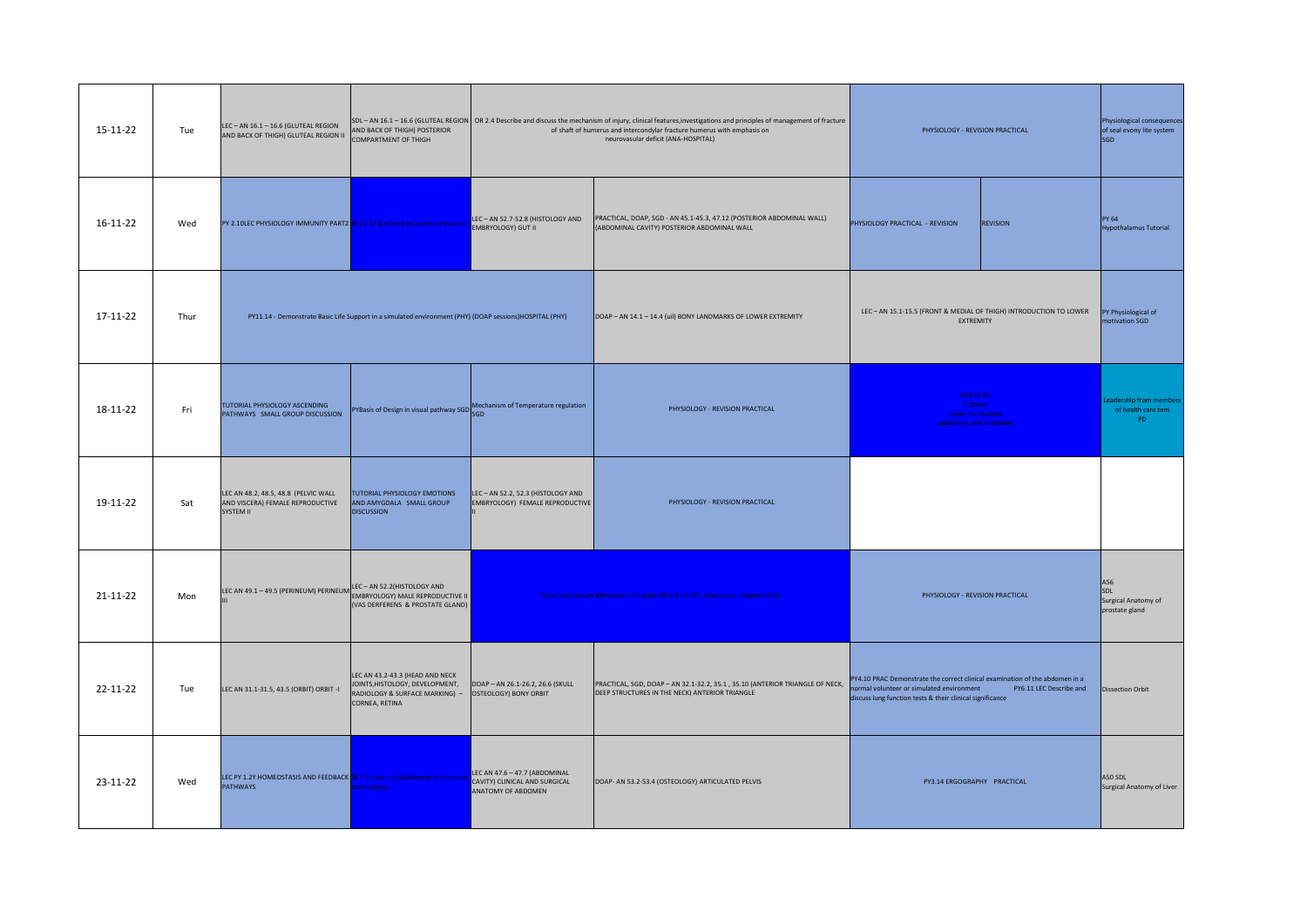| 24-11-22       | Thur | PY10.20 - Demonstrate (i) Testing of visual acuity, colour and field of vision and (ii) hearing (iii) Testing for smell and (iv) taste<br>sensation in volunteer/ simulated environment HOSPITAL (PHY) |                                                                     |                                                                                                                            | PHYSIOLOGY - REVISION PRACTICAL                                          | PRACTICAL, DOAP, SGD - AN 48.2, 48.5, 48.7 (PELVIC WALL AND VISCERA)<br>PROSTATE GLAND                                                                                                                     | A59 Dissection<br>Pelvic Organs - I          |
|----------------|------|--------------------------------------------------------------------------------------------------------------------------------------------------------------------------------------------------------|---------------------------------------------------------------------|----------------------------------------------------------------------------------------------------------------------------|--------------------------------------------------------------------------|------------------------------------------------------------------------------------------------------------------------------------------------------------------------------------------------------------|----------------------------------------------|
| 25-11-22       | Fri  | PY Cardiorespiratory adjustments during<br>exercise SGD                                                                                                                                                | TUTORIAL PHYSIOLOGY ASCENDING PATHWAYS SMALL GROUP DISCUSSION       |                                                                                                                            | PHYSIOLOGY - REVISION PRACTICAL                                          | A71,72<br>Dissection external genetalia                                                                                                                                                                    |                                              |
| $26 - 11 - 22$ | Sat  | LEC - AN 15.1-15.5 (FRONT & MEDIAL OF TUTORIAL PHYSIOLOGY ASCENDING<br>THIGH) ANTERIOR COMPARTMENT OF<br>THIGH II                                                                                      | PATHWAYS SMALL GROUP<br><b>DISCUSSION</b>                           | LEC - AN 15.1-15.5 (FRONT & MEDIAL<br>OF THIGH) MEDIAL COMPARTMENT OF REVISION - BONES OF LOWER LIMB (SGD)<br><b>THIGH</b> |                                                                          |                                                                                                                                                                                                            |                                              |
| 28-11-22       | Mon  | LEC AN24.1-24.6 (LUNG AND TRACHEA)<br>PLEURA AND LUNG II                                                                                                                                               | BI 7.6 (LECTURE) ANTI-OXIDANT<br><b>EFENCE SYSTEMS IN THE BODY.</b> | PY5.4 LEC GENERATION &<br><b>CONDUCTION OF CARDIAC IMPULSE-II</b>                                                          | SGD, DOAP-AN24.1-24.6 (LUNG AND TRACHEA) PLEURA AND LUNG                 | PANDEMIC MODULE-MICROBIOLOGY                                                                                                                                                                               | <b>Cases of Medical</b><br>Negligence<br>PD. |
| 29-11-22       | Tue  |                                                                                                                                                                                                        | Swelling of Neck AN 141.1& 141.2 [VI-IM]; Classroom, Hospital (ANA) |                                                                                                                            | PHYSIOLOGY - REVISION PRACTICAL                                          | BATCH A - DOAP - PRACTICAL, DOAP, SGD- AN 48.2, 48.5, 48.8 (PELVIC WALL AND<br>VISCERA) SAGITTAL SECTION OF FEMALE PELVIS, BATCH B- DOAP - AN 52.2, 52.3<br>(HISTOLOGY AND EMBRYOLOGY) FEMALE REPRODUCTIVE | A66 SDL<br><b>Ectopic Gestation</b>          |
| 30-11-22       | Wed  | TUTORIAL PHYSIOLOGY ACTION<br>POTENTIAL SMALL GROUP DISCUSSION                                                                                                                                         | 817.5 (Lecture )Xenobiotics in disease                              | LEC - AN 52.7-52.8 (HISTOLOGY AND<br><b>EMBRYOLOGY) GUT -IV</b>                                                            | REVISION - VISCERA OF PELVIC CAVITY<br>PHYSIOLOGY - REVISION PRACTICAL   |                                                                                                                                                                                                            | A57 Lecture<br>Development of Heart - I      |
| $01 - 12 - 22$ |      |                                                                                                                                                                                                        |                                                                     |                                                                                                                            | PRACTICAL, DOAP, SGD - AN 16.1 - 16.6 (GLUTEAL REGION AND BACK OF THIGH) |                                                                                                                                                                                                            | Physiology of aging free                     |
|                | Thur | TUTORIAL PHYSIOLOGY SPINAL CORD SGD                                                                                                                                                                    |                                                                     | LEC - AN 17.1 - 17.3 (HIP JOINT) HIP<br><b>JOINT</b>                                                                       | GLUTEAL REGION & POSTERIOR COMPARTMENT OF THIGH                          | PHYSIOLOGY - REVISION PRACTICAL                                                                                                                                                                            | radicals & antioxidants                      |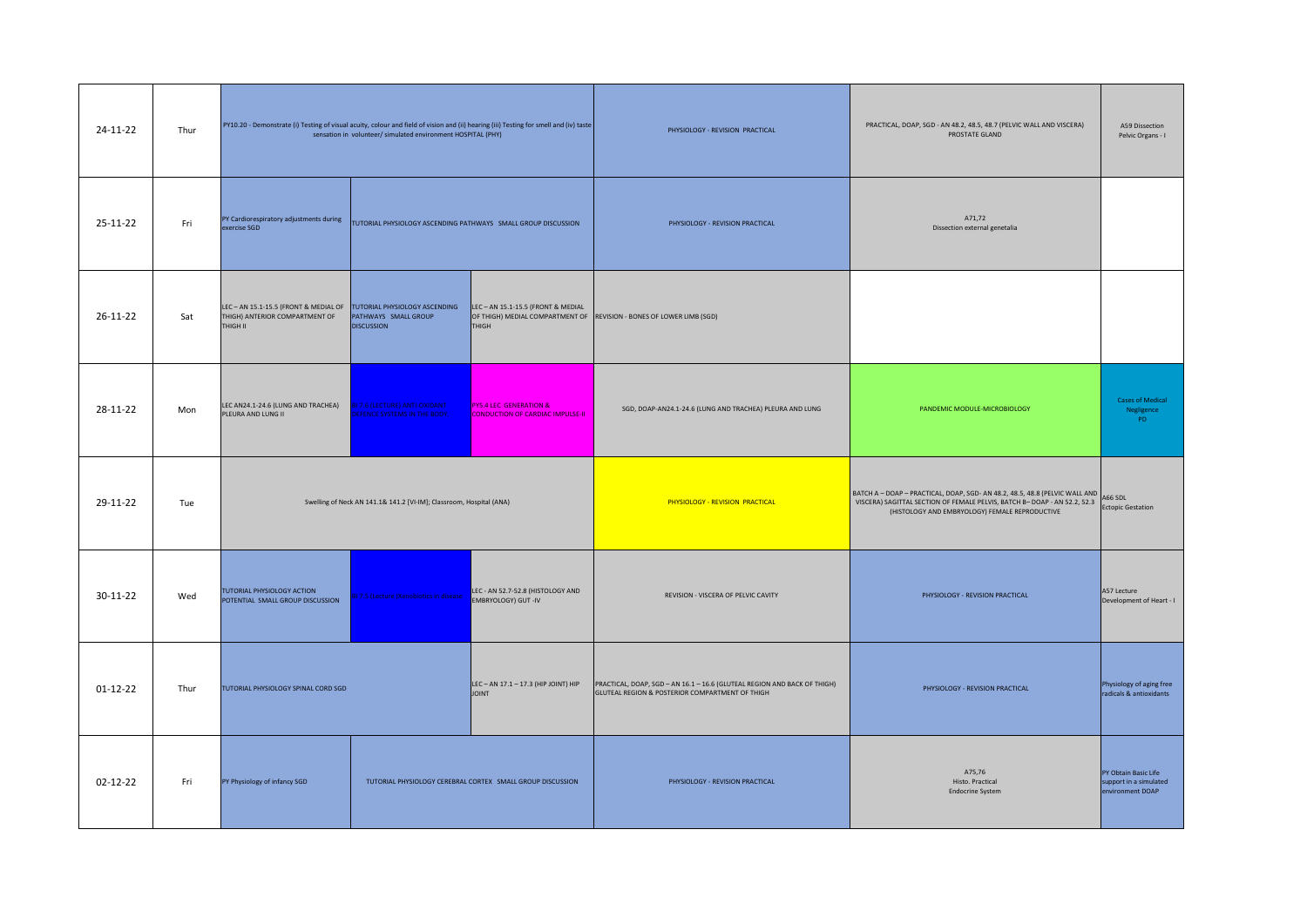| 03-12-22   | Sat  | LEC-AN 16.1-16.6 (GLUTEAL REGION<br>AND BACK OF THIGH) GLUTEAL REGION I                                                                       | TUTORIAL PHYSIOLOGY 10-11 DESCENDING PATHWAYS SGD                       |                                                                                       | PRACTICAL, DOAP, SGD - AN 15.1-15.5 (FRONT & MEDIAL OF THIGH) ANTERIOR &<br>MEDIAL COMPARTMENT OF THIGH                                                               |                                        | Visual Evoked Potential SGD                                   | Discuss adaptation to attend<br>temperature     |                                                           |
|------------|------|-----------------------------------------------------------------------------------------------------------------------------------------------|-------------------------------------------------------------------------|---------------------------------------------------------------------------------------|-----------------------------------------------------------------------------------------------------------------------------------------------------------------------|----------------------------------------|---------------------------------------------------------------|-------------------------------------------------|-----------------------------------------------------------|
| 05-12-22   | Mon  | TUTORIAL PHYSIOLOGY CEREBRAL CORTEX PY Significance of Renal Clearance SGD Discuss Renal Function Test SGD                                    |                                                                         |                                                                                       | DOAP Demonstrate technique to perform PY Demonistrate Currect clinical<br>PEFR in a normal volunteer                                                                  | examination of CVS in Normal volunteer | PY Assesment Respiratory System                               | PY Estimate haemoglobin, Blood Group<br>DOAP    |                                                           |
| 06-12-22   | Tue  | LEC AN 47.1 -47.4 (ABDOMINAL CAVITY)<br>PERITONEUM II                                                                                         | LEC - AN 52.1 (HISTOLOGY AND<br><b>EMBRYOLOGY) STOMACH &amp; SPLEEN</b> | TUTORIAL - AN 44.1 - 44.7 (ANTERIOR<br>ABDOMINAL WALL) INGUINAL HERNIAS               | PRACTICAL, SD, DOAP AN 47.1 -47.4 (ABDOMINAL CAVITY) PERITONEAL FOLDS<br>IDENTIFICATION AND REFLECTIONS                                                               |                                        | TUTORIAL SGD MALE REPRODUCTIONSMALL GROUP DISCUSSION          |                                                 | P44<br>Properties of Receptors -<br>SGD                   |
| $07-12-22$ | Wed  | TUTORIAL PHYSIOLOGY PAIN SMALL<br><b>GROUP DISCUSSION</b>                                                                                     | <b>8.4 (Lecture )on OBESITY</b>                                         | LEC AN 48.2, 48.5 ; AN 46.1-46.5(PELVIC<br>GENITALIA ) MALE REPRODUCTIVE<br>SYSTEM II | WALL AND VISCERA) ; (MALE EXTERNAL PRACTICAL, DOAP, SGD-AN 48.2, 48.5 ; AN 46.1-46.5(PELVIC WALL AND VISCERA) ;<br>(MALE EXTERNAL GENITALIA) MALE REPRODUCTIVE SYSTEM |                                        | PHYSIOLOGY - REVISION PRACTICAL                               |                                                 | A64 SGD<br>Anatomical Basis of<br>process of reproduction |
| 08-12-22   | Thur | <b>TUTORIAL PHYSIOLOGY CEREBRAL CORTEX LEC - AN 15.1-15.5 (FRONT &amp; MEDIAL<br/>SMALL GROUD DISCUSSION</b><br><b>SMALL GROUP DISCUSSION</b> | OF THIGH I                                                              | <b>FEMUR</b>                                                                          | SDL- AN 14.1 - 14.4 (uil) HIP BONE AND PRACTICAL, DOAP, SGD - AN 15.1-15.5 (FRONT & MEDIAL OF THIGH) ANTERIOR<br><b>COMPARTMENT OF THIGH</b>                          |                                        | <b>AETCOM - Assessment</b>                                    |                                                 | PY Assessment<br>Cardiovascular system                    |
| 09-12-22   | Fri  | PY Gradation of Muscular activities                                                                                                           | PY Mechanism of Compliance SGD                                          | PY Demonstrate Correct technique to<br>perform interpret spirometer DOAP              | Demonstration testing original acuity and field of vision DOAP                                                                                                        |                                        | A78<br>Lecture<br>Development of Clinical System              | A79<br>Practical / Demo<br>Models of Embryology | Physiological effects of<br>neditation SGD                |
| $10-12-22$ | Sat  | LEC AN 18.1 - 18.7 (KNEE JOINT,<br>ANTERIOR COMPARTMENT, DORSUM OF<br>FOOT) KNEE JOINT I                                                      | TUTORIAL PHYSIOLOGY BRAINSTEM<br>SGD                                    | DOAP - AN 14.1 - 14.4 (uil) TIBIA FIBULA                                              | PHYSIOLOGY - REVISION PRACTICAL                                                                                                                                       |                                        |                                                               |                                                 | Physiological effects of<br>editation SGD                 |
| 12-12-22   | Mon  | Inborn errors of Metabolic Disorders(BIO) BI 15.4 [VI_PE]; Classroom, Hospital                                                                |                                                                         |                                                                                       |                                                                                                                                                                       | PHYSIOLOGY - REVISION PRACTICAL        | DOAP - AN 14.1 - 14.4 (uil) BONY LANDMARKS OF LOWER EXTREMITY |                                                 | Auditory evoked potential<br>SGD                          |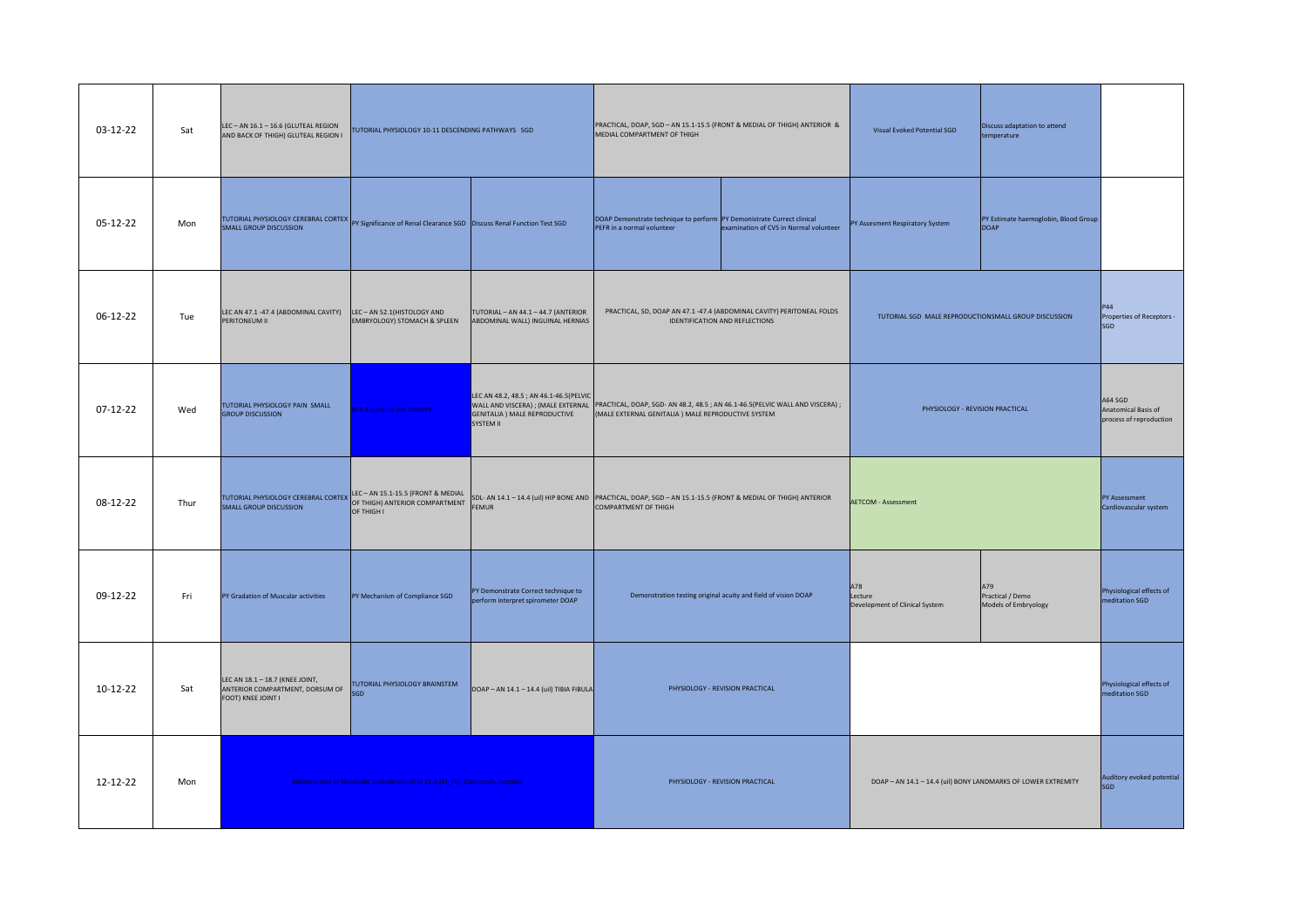| 13-12-22 | Tue  | ECE- BIO- Abnormal Urine Disorders; BI 11.4 [VI-IM]; Classroom, Hospital (BIO)                                                             |                                                            |                                  | TUTORIAL PHYSIOLOGY 9-11 HYPOTHALAMUS SGD                                                                                                                                                                                                   | PRACTICAL, DOAP, SGD - AN 17.1 - 17.3 ; AN 18.1 - 18.7 (KNEE JOINT, ANTERIOR  Interpret anthropometric<br>COMPARTMENT, DORSUM OF FOOT) (HIP JOINT) HIP JOINT AND KNEE JOINT | assessment of infants SGD      |  |
|----------|------|--------------------------------------------------------------------------------------------------------------------------------------------|------------------------------------------------------------|----------------------------------|---------------------------------------------------------------------------------------------------------------------------------------------------------------------------------------------------------------------------------------------|-----------------------------------------------------------------------------------------------------------------------------------------------------------------------------|--------------------------------|--|
| 14-12-22 | Wed  | PY2.8 lec (VI-PA)<br>CLINICAL APPLICATION OF<br>ANTICOAGULANTS AND FIBRINOLYTIC<br><b>AGENTS</b>                                           | <b>Ethical Practices</b><br>PD                             |                                  | IEC- Human & Animal Ehtics PD                                                                                                                                                                                                               | PY 2.11,2.13 prac (VI-PA)<br>BT/CT & PLATELET COUNT                                                                                                                         |                                |  |
| 15-12-22 | Thur | TUTORIAL PHYSIOLOGY THALAMUS SGD                                                                                                           | LEC AN 19.1-19.7 (BACK OF LEG AND<br>LEG & POPLITEAL FOSSA |                                  | <b>ELECTRIC AN EXAMPLE ON A CONSUMER SERVER AND A PROCESSION CONSUMER SOLAN 16.1-16.6 (GLUTEAL REGION AND BACK OF THIGH)</b><br>SOLE) POSTERIOR COMPARTMENT OF <b>DOAP-AN 14.1-14.4</b> (uil) TIBIA FIBUA POSTERIOR COMPARTMENT OF THIGH CO | PY 10.3 LEC sensory system                                                                                                                                                  | Interpret growth charts<br>SGd |  |
| 16-12-22 | Fri  |                                                                                                                                            |                                                            | PT Assessment Theory & Practical |                                                                                                                                                                                                                                             | PY6.10 PRAC Demonstrate the correct technique to perform measurement of peak                                                                                                |                                |  |
| 17-12-22 | Sat  | LEC AN 18.1 - 18.7 (KNEE JOINT,<br>ANTERIOR COMPARTMENT, DORSUM OF TUTORIAL PHYSIOLOGY 10-11 CALCIUM METABOLISM SGD<br>FOOT) KNEE JOINT II |                                                            |                                  | PRACTICAL, DOAP, SGD - AN 17.1 - 17.3 ; AN 18.1 - 18.7 (KNEE JOINT, ANTERIOR<br>COMPARTMENT, DORSUM OF FOOT) (HIP JOINT) HIP JOINT AND KNEE JOINT                                                                                           |                                                                                                                                                                             |                                |  |
| 19-12-22 | Mon  |                                                                                                                                            |                                                            |                                  | PRE-PROFESSIONAL EXAMS                                                                                                                                                                                                                      |                                                                                                                                                                             |                                |  |
| 20-12-22 | Tue  |                                                                                                                                            |                                                            |                                  | PRE-PROFESSIONAL EXAMS                                                                                                                                                                                                                      |                                                                                                                                                                             |                                |  |
| 21-12-22 | Wed  |                                                                                                                                            | PRE-PROFESSIONAL EXAMS                                     |                                  |                                                                                                                                                                                                                                             |                                                                                                                                                                             |                                |  |
| 22-12-22 | Thur |                                                                                                                                            | PRE-PROFESSIONAL EXAMS                                     |                                  |                                                                                                                                                                                                                                             |                                                                                                                                                                             |                                |  |
| 23-12-22 | Fri  |                                                                                                                                            | PRE-PROFESSIONAL EXAMS                                     |                                  |                                                                                                                                                                                                                                             |                                                                                                                                                                             |                                |  |
| 24-12-22 | Sat  |                                                                                                                                            |                                                            |                                  | PRE-PROFESSIONAL EXAMS                                                                                                                                                                                                                      |                                                                                                                                                                             |                                |  |
| 26-12-22 | Mon  |                                                                                                                                            |                                                            |                                  | PRE-PROFESSIONAL EXAMS                                                                                                                                                                                                                      |                                                                                                                                                                             |                                |  |
| 27-12-22 | Tue  |                                                                                                                                            |                                                            |                                  | PRE-PROFESSIONAL EXAMS                                                                                                                                                                                                                      |                                                                                                                                                                             |                                |  |
| 28-12-22 | Wed  |                                                                                                                                            |                                                            |                                  | PRE-PROFESSIONAL EXAMS                                                                                                                                                                                                                      |                                                                                                                                                                             |                                |  |